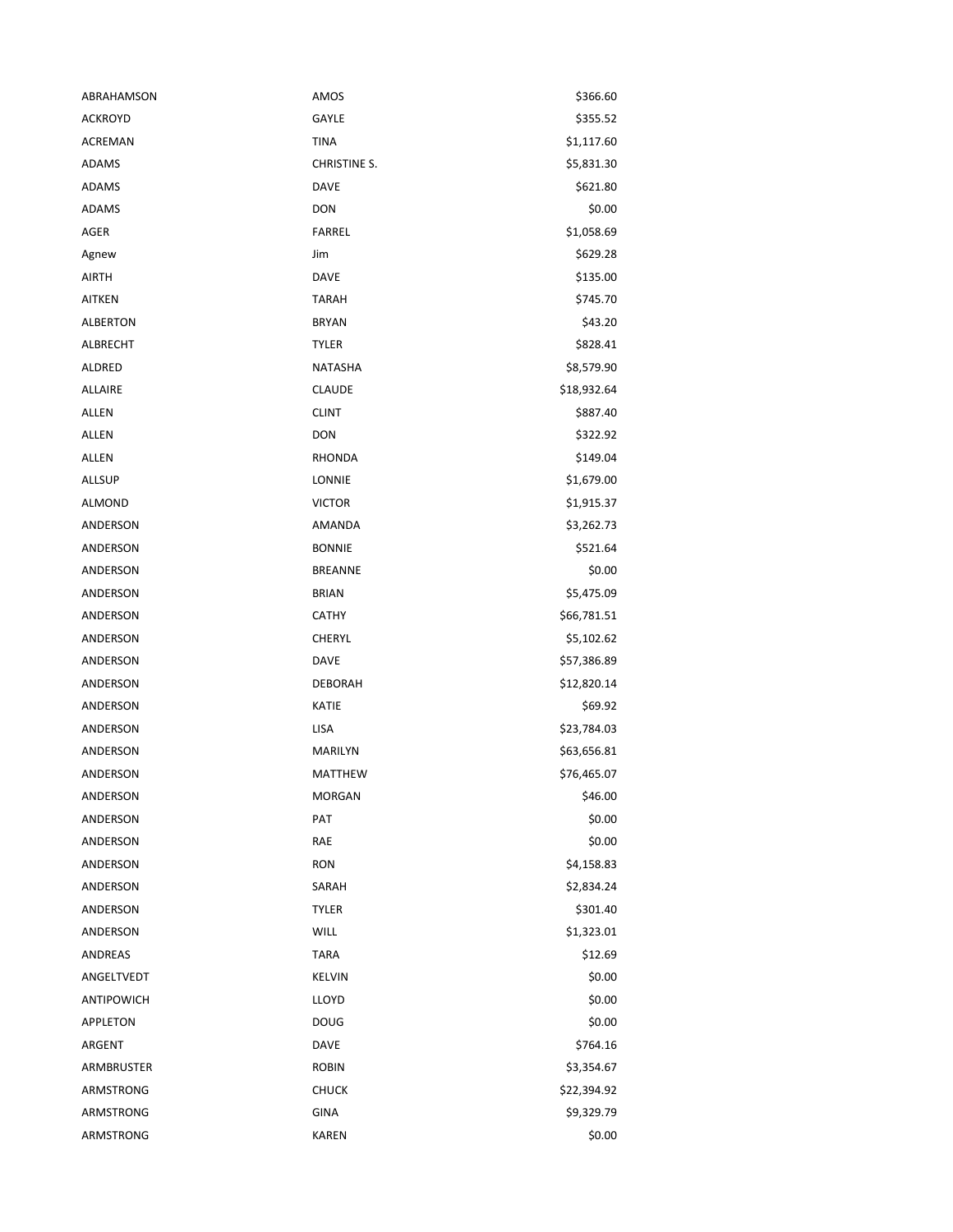| ARMSTRONG        | KATHY           | \$719.15     |
|------------------|-----------------|--------------|
| ARMSTRONG        | <b>MELONIE</b>  | \$70,327.09  |
| <b>ARMSTRONG</b> | MICHAEL         | \$15,269.01  |
| ARSENAULT        | PIERRE          | \$43,255.91  |
| <b>ARTHURS</b>   | <b>JACEY</b>    | \$0.00       |
| <b>ARTHURS</b>   | <b>TREVOR</b>   | \$1,277.58   |
| <b>ASCIONE</b>   | <b>MARC</b>     | \$1,494.08   |
| ASPLIND          | CANDICE         | \$4,285.81   |
| <b>AUGUSTINE</b> | PHIL            | \$0.00       |
| <b>AUSTINSON</b> | CARL            | \$0.00       |
| AVERY            | <b>JAMES</b>    | \$559.75     |
| AYKROYD          | <b>GALE</b>     | \$13,861.83  |
| AYKROYD          | <b>GRANT</b>    | \$23,522.49  |
| <b>BABCOCK</b>   | <b>JACK</b>     | \$0.00       |
| <b>BABCOOK</b>   | <b>JOANNE</b>   | \$0.00       |
| <b>BADRY</b>     | <b>RICK</b>     | \$0.00       |
| <b>BADRY</b>     | <b>TAMMY</b>    | \$211.50     |
| <b>BAHER</b>     | <b>KAITLIN</b>  | \$2,100.36   |
| <b>BAILEY</b>    | CAROL           | \$35,744.63  |
| <b>BAILEY</b>    | <b>DEBORAH</b>  | \$269.60     |
| BAILEY           | DON             | \$255.35     |
| BAILEY           | <b>GRANT</b>    | \$0.00       |
| <b>BAILEY</b>    | LOUANNE         | \$5,173.41   |
| BAILEY           | <b>RON</b>      | \$34,133.39  |
| BALKAN           | <b>AUDRA</b>    | \$1,524.39   |
| <b>BALKAN</b>    | <b>TERRY</b>    | \$16,720.61  |
| <b>BAMFORD</b>   | <b>BRUCE</b>    | \$182.16     |
| <b>BANFIELD</b>  | <b>ELAIN</b>    | \$165.00     |
| <b>BANGA</b>     | <b>DAVIN</b>    | \$259.68     |
| <b>BARBER</b>    | PERRY           | \$0.00       |
| <b>BARDGETT</b>  | <b>JANET</b>    | \$0.00       |
| <b>BARKER</b>    | <b>DONNA</b>    | \$0.00       |
| <b>BARKER</b>    | GARY            | \$1,977.52   |
| <b>BARLOW</b>    | CATHERINE       | \$11,192.68  |
| <b>BARNETT</b>   | <b>DENVER</b>   | \$0.00       |
| <b>BARR</b>      | <b>MIKE</b>     | \$442.65     |
| <b>BARRE</b>     | <b>JESSICA</b>  | \$40.50      |
| <b>BARRE</b>     | <b>RANDY</b>    | \$1,114.34   |
| <b>BARTON</b>    | <b>TRACY</b>    | \$4,884.09   |
| <b>BASS</b>      | JANIE           | \$10,148.04  |
| <b>BATES</b>     | <b>JARET</b>    | \$3.15       |
| <b>BATTY</b>     | <b>BRENDA</b>   | \$94,153.86  |
| <b>BATTY</b>     | <b>DAVE</b>     | \$255,972.50 |
| <b>BATTY</b>     | <b>JENNIFER</b> | \$543.68     |
| <b>BATTY</b>     | <b>JUDY</b>     | \$3,435.40   |
| <b>BAUCHE</b>    | CHANTAL         | \$1,916.75   |
| <b>BAUER</b>     | <b>ROY</b>      | \$4,132.00   |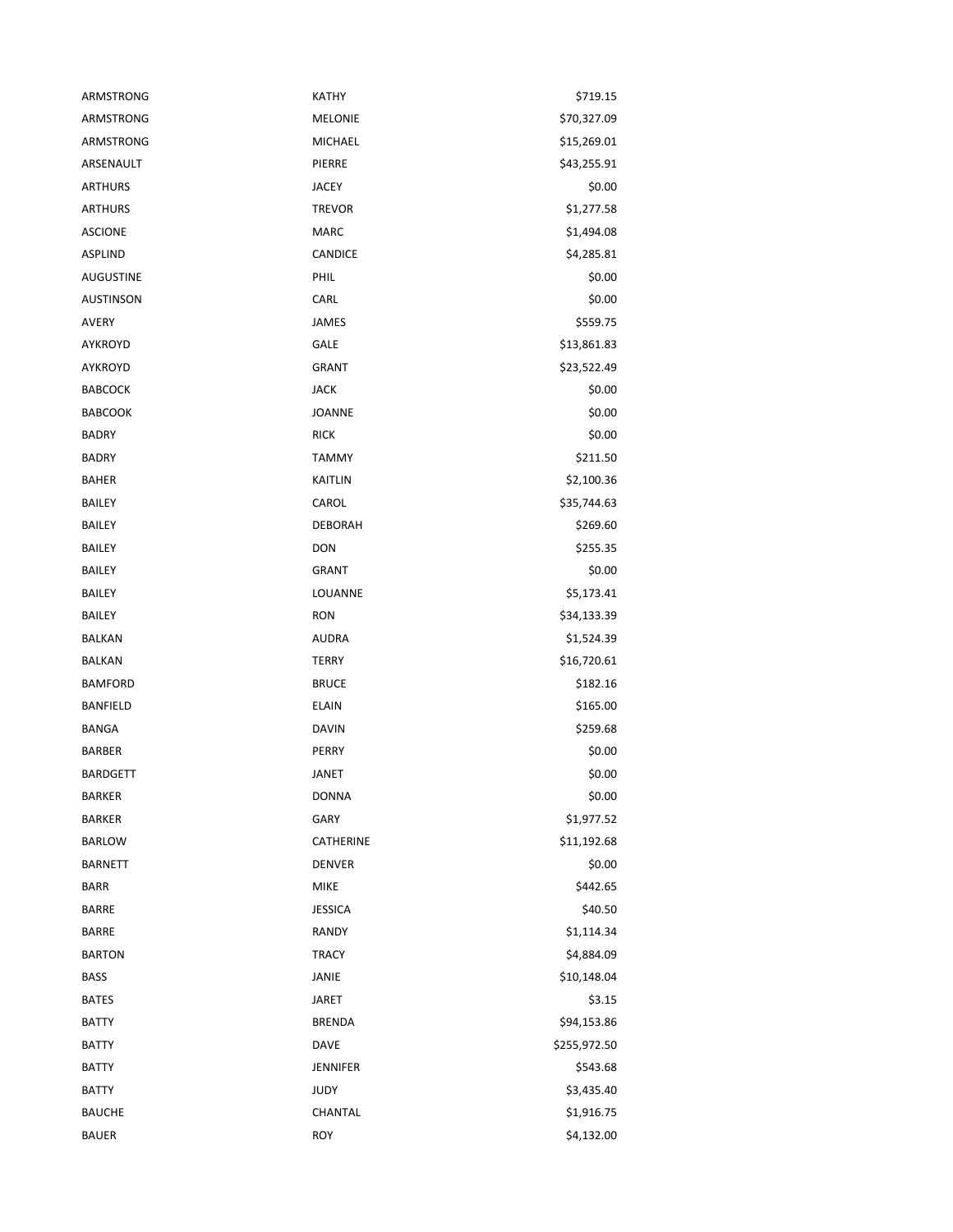| <b>BAUMANN</b>   | <b>KERRY</b>         | \$9,865.47   |
|------------------|----------------------|--------------|
| <b>BAUMANN</b>   | <b>KEVIN</b>         | \$62,691.86  |
| <b>BAXTER</b>    | AMY                  | \$36.75      |
| <b>BAXTER</b>    | <b>GREG</b>          | \$7,413.92   |
| <b>BAXTER</b>    | LINDA                | \$5,867.09   |
| <b>BAXTER</b>    | MEGAN                | \$180.00     |
| <b>BAXTER</b>    | <b>TOM</b>           | \$27,771.31  |
| <b>BEARSLEY</b>  | GORD                 | \$72.00      |
| <b>BEATTY</b>    | <b>MARJ</b>          | \$9,864.48   |
| <b>BEAULIEU</b>  | KAYLA                | \$168.48     |
| <b>BEAULIEU</b>  | MARCEL               | \$470.37     |
| <b>BEAUVAIS</b>  | <b>JEAN-FRANCOIS</b> | \$179.31     |
| <b>BECHTEL</b>   | KIMBERLEY            | \$7,848.03   |
| <b>BECKETT</b>   | <b>MONICA</b>        | \$97.20      |
| <b>BEDDARD</b>   | <b>NICOLE</b>        | \$1,468.90   |
| <b>BEDEL</b>     | <b>AYNSLEY</b>       | \$2,468.95   |
| <b>BEHM</b>      | <b>AUDREY</b>        | \$1,016.72   |
| <b>BEHM</b>      | JAN                  | \$2,404.38   |
| <b>BEHM</b>      | WESS                 | \$7,193.78   |
| <b>BEKETT</b>    | <b>MONICA</b>        | \$188.00     |
| <b>BELL</b>      | J.P.                 | \$1,504.78   |
| BELL             | <b>RICH</b>          | \$237.60     |
| Bell             | Joanne               | \$582.08     |
| <b>BELOF</b>     | MICHAEL              | \$15,749.91  |
| <b>BELTON</b>    | <b>ROGER</b>         | \$511.12     |
| <b>BENSON</b>    | <b>COLETTE</b>       | \$8,438.95   |
| <b>BENSON</b>    | <b>WYATT</b>         | \$19,782.94  |
| <b>BENTZ</b>     | <b>NICKI</b>         | \$1,223.47   |
| <b>BERES</b>     | COLLEEN              | \$1,655.04   |
| <b>BERGE</b>     | TINA                 | \$4,057.73   |
| <b>BERGERON</b>  | <b>JEAN-PAUL</b>     | \$7,471.83   |
| BERN             | <b>DIANE</b>         | \$435.84     |
| <b>BERSCHT</b>   | <b>RUSSELL</b>       | \$12,241.08  |
| <b>BERTEIG</b>   | SHANTEL              | \$343.80     |
| <b>BERTHIUME</b> | <b>MELISSA</b>       | \$2,774.79   |
| <b>BESTER</b>    | KEN                  | \$1,924.76   |
| <b>BEVERIDGE</b> | <b>GLEN</b>          | \$176,557.54 |
| <b>BEVERIDGE</b> | <b>BROOKLYN</b>      | \$1,731.44   |
| <b>BICK</b>      | CARLA                | \$331.82     |
| <b>BIETTE</b>    | <b>DON</b>           | \$1,745.79   |
| <b>BILLY</b>     | <b>BRIANNA</b>       | \$71.40      |
| BILYEA           | <b>NELSON</b>        | \$1,680.74   |
| <b>BIMET</b>     | <b>TRENT</b>         | \$20.25      |
| <b>BINETTE</b>   | <b>GERRY</b>         | \$72.00      |
| <b>BIRCHARD</b>  | <b>GREG</b>          | \$17,537.62  |
| <b>BIRCHARD</b>  | MELISSA              | \$5,477.55   |
| <b>BIRD</b>      | <b>RON</b>           | \$6,140.30   |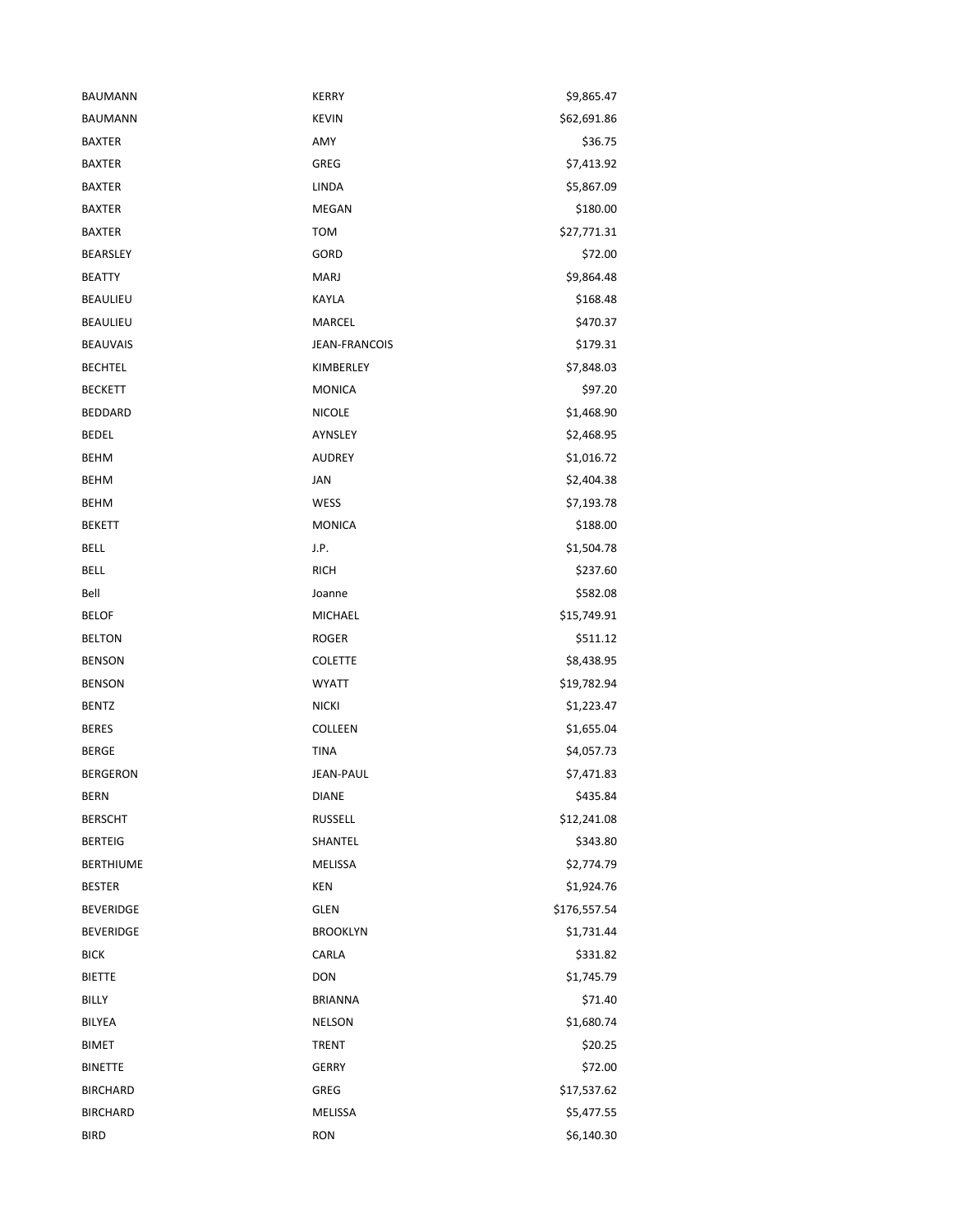| <b>BIRIMCOMBE</b> | <b>RUSS</b>     | \$873.28    |
|-------------------|-----------------|-------------|
| <b>BISHOP</b>     | <b>JOHN</b>     | \$144.00    |
| <b>BLACKERT</b>   | REBECCA         | \$198.72    |
| <b>BLAIR</b>      | YVONNE          | \$3,678.39  |
| <b>BLAKE</b>      | <b>JOANNE</b>   | \$298.60    |
| <b>BLAKE</b>      | PETER           | \$14,566.34 |
| <b>BLAKE</b>      | <b>TERAH</b>    | \$3,395.50  |
| <b>BLAKEWAY</b>   | <b>CURT</b>     | \$6,633.31  |
| <b>BLAKEY</b>     | ED              | \$2,448.00  |
| <b>BLANCHARD</b>  | <b>MARCY</b>    | \$2,597.43  |
| BLANKENSHIP       | <b>GLEN</b>     | \$1,170.00  |
| BLANKENSHIP       | <b>JIMMY</b>    | \$468.00    |
| <b>BLATTA</b>     | <b>JOHN</b>     | \$161.00    |
| <b>BOAKE</b>      | <b>MICHELLE</b> | \$241.80    |
| <b>BOISJOLI</b>   | MAKAYLA         | \$110.40    |
| <b>BOLSTER</b>    | <b>MARIE</b>    | \$45.00     |
| <b>BOONE</b>      | <b>DON</b>      | \$22,271.96 |
| <b>BOONE</b>      | <b>JODIE</b>    | \$2,093.30  |
| <b>BOONE</b>      | KATHY           | \$5,034.87  |
| <b>BOUCHARD</b>   | <b>ERIC</b>     | \$511.58    |
| <b>BOUCHARD</b>   | LISE            | \$33.75     |
| <b>BOURDEAU</b>   | <b>KARINE</b>   | \$7,693.42  |
| <b>BOURDEAU</b>   | <b>MICHEL</b>   | \$2,260.21  |
| <b>BOURGEOIS</b>  | RHEAL           | \$665.22    |
| <b>BOUWMAN</b>    | <b>ALICIA</b>   | \$1,160.07  |
| <b>BOWERS</b>     | RANDY           | \$342.00    |
| <b>BOWIE</b>      | <b>BOB</b>      | \$306.00    |
| <b>BOWIE</b>      | <b>BRAD</b>     | \$85.80     |
| <b>BRACE</b>      | <b>DAVID</b>    | \$152.00    |
| <b>BRADLEY</b>    | <b>ERIC</b>     | \$15,058.30 |
| <b>BRADY</b>      | KIM             | \$4,073.98  |
| BRADY             | SCOTT           | \$14,616.33 |
| <b>BRANCH</b>     | PETE            | \$9,129.12  |
| <b>BRANDT</b>     | CALI            | \$4,816.30  |
| <b>BRANDT</b>     | <b>STAN</b>     | \$191.25    |
| <b>BRANNEN</b>    | <b>REBECCA</b>  | \$159.48    |
| <b>BRASSO</b>     | <b>EINAR</b>    | \$28,838.79 |
| <b>BRAUN</b>      | <b>BRIAN</b>    | \$2,211.46  |
| <b>BRAYBROOK</b>  | <b>ALAINA</b>   | \$1,181.00  |
| <b>BREWSTER</b>   | <b>PATRICIA</b> | \$1,070.16  |
| <b>BRIDGE</b>     | <b>JULIE</b>    | \$22.00     |
| <b>BRITZ</b>      | <b>EVAN</b>     | \$2,173.04  |
| <b>BRITZ</b>      | LISA            | \$5,768.37  |
| <b>BRITZ</b>      | <b>MCKENNA</b>  | \$713.07    |
| <b>BROAD</b>      | PENELOPE        | \$13,231.56 |
| <b>BROCK</b>      | SUE             | \$730.98    |
| <b>BRODERSEN</b>  | <b>GWEN</b>     | \$122.00    |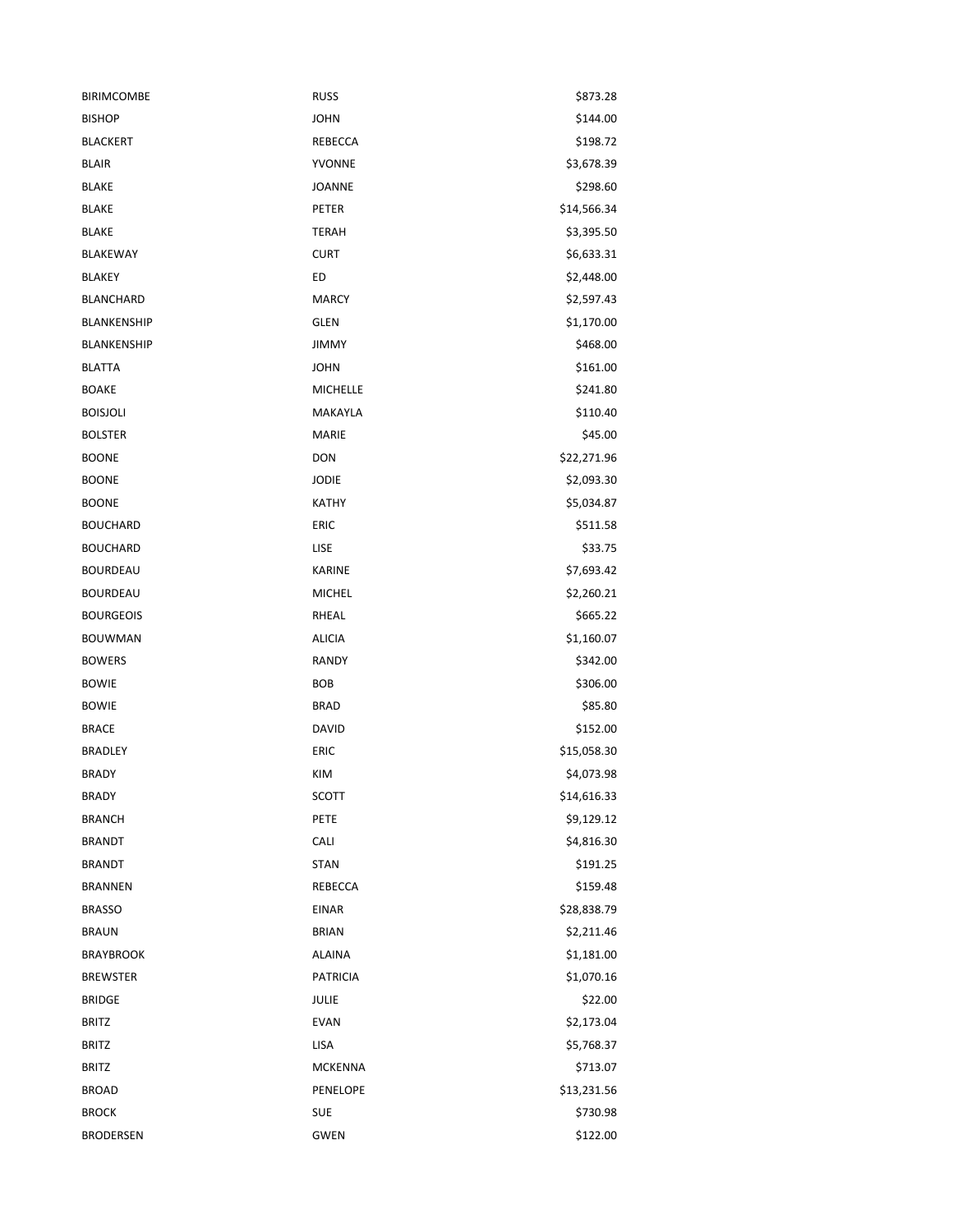| <b>BROWN</b>       | <b>HEATHER</b>  | \$422.00    |
|--------------------|-----------------|-------------|
| <b>BROWN</b>       | AMY             | \$29,637.80 |
| <b>BROWN</b>       | <b>DOROTHY</b>  | \$19.80     |
| <b>BROWN</b>       | <b>GLEN</b>     | \$31,246.37 |
| <b>BROWN</b>       | <b>ROBERT</b>   | \$1,989.00  |
| <b>BROWN</b>       | SUSAN           | \$72.80     |
| <b>BROWN</b>       | SYDNEY          | \$3,504.53  |
| <b>BRUCE</b>       | <b>DEANNA</b>   | \$80.96     |
| <b>BUCHINSKI</b>   | <b>INDIANA</b>  | \$1,237.40  |
| <b>BUCKLES</b>     | KEN             | \$293.76    |
| <b>BUGDEN</b>      | <b>CINDY</b>    | \$4,591.79  |
| <b>BUNGARD</b>     | <b>HAROLD</b>   | \$1,394.24  |
| <b>BUNGARD</b>     | <b>OLGA</b>     | \$3,395.99  |
| <b>BURCH</b>       | LINDY           | \$12,453.81 |
| <b>BURK</b>        | KIM             | \$1,420.26  |
| <b>BURTON</b>      | JAN             | \$1,279.40  |
| <b>BUSHKO</b>      | TIM             | \$1,243.29  |
| <b>BUSSE</b>       | <b>CHRISTIE</b> | \$16.50     |
| <b>BUSSE JR</b>    | <b>CLINT</b>    | \$102.75    |
| <b>BUSSE SR.</b>   | <b>CLINT</b>    | \$13,590.36 |
| <b>BUTLIN</b>      | <b>BRIAN</b>    | \$9,424.03  |
| <b>BUTLIN</b>      | JIM             | \$8,662.57  |
| <b>BUTLIN</b>      | LINDA           | \$8,763.08  |
| <b>BUTTERFIELD</b> | GREG            | \$398.20    |
| <b>BUTTERFIELD</b> | JIM             | \$471.20    |
| <b>BUTZ</b>        | <b>HAYLEY</b>   | \$25,870.48 |
| <b>BZOWY</b>       | <b>EUGENE</b>   | \$132.48    |
| CALLAGHAN          | ALEXANDRA       | \$3,438.27  |
| CALLAGHAN          | <b>TARA</b>     | \$8,470.40  |
| CALLIOUX           | CHARLENE        | \$344.03    |
| CALLUM             | <b>DYLAN</b>    | \$49.50     |
| CALVER             | JEANIE          | \$276.00    |
| CALVIN             | <b>NANCY</b>    | \$4,314.88  |
| CAMPBELL           | <b>TOM</b>      | \$10,900.37 |
| CANYON             | <b>GEORGE</b>   | \$105.75    |
| CANYON             | <b>JENNIFER</b> | \$1,150.12  |
| CARDINAL           | <b>BUDDY</b>    | \$13.50     |
| CAREFOOT           | LORNE           | \$4,400.15  |
| CAREY              | <b>DARCIE</b>   | \$6.75      |
| CARLSON            | <b>DALLAS</b>   | \$1,495.59  |
| CARLSON            | SHARON          | \$4,011.59  |
| CARROLL            | <b>RUSS</b>     | \$3,076.92  |
| CASWELL            | JODY            | \$8,369.97  |
| <b>CHAMBERS</b>    | KYLEIGH         | \$7.20      |
| <b>CHAMBLISS</b>   | LINDA           | \$807.02    |
| <b>CHANTRY</b>     | DOUG            | \$2,945.54  |
| CHAPLIN            | RAY             | \$3,553.70  |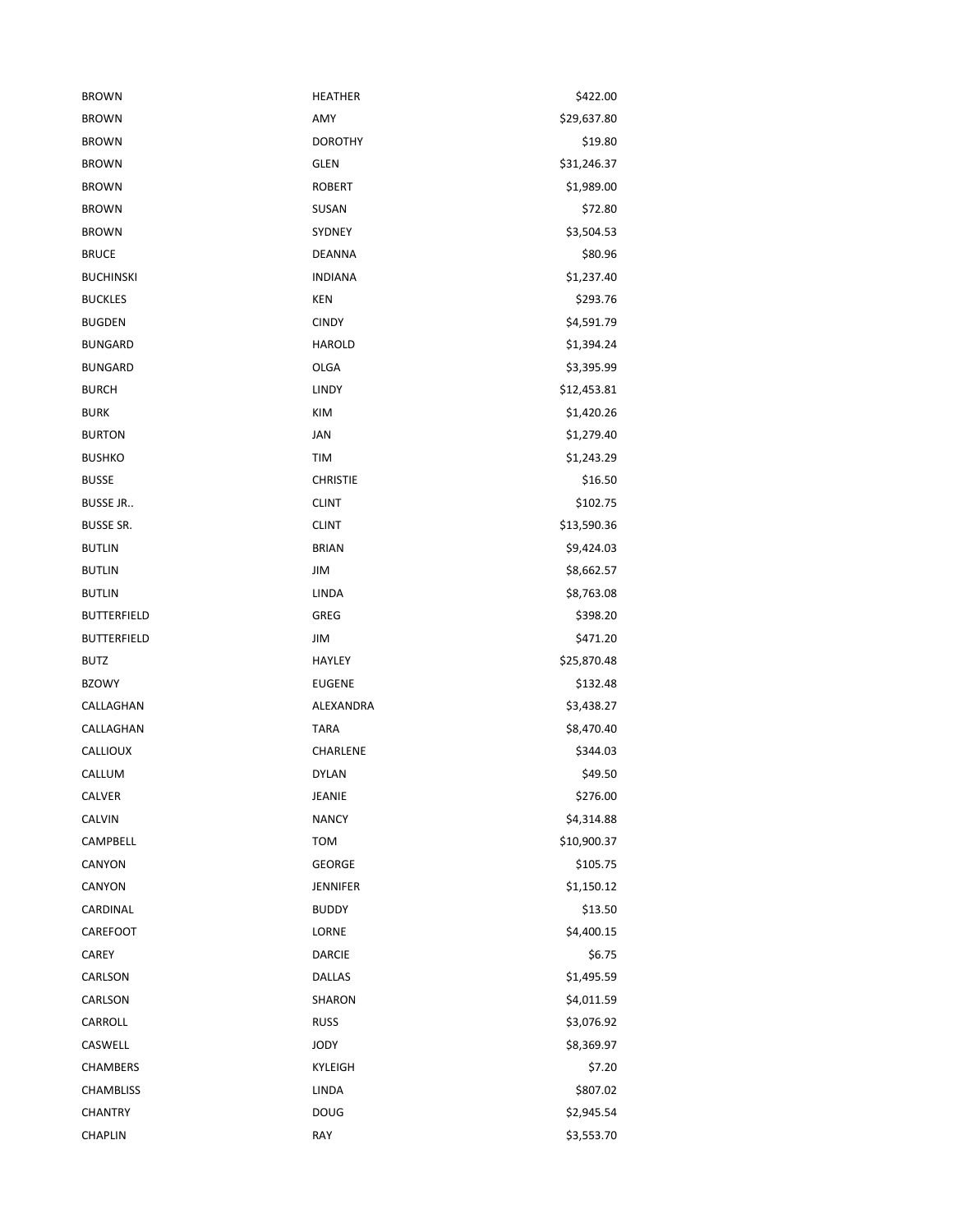| <b>CHAPLIN</b>      | <b>SUE</b>       | \$1,884.30   |
|---------------------|------------------|--------------|
| <b>CHAPMAN</b>      | <b>REA</b>       | \$1,243.44   |
| <b>CHARTIER</b>     | <b>CULLEN</b>    | \$90.00      |
| <b>CHARTIER</b>     | KELLY            | \$1,738.85   |
| <b>CHARTIER</b>     | RANDY            | \$2,642.30   |
| CHEVALLIER          | CANDACE          | \$98.70      |
| CHRISTENSEN         | <b>KEN</b>       | \$5,269.46   |
| CHRISTENSEN         | <b>RANDY</b>     | \$5,288.17   |
| CHRISTENSEN         | <b>RUTH</b>      | \$3,513.65   |
| <b>CHRISTENSON</b>  | <b>CHARLOTTE</b> | \$2,473.16   |
| CHRISTIANSON        | CARLY            | \$18,794.56  |
| CHRISTIANSON        | <b>CLINT</b>     | \$107,803.00 |
| CHRISTIANSON        | <b>KADE</b>      | \$644.85     |
| CHRISTIANSON        | <b>LISA</b>      | \$16,346.81  |
| CHRISTIANSON        | <b>LOCHLAN</b>   | \$1,923.57   |
| CHRISTIANSON        | <b>LOREN</b>     | \$163,989.32 |
| CHRISTIANSON        | SHALYN           | \$1,372.54   |
| <b>CHRISTIANSON</b> | SKYE             | \$7,012.86   |
| <b>CHRISTIANSON</b> | SUSAN            | \$4,890.79   |
| CHRUSTAWKA          | <b>MIKE</b>      | \$97,450.56  |
| <b>CHRUSZCH</b>     | DARRELL          | \$1,614.16   |
| <b>CHUCKRY</b>      | MEAGAN           | \$28.20      |
| CHURUSZCH           | MELISSA          | \$198.72     |
| <b>CICORIA</b>      | <b>COURTNEY</b>  | \$152.28     |
| <b>CIRIANI</b>      | <b>DAVID</b>     | \$2,484.24   |
| <b>CLAITER</b>      | AL               | \$4,636.82   |
| <b>CLARK</b>        | <b>NORMAN</b>    | \$142.75     |
| <b>CLARKE</b>       | ERIN             | \$31.49      |
| <b>CLARY</b>        | <b>DEBRA</b>     | \$199.87     |
| <b>CLARY</b>        | <b>ROBERT</b>    | \$656.40     |
| <b>CLAUGHTON</b>    | ALLEGRA          | \$837.20     |
| CLAVEL              | PIERRE           | \$5,736.01   |
| CLEARWATER          | DALE             | \$7,867.49   |
| <b>CLEMENS</b>      | SHELBY           | \$22.56      |
| <b>CLEMENT</b>      | <b>MICHELLE</b>  | \$60.00      |
| <b>CLINE</b>        | <b>BARRIE</b>    | \$1,610.52   |
| <b>CLOUGH</b>       | LOIS             | \$3,062.83   |
| COATES              | <b>DAVID</b>     | \$197.28     |
| COATES              | JOE              | \$4,626.71   |
| COATES              | Wyatt            | \$843.64     |
| <b>COFFIN</b>       | <b>BRADLEY</b>   | \$412.68     |
| COGDELL             | JIM              | \$904.31     |
| <b>COHEN</b>        | <b>JOEL</b>      | \$16,027.92  |
| COLBAN              | <b>MAUREEN</b>   | \$2,059.19   |
| COLEMAN             | GARY             | \$22,397.60  |
| COLLETON            | <b>DOREEN</b>    | \$4,884.28   |
| COLLETON            | LARRY            | \$13,216.98  |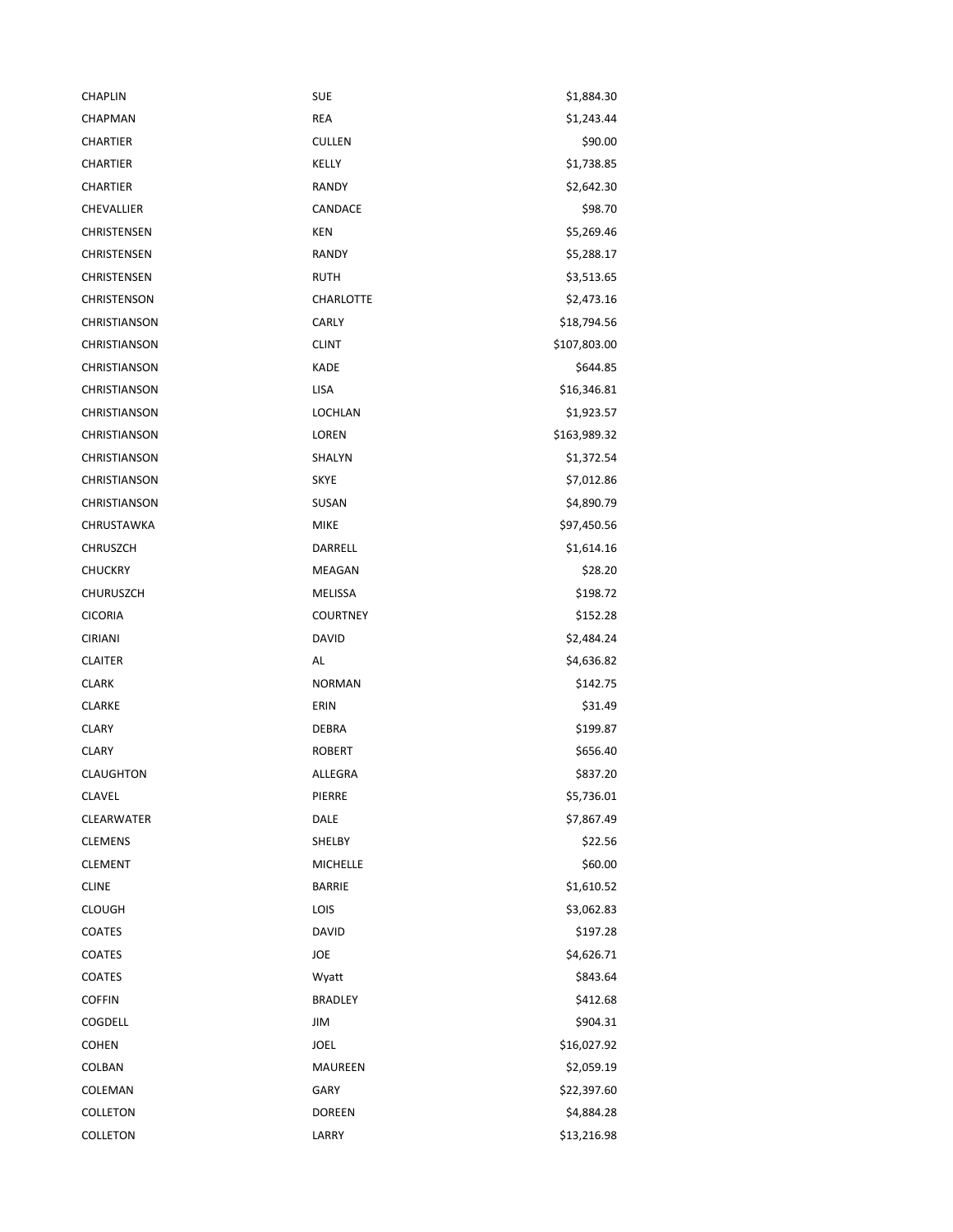| <b>COLLINS</b>    | AARIN            | \$872.44     |
|-------------------|------------------|--------------|
| <b>COLLINS</b>    | <b>BILL</b>      | \$118,022.40 |
| <b>COLLINS</b>    | <b>MANDY</b>     | \$157.50     |
| <b>COLVIN</b>     | <b>BILL</b>      | \$552.65     |
| <b>COLVIN</b>     | <b>JANICE</b>    | \$498.40     |
| <b>CONN</b>       | KELSEY           | \$20,134.49  |
| CONNELL           | LAURA            | \$1,246.67   |
| CONRAD            | <b>BILL</b>      | \$22,015.09  |
| COOKE             | <b>DONNA</b>     | \$3,822.10   |
| COOKE             | LEN              | \$2,174.28   |
| COOL              | <b>CASCI</b>     | \$215.28     |
| <b>COOPER</b>     | <b>GARY</b>      | \$19,723.08  |
| COPELAND          | CRAIG            | \$3,236.86   |
| COPITHORNE        | CHARLIE          | \$1,059.38   |
| <b>COPITHORNE</b> | <b>KAITLEN</b>   | \$2,100.23   |
| <b>CORNFORTH</b>  | <b>JANICE</b>    | \$175.75     |
| <b>CORNFORTH</b>  | KELLY            | \$10,664.67  |
| <b>CORR</b>       | KATHY            | \$1,512.38   |
| Correal           | Tory             | \$3,905.22   |
| CORREALE          | <b>TORY</b>      | \$839.50     |
| CORSIATTO         | LESLIE           | \$198.72     |
| COSTANZA          | LOUIS            | \$2,387.00   |
| COTE              | KIM              | \$3,416.25   |
| COTTAR            | DEE              | \$6.60       |
| COUILLARD         | JAMES            | \$18,876.86  |
| COUILLARD         | <b>MATT</b>      | \$3,826.64   |
| COUILLARD         | PETER            | \$369.80     |
| COUILLIARD        | <b>SAMANATHA</b> | \$225.50     |
| <b>COULTER</b>    | CHELSEA          | \$2,217.36   |
| COUTU             | <b>JOSE</b>      | \$97.20      |
| COWLING           | <b>LISA</b>      | \$2,874.45   |
| COX               | <b>DUSTIN</b>    | \$908.47     |
| COX               | MAX              | \$7,259.84   |
| CRAIG             | <b>DAPHNE</b>    | \$25.20      |
| CRANDALL          | <b>JESSE</b>     | \$14,681.62  |
| CRANDALL          | <b>MILES</b>     | \$268.84     |
| CRAWFORD          | AMANDA           | \$9.00       |
| CRAWFORD          | <b>BILL</b>      | \$936.25     |
| CRAWFORD          | JOANNE           | \$2,408.15   |
| CREIGHTON         | <b>BRIANNE</b>   | \$121.44     |
| <b>CREIGHTON</b>  | JACK             | \$1,751.84   |
| CROAKE            | <b>BRIELLE</b>   | \$2,852.46   |
| <b>CROSGREY</b>   | SARAH            | \$141.88     |
| <b>CROSGREY</b>   | <b>STEVE</b>     | \$2,350.98   |
| CROWE             | <b>DIANE</b>     | \$298.95     |
| CROWLEY-FORD      | <b>UNA</b>       | \$473.76     |
| CRUMP             | <b>JOHN</b>      | \$8,836.76   |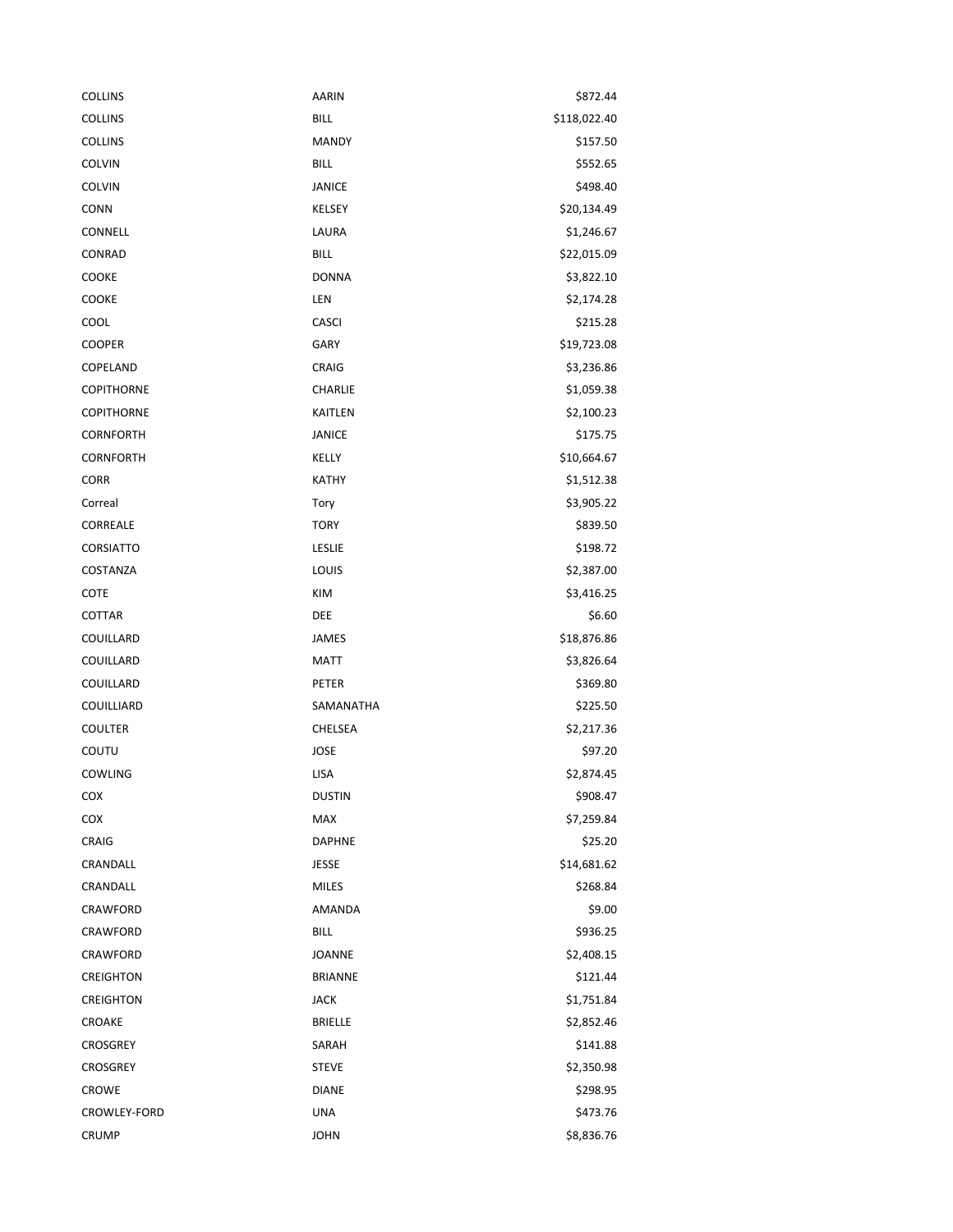| <b>CUMING</b>    | DAVE              | \$2,785.81  |
|------------------|-------------------|-------------|
| CUNNINGHAN       | CHELSEA           | \$298.08    |
| <b>DALEY</b>     | JAN               | \$21,492.78 |
| DALEY            | <b>MARK</b>       | \$2,348.52  |
| DALTON           | <b>BROOKE</b>     | \$658.00    |
| DALTON           | LEAKEA            | \$217.22    |
| <b>DALY</b>      | AMANDA            | \$174.24    |
| DALY             | <b>MEGAN</b>      | \$210.19    |
| <b>DAMPIER</b>   | KIM               | \$4,786.35  |
| DANSEUEAU        | <b>HECTOR</b>     | \$363.78    |
| <b>DAOUST</b>    | <b>JUSTISS</b>    | \$5,409.76  |
| <b>DAOUST</b>    | RHONDA            | \$2,142.61  |
| DARROCH          | <b>NICOLE</b>     | \$12,048.92 |
| <b>DARROCH</b>   | <b>TYLER</b>      | \$42,152.23 |
| <b>DAVID</b>     | LARRY             | \$107.80    |
| <b>DAVIES</b>    | LINDA             | \$14,920.05 |
| <b>DAVIES</b>    | SHEENA            | \$7.20      |
| <b>DAVIES</b>    | <b>TAMARA</b>     | \$1,673.23  |
| <b>DAVIS</b>     | <b>CLINTON</b>    | \$355.95    |
| <b>DAVIS</b>     | LORNE             | \$1,597.22  |
| <b>DAVIS</b>     | <b>ROCKY</b>      | \$31,663.52 |
| <b>DAVIS</b>     | <b>RON</b>        | \$3,486.55  |
| <b>DAVIS</b>     | VAL               | \$18,683.55 |
| Davis            | Heather           | \$345.28    |
| DAWSON           | MARGARET          | \$2,317.05  |
| <b>DECLERO</b>   | <b>ROGER</b>      | \$140.91    |
| <b>DECROIX</b>   | <b>ANNIE</b>      | \$1,399.67  |
| <b>DECROIX</b>   | <b>REX</b>        | \$18,662.91 |
| DELANGE          | AMY               | \$1,102.92  |
| DELANGE          | <b>MIKE</b>       | \$18.00     |
| DELANGE          | <b>TYLER</b>      | \$177.80    |
| DELWO            | ANDREA            | \$27,549.29 |
| <b>DEMERS</b>    | CHRISTIAN         | \$462.15    |
| DeMOISSAC        | <b>JEAN- PAUL</b> | \$5,090.56  |
| <b>DEN BROK</b>  | <b>KRIS</b>       | \$1,325.02  |
| <b>DERUDDER</b>  | <b>TREVOR</b>     | \$1,820.06  |
| <b>DETTWILER</b> | VALERIE           | \$6,929.19  |
| <b>DEVINE</b>    | <b>GRANT</b>      | \$1,473.49  |
| <b>DEVRIES</b>   | <b>JESSICA</b>    | \$10,348.20 |
| DEWEERT          | <b>TERESA</b>     | \$459.43    |
| <b>DICKSON</b>   | LINDA             | \$31.02     |
| <b>DIGNESS</b>   | AMANDA            | \$34,646.49 |
| <b>DINIUS</b>    | DANNIELLE         | \$60.05     |
| <b>DODD</b>      | DALE              | \$49,158.37 |
| <b>DOELLING</b>  | CRYSTAL           | \$9.00      |
| <b>DOELLING</b>  | JAY               | \$703.25    |
| <b>DOERING</b>   | DEROLD            | \$17,829.76 |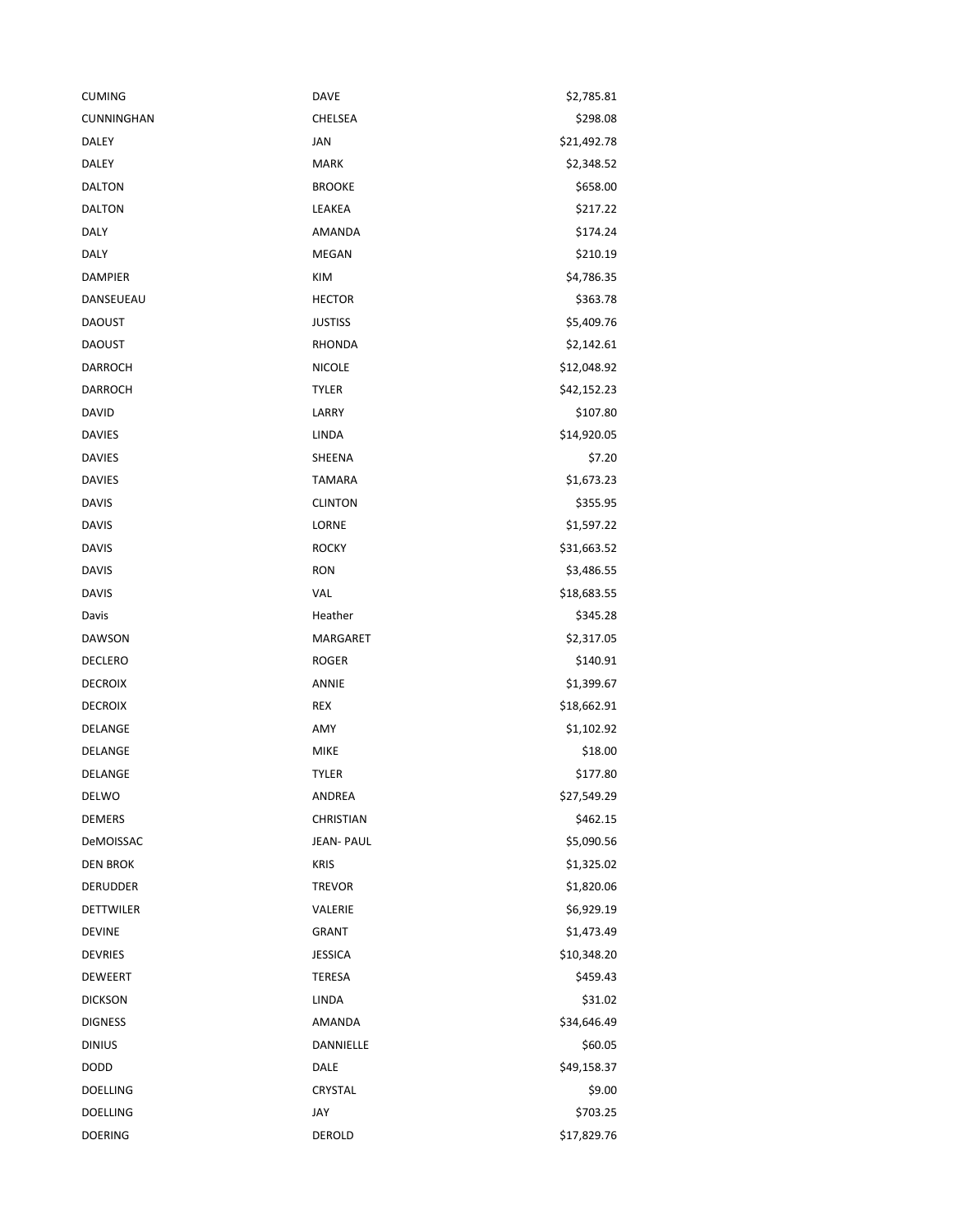| <b>DOKKEN</b>    | <b>DWIGHT</b>      | \$1,045.66  |
|------------------|--------------------|-------------|
| <b>DOMAN</b>     | CRYSTAL            | \$165.60    |
| DONALDSON        | LORIE              | \$51.35     |
| <b>DONALDSON</b> | <b>TROY</b>        | \$9,390.99  |
| DONALDSON        | <b>TYREL</b>       | \$54.00     |
| <b>DORAN</b>     | DARREL             | \$281.52    |
| <b>DORAN</b>     | <b>JUDIE</b>       | \$1,076.62  |
| <b>DOUGAN</b>    | <b>FRANKI</b>      | \$1,907.32  |
| <b>DOUGHERTY</b> | <b>BRIAN</b>       | \$1,827.55  |
| <b>DOUGHERTY</b> | <b>NANCY</b>       | \$64.00     |
| DOWN-CICORIA     | <b>CONNIE</b>      | \$49,231.32 |
| <b>DROBOT</b>    | <b>DON</b>         | \$7,134.14  |
| <b>DROBOT</b>    | <b>NORMA</b>       | \$3,791.65  |
| <b>DUBAY</b>     | <b>RICK</b>        | \$456.50    |
| DUBAY SR.        | <b>RICK</b>        | \$737.50    |
| <b>DUBOIS</b>    | <b>DOYLE</b>       | \$1,434.10  |
| <b>DUBORD</b>    | <b>ROBIN</b>       | \$772.80    |
| <b>DUCHARME</b>  | <b>MERVIN</b>      | \$4,591.92  |
| <b>DUFRESNE</b>  | <b>ERIC</b>        | \$891.04    |
| <b>DUGAS</b>     | LOUIS              | \$64.00     |
| <b>DUGUAY</b>    | <b>FRANK</b>       | \$2,225.91  |
| <b>DUKE</b>      | <b>FRED</b>        | \$11,540.54 |
| <b>DUNCAN</b>    | SANDY              | \$1,705.57  |
| <b>DUNN</b>      | GREG               | \$15,916.75 |
| DUNN             | <b>TRINA</b>       | \$5,430.06  |
| <b>DUREC</b>     | <b>LUCAS</b>       | \$345.92    |
| <b>DUTHIE</b>    | <b>ASHLYNN</b>     | \$1,002.08  |
| <b>DUTTON</b>    | <b>LYNN</b>        | \$855.20    |
| <b>DYKES</b>     | TIM                | \$583.96    |
| <b>EALES</b>     | ADAM               | \$165.60    |
| EARLY            | DEBBI              | \$330.00    |
| EARNHEART        | PAT                | \$2,260.00  |
| <b>EATON</b>     | CASSANDRA          | \$5,739.82  |
| <b>EATON</b>     | CHAD               | \$31,613.94 |
| <b>EATON</b>     | DAN                | \$1,538.04  |
| EATON            | <b>JANICE</b>      | \$34,274.58 |
| EATON            | LISA               | \$15,343.15 |
| <b>EATON</b>     | ZACK               | \$111.44    |
| <b>ECCOTT</b>    | <b>BARB</b>        | \$15,349.47 |
| <b>ECCOTT</b>    | <b>DAVE</b>        | \$5,255.48  |
| <b>ECCOTT</b>    | <b>EMILY</b>       | \$134.87    |
| EDEN             | JENNA              | \$250.00    |
| EDGE             | <b>LYNN</b>        | \$7,957.64  |
| EDWARDS          | <b>ANITA</b>       | \$1,608.65  |
| EEK              | <b>KAYLAN</b>      | \$1,785.83  |
| EGGERTSON        | CARIN              | \$1,567.33  |
| EGGERTSON        | <b>CHRISTOPHER</b> | \$819.87    |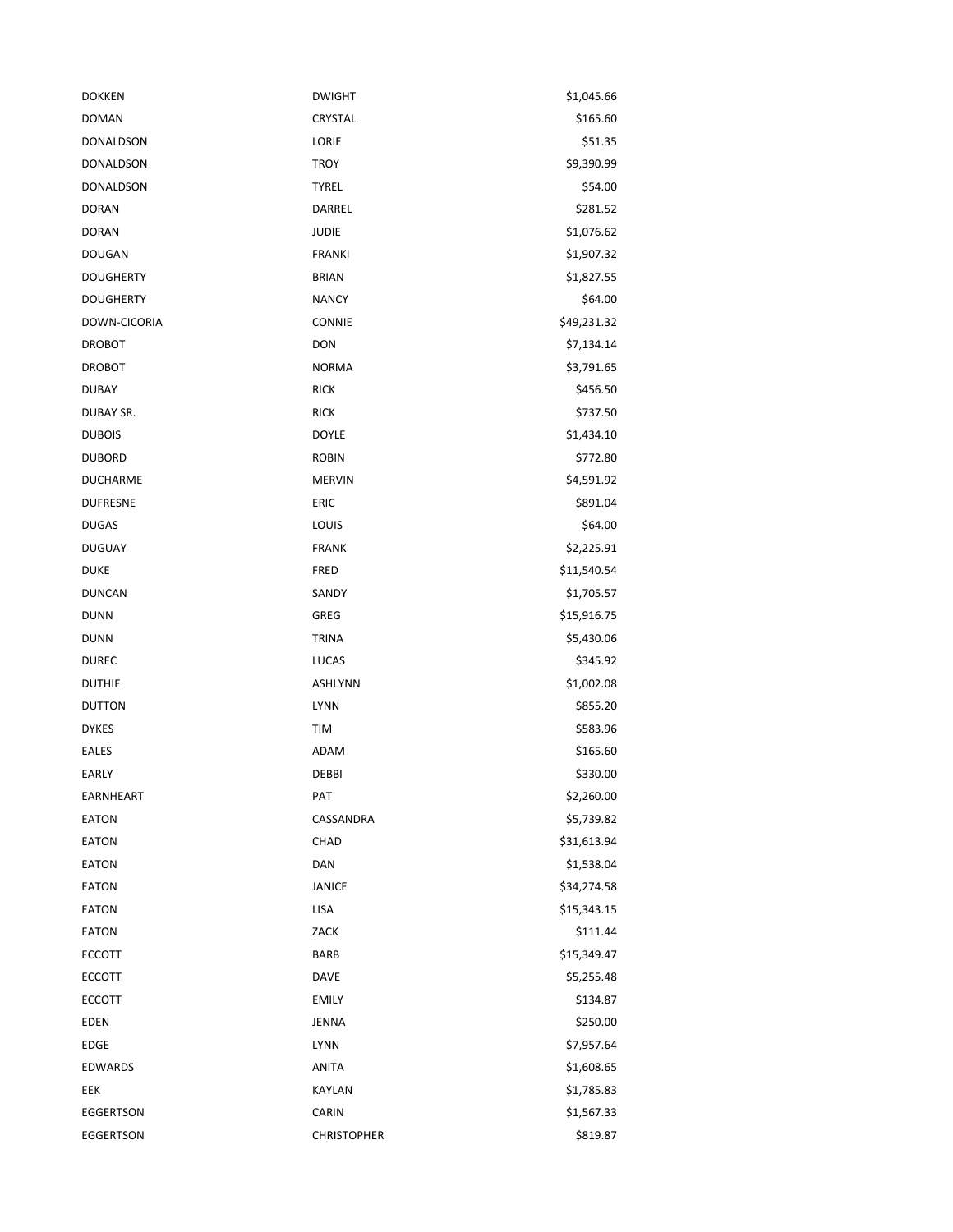| <b>ELIUK</b>        | LAURIE           | \$85.50     |
|---------------------|------------------|-------------|
| <b>ELLIOTT</b>      | <b>CLIFF</b>     | \$25,448.69 |
| <b>ELLIOTT</b>      | SANDRA ANN       | \$5,878.77  |
| <b>ELLIS</b>        | <b>DON</b>       | \$614.60    |
| ELLSWEIG            | LISA             | \$2,485.23  |
| <b>ELZINGA</b>      | <b>JOLENE</b>    | \$23.50     |
| <b>ENDICOTT</b>     | <b>IRWIN</b>     | \$15,978.50 |
| <b>ERICKSON</b>     | <b>BRENT</b>     | \$1,128.00  |
| <b>FALK</b>         | ERNIE            | \$8,883.54  |
| <b>FAWCETT</b>      | <b>ELAINE</b>    | \$664.01    |
| <b>FEHR</b>         | WAYNE            | \$199.50    |
| <b>FENIMORE</b>     | <b>RANDY</b>     | \$2,145.40  |
| <b>FENWICK</b>      | <b>EDGAR</b>     | \$56.00     |
| <b>FERSCHWEILER</b> | LONI             | \$281.25    |
| <b>FIELDING</b>     | LEN              | \$4,661.21  |
| <b>FIKOWSKI</b>     | <b>BRUCE</b>     | \$10,694.69 |
| <b>FIKOWSKI</b>     | <b>MIKE</b>      | \$7,513.33  |
| <b>FILL</b>         | AMANDA           | \$9,112.80  |
| <b>FINGER</b>       | <b>BOBBY</b>     | \$986.80    |
| <b>FINLEY</b>       | <b>RIANE</b>     | \$28.20     |
| <b>FISHER</b>       | <b>ALLISON</b>   | \$788.47    |
| <b>FISHER</b>       | <b>BRENDA</b>    | \$46,946.09 |
| <b>FISHER</b>       | <b>BROCK</b>     | \$3,339.27  |
| <b>FISHER</b>       | <b>DWIGHT</b>    | \$23,144.85 |
| <b>FISHER</b>       | JIM              | \$2,176.84  |
| <b>FISHER</b>       | <b>JODI</b>      | \$180.00    |
| <b>FISHER</b>       | KATHI            | \$37,318.79 |
| <b>FITCHETT</b>     | <b>STEPHANIE</b> | \$2,107.08  |
| <b>FITZELLE</b>     | KATHY            | \$7,993.08  |
| <b>FLETCHER</b>     | <b>NICOLE</b>    | \$1,819.36  |
| <b>FLETCHER</b>     | <b>TERRY</b>     | \$11,449.90 |
| <b>FOOTE</b>        | <b>JOHNATHAN</b> | \$5,160.69  |
| <b>FOOTE</b>        | <b>KATHY</b>     | \$138.00    |
| FOREST-LODGE        | <b>FRANCE</b>    | \$568.10    |
| <b>FORNER</b>       | ED               | \$3,192.38  |
| <b>FORTNER</b>      | KALI             | \$13,048.19 |
| <b>FOUILLARD</b>    | GAGE             | \$482.36    |
| FRASER              | <b>DIANE</b>     | \$8,036.24  |
| FREEMAN             | JIM              | \$5,616.12  |
| <b>FREHLICK</b>     | <b>NEALE</b>     | \$2,314.71  |
| <b>FRICK</b>        | <b>GREG</b>      | \$5,521.18  |
| <b>FRIESEN</b>      | <b>BRITTANY</b>  | \$543.99    |
| <b>FRIESEN</b>      | SHELBIE          | \$112.70    |
| <b>FUCHS</b>        | <b>STEFAN</b>    | \$22.40     |
| <b>FULOP</b>        | <b>FRANK</b>     | \$9,342.91  |
| <b>FUTZ</b>         | <b>BRENT</b>     | \$1,772.40  |
| <b>FUTZ</b>         | LIANNE           | \$108.34    |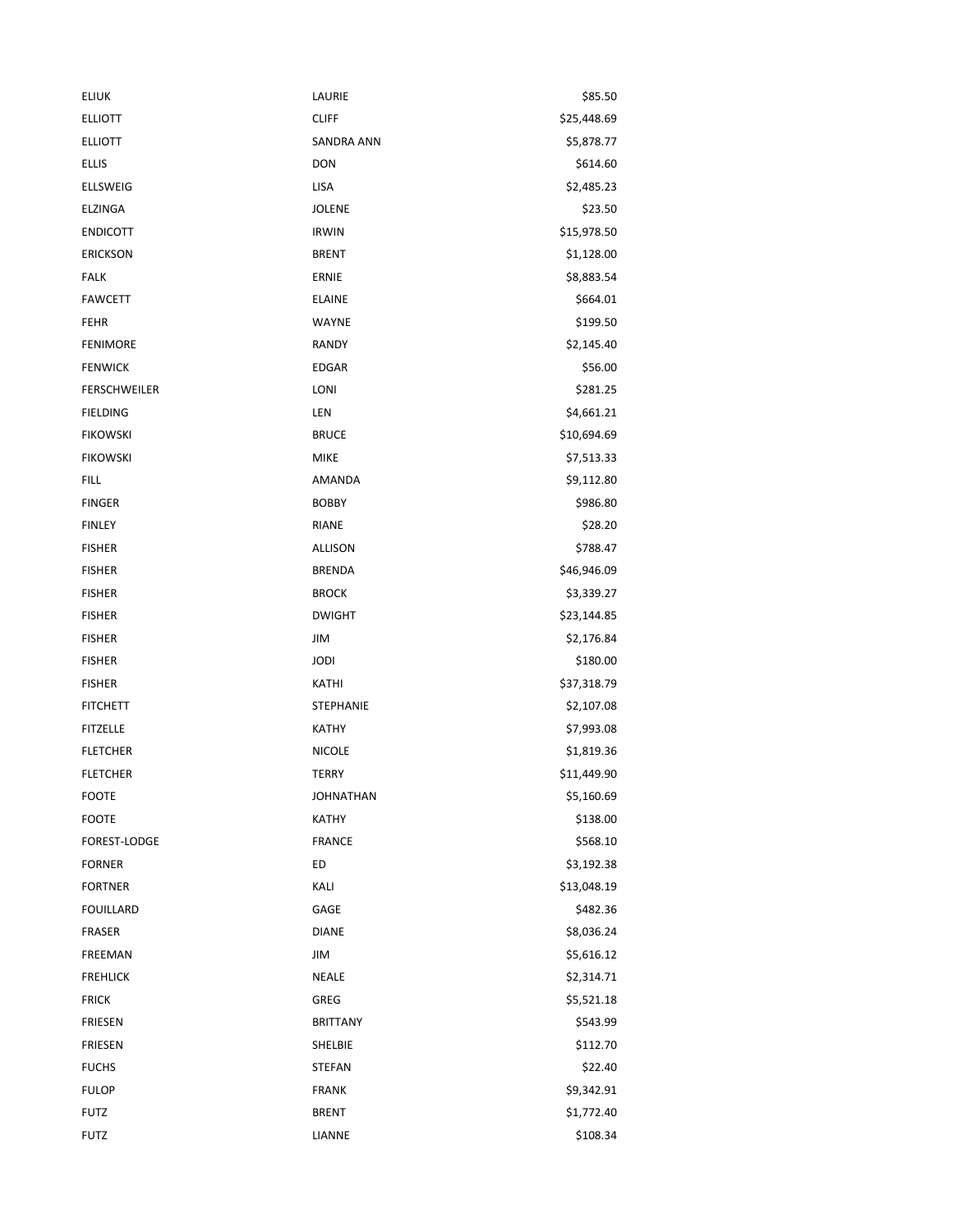| <b>GAINES</b>     | <b>HANNAH</b>   | \$47.25      |
|-------------------|-----------------|--------------|
| <b>GAINES</b>     | <b>MATT</b>     | \$17,599.51  |
| <b>GALLAGHER</b>  | SHARI           | \$3,345.31   |
| <b>GANZERT</b>    | LEE             | \$823.53     |
| <b>GARDINER</b>   | <b>KEN</b>      | \$445.48     |
| <b>GARDNER</b>    | <b>FRANCES</b>  | \$1,225.60   |
| GARFIELD          | <b>TANYA</b>    | \$364.32     |
| GARRARD           | <b>CAMPBELL</b> | \$4,936.67   |
| GARRARD           | WENDY           | \$16,528.46  |
| <b>GARRETT</b>    | COLEEN          | \$303.50     |
| <b>GARRETT</b>    | <b>ROBERT</b>   | \$27,128.42  |
| <b>GARTNER</b>    | GREG            | \$1,598.33   |
| <b>GARTNER</b>    | <b>HORST</b>    | \$23,121.41  |
| <b>GARTNER</b>    | LOIS            | \$145.23     |
| <b>GARVIE</b>     | GREGG           | \$4,525.76   |
| <b>GAUDET</b>     | <b>JEAN</b>     | \$1,892.75   |
| <b>GAWEHNS</b>    | <b>HEIDI</b>    | \$496.10     |
| <b>GEHERMAN</b>   | <b>DARCY</b>    | \$24,469.69  |
| <b>GENBERG</b>    | ALLAN           | \$287.40     |
| GERBRANDT         | <b>GARRY</b>    | \$13,844.13  |
| GERLA             | AL              | \$8,275.06   |
| <b>GERLA</b>      | <b>KATE</b>     | \$4,056.92   |
| <b>GERLA</b>      | <b>RIA</b>      | \$581.76     |
| <b>GERVIN</b>     | REBECCA         | \$6,127.39   |
| <b>GERWIEN</b>    | CARL            | \$210,412.30 |
| <b>GERWIEN</b>    | JULIA           | \$868.60     |
| <b>GIBBON</b>     | DALE            | \$359.20     |
| <b>GIBSON</b>     | <b>JOAN</b>     | \$6,398.47   |
| <b>GIBSON</b>     | <b>STEVE</b>    | \$113.13     |
| <b>GIESBRECHT</b> | <b>JOHN</b>     | \$2,244.75   |
| <b>GIESE</b>      | <b>HARVEY</b>   | \$2,898.38   |
| GILES             | SAMANTHA        | \$147.20     |
| <b>GINN</b>       | <b>STEVE</b>    | \$2,637.36   |
| <b>GIRAUDIER</b>  | <b>RICHELLE</b> | \$586.56     |
| <b>GLENN</b>      | <b>ALLISON</b>  | \$576.40     |
| <b>GOERTZEN</b>   | <b>MICHELLE</b> | \$1,590.28   |
| GOETZ             | <b>COLESEY</b>  | \$323.84     |
| GOETZ             | <b>OWEN</b>     | \$51.52      |
| <b>GOETZ</b>      | <b>TAMARA</b>   | \$2,586.95   |
| GOLDEN            | <b>GEORGE</b>   | \$1,421.18   |
| <b>GONNET</b>     | <b>DESTRY</b>   | \$5,519.91   |
| <b>GONNET</b>     | <b>DUSTIN</b>   | \$307,738.49 |
| <b>GONNET</b>     | MARLA           | \$19,988.68  |
| GOOD              | <b>BARRY</b>    | \$15,703.85  |
| GOOD              | <b>ELAINE</b>   | \$15,325.58  |
| GORKO             | WAYNE           | \$891.98     |
| <b>GORRINGE</b>   | KIMBERLEY       | \$350.40     |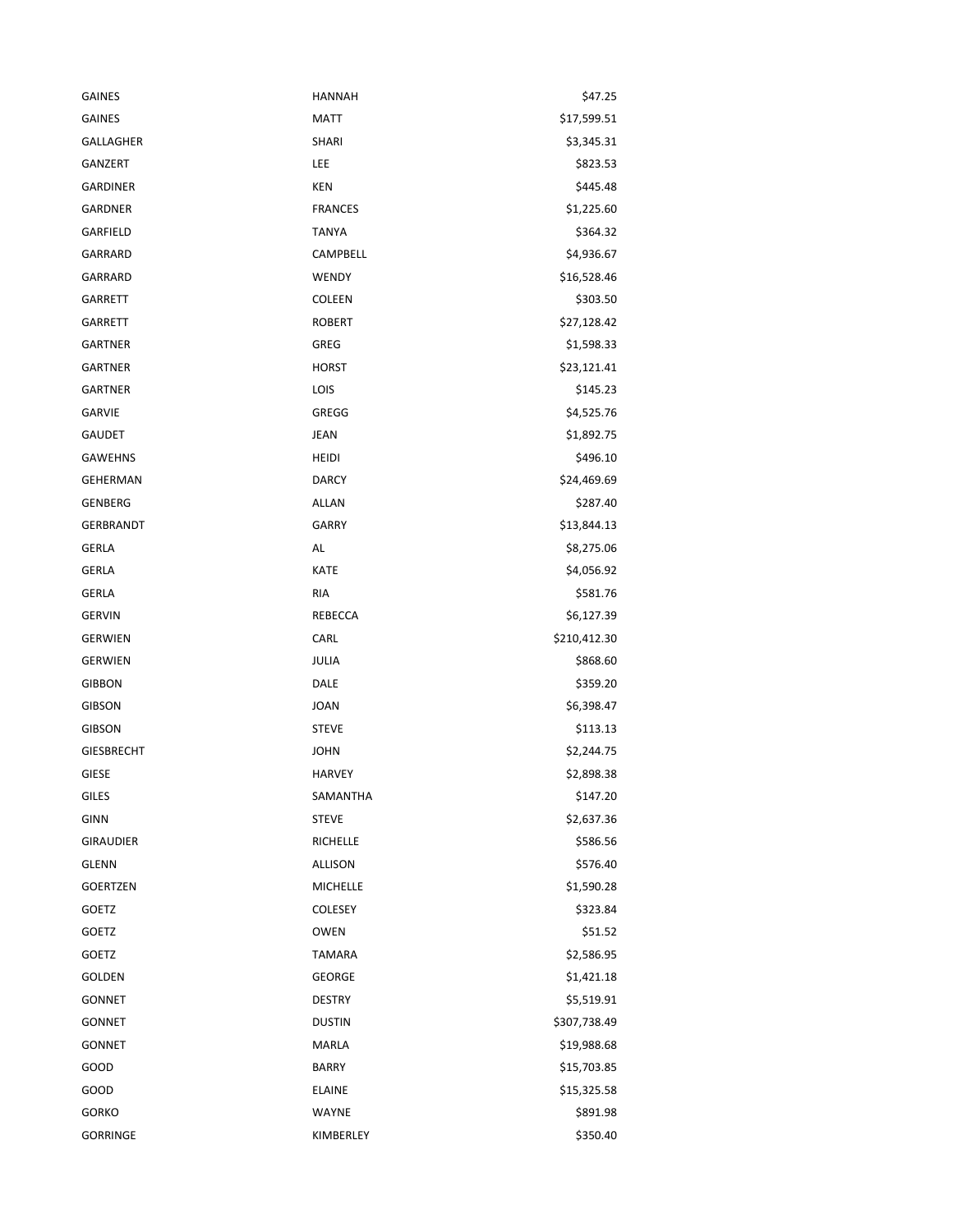| GOWDY            | <b>GERI</b>        | \$739.90     |
|------------------|--------------------|--------------|
| GOWDY            | GORD               | \$8,760.66   |
| GRAD             | ARLENE             | \$7,435.30   |
| <b>GRAHAM</b>    | BEV                | \$10,694.12  |
| <b>GRAHAM</b>    | <b>BRADEN</b>      | \$1,318.50   |
| <b>GRAHAM</b>    | DAVE               | \$2,045.06   |
| <b>GRAHAM</b>    | <b>NIKKI</b>       | \$7,490.07   |
| <b>GRANT</b>     | <b>NOLA</b>        | \$9,187.28   |
| GRASLEY          | LARRY              | \$1,181.57   |
| <b>GRASS</b>     | GERALD             | \$383.40     |
| GRAVEL           | <b>JEAN-PIERRE</b> | \$1,206.95   |
| GRAVEL           | <b>JUSTIN</b>      | \$115.20     |
| <b>GRAY</b>      | JANICE             | \$6,897.19   |
| <b>GRAY</b>      | <b>JUDY</b>        | \$909.80     |
| GRAY             | PHIL               | \$1,752.60   |
| GREEN            | <b>ROBERT</b>      | \$3,379.07   |
| GRESS            | <b>BAMBI</b>       | \$2,000.00   |
| <b>GRIFFIN</b>   | KYLE               | \$75.60      |
| <b>GRILLS</b>    | <b>GREG</b>        | \$2,887.46   |
| <b>GRISE</b>     | SHALLAN            | \$428.04     |
| <b>GUNDERSON</b> | DAN                | \$690.11     |
| <b>GUYNN</b>     | AL                 | \$8,094.25   |
| HALL             | <b>DEBBIE</b>      | \$3,717.76   |
| <b>HALL</b>      | <b>COLTON</b>      | \$3,508.80   |
| HALL             | <b>CYNTHIA</b>     | \$2,408.96   |
| <b>HALL</b>      | <b>DONNA</b>       | \$39,713.04  |
| HALL             | <b>RUSS</b>        | \$33,746.40  |
| HALLADAY         | <b>DON</b>         | \$1,138.84   |
| <b>HALYK</b>     | JANELLE            | \$591.10     |
| <b>HAMILTON</b>  | <b>GARY</b>        | \$5,057.08   |
| <b>HAMILTON</b>  | <b>HEATHER</b>     | \$4,580.38   |
| <b>HAMILTON</b>  | KEVIN              | \$61.95      |
| <b>HANAGHAN</b>  | <b>TRUDY</b>       | \$3,584.88   |
| HANKE            | ALLISSIA           | \$3,274.01   |
| HANKE            | <b>BARB</b>        | \$4,009.44   |
| HANKE            | <b>BRODIE</b>      | \$61.65      |
| HANKE            | PAT                | \$1,830.84   |
| HANSEN           | DAN                | \$43,843.66  |
| HANSEN           | <b>DIANE</b>       | \$864.20     |
| <b>HANSEN</b>    | <b>KAREN</b>       | \$9,542.31   |
| HANSMA           | <b>GERRY</b>       | \$329,926.45 |
| HANSMA           | SANDY              | \$27,935.38  |
| <b>HANSON</b>    | <b>CHRISTINE</b>   | \$1,463.28   |
| <b>HANSON</b>    | <b>DAWN</b>        | \$26,743.03  |
| <b>HANSON</b>    | GREG               | \$3,722.57   |
| <b>HANSON</b>    | JASON              | \$45,187.17  |
| <b>HANSON</b>    | JUSTIN             | \$161.10     |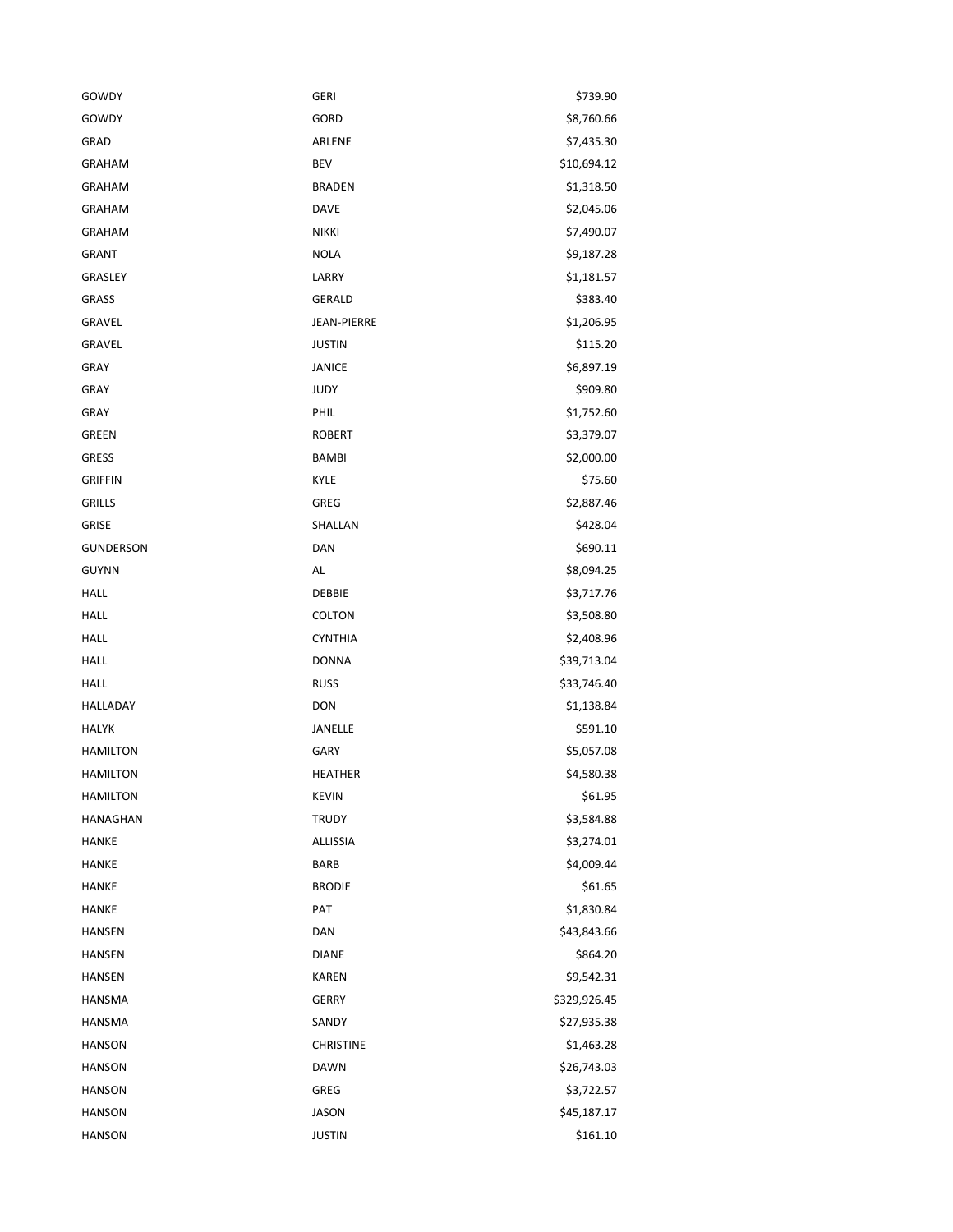| <b>HANSON</b>         | <b>LISA</b>      | \$1,087.72   |
|-----------------------|------------------|--------------|
| <b>HANSON</b>         | <b>MARIE</b>     | \$2,875.56   |
| <b>HANSON</b>         | <b>MAX</b>       | \$53,797.35  |
| <b>HANSON</b>         | <b>SCOTT</b>     | \$212,987.90 |
| <b>HANSON</b>         | SHAYLEE          | \$7,446.07   |
| <b>HANSON</b>         | <b>TELL</b>      | \$63.45      |
| HANSON                | TY               | \$1,348.19   |
| <b>HANSON</b>         | VAUGHN           | \$3,110.72   |
| <b>HANSON</b>         | <b>WILL</b>      | \$478.51     |
| <b>HANSUM</b>         | <b>MICHELLE</b>  | \$40.00      |
| <b>HAPALO</b>         | HEIDI            | \$7,495.39   |
| <b>HARDER</b>         | LYNNE            | \$7,666.97   |
| <b>HARDY</b>          | <b>MARY</b>      | \$38.94      |
| <b>HARRISON</b>       | <b>RON</b>       | \$3,043.16   |
| <b>HARRISON STEEL</b> | DEB              | \$5,401.38   |
| <b>HARROWER</b>       | <b>KATHLEEN</b>  | \$132.60     |
| <b>HARROWER</b>       | <b>STUART</b>    | \$175.20     |
| HARTLEY               | JUNE             | \$5,001.26   |
| <b>HARTLEY</b>        | KEN              | \$6,928.46   |
| <b>HARVIE</b>         | KATIE            | \$6,030.64   |
| HASSARD               | <b>RITA</b>      | \$584.50     |
| HASSELBACH            | JENNIE           | \$118.40     |
| <b>HAUGEN</b>         | <b>SHANE</b>     | \$1,815.38   |
| <b>HAWES</b>          | SHANNON          | \$20.00      |
| <b>HAWKINGS</b>       | <b>CLINT</b>     | \$190.44     |
| HAY                   | KATHARINE        | \$30.00      |
| HAY                   | <b>ROBIN</b>     | \$6,509.92   |
| <b>HAYDEN</b>         | LISA             | \$394.80     |
| <b>HAYMES</b>         | <b>STEPHANIE</b> | \$6,358.76   |
| HAYWOOD-FARMER        | LORI             | \$14,651.09  |
| HEBB                  | <b>JERRY</b>     | \$258.50     |
| HEBB                  | <b>NANCY</b>     | \$440.02     |
| <b>HEDLUND</b>        | <b>ROCK</b>      | \$6,868.90   |
| <b>HEIN</b>           | ALBERT           | \$5,903.71   |
| <b>HEINTZ</b>         | <b>GUY</b>       | \$162,068.72 |
| <b>HEINTZ</b>         | <b>MARIA</b>     | \$18,082.10  |
| <b>HEINTZ</b>         | MONECA           | \$6,098.93   |
| <b>HEINTZ</b>         | <b>ROGER</b>     | \$10,371.61  |
| HELLYER               | WALTER           | \$12,345.20  |
| HELLYER               | WARREN           | \$65,355.26  |
| <b>HENDERSON</b>      | <b>JAMES</b>     | \$37,218.62  |
| <b>HENDERSON</b>      | JILL             | \$8,783.59   |
| <b>HENDERSON</b>      | SANDY            | \$168.76     |
| <b>HENDRICKSON</b>    | <b>TONY</b>      | \$29,401.71  |
| <b>HENDRICKSON</b>    | WENDY            | \$10,194.68  |
| <b>HENRY</b>          | DALE             | \$6,995.63   |
| <b>HENRY</b>          | MARILYN          | \$1,623.22   |
|                       |                  |              |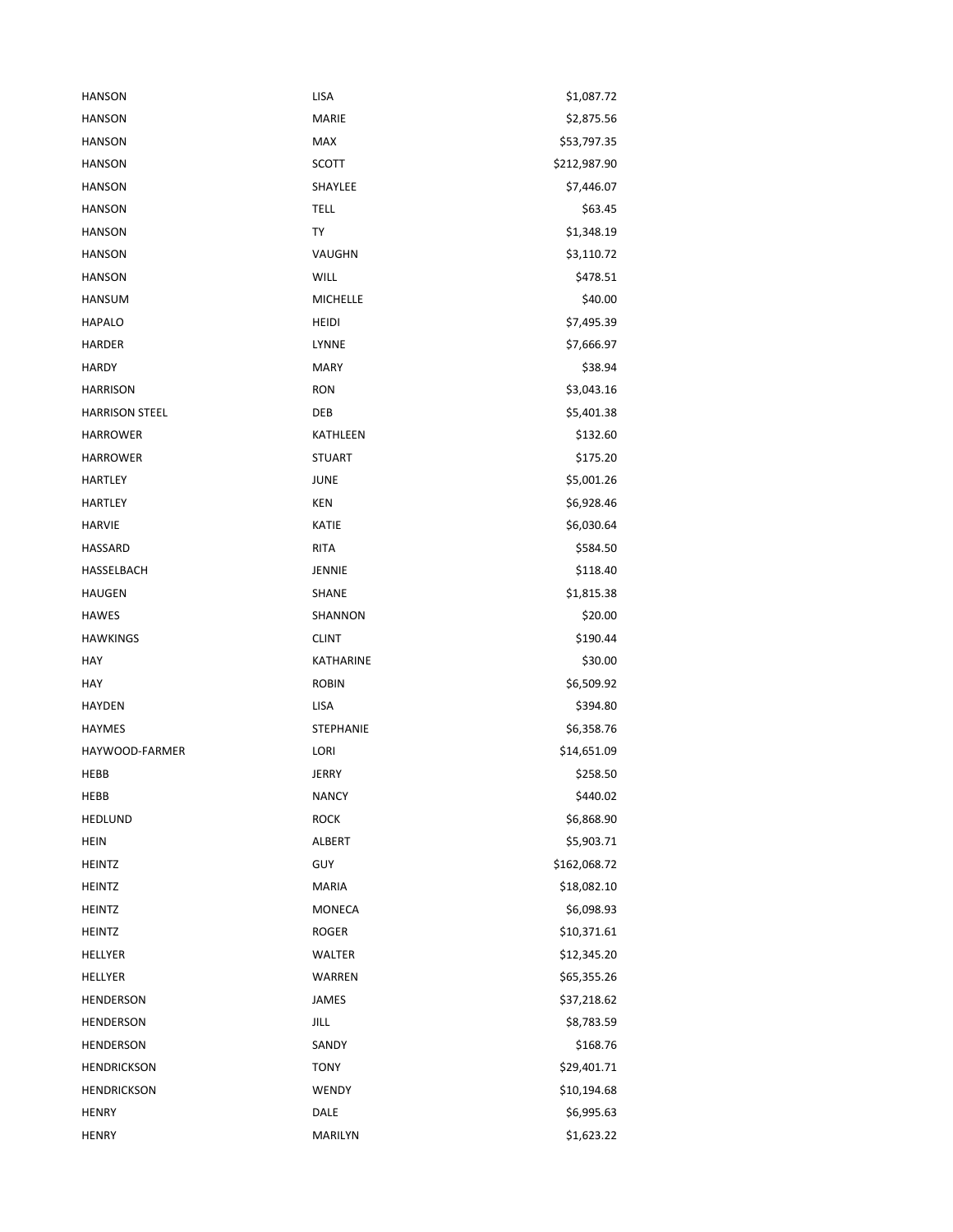| <b>HERTER</b>       | <b>COLIN</b>       | \$471.96     |
|---------------------|--------------------|--------------|
| <b>HIGGINS</b>      | <b>NEIL</b>        | \$487.00     |
| <b>HINER</b>        | DIEHL              | \$3,593.00   |
| <b>HINES</b>        | <b>DOUG</b>        | \$3,341.71   |
| <b>HINES</b>        | <b>WINSTON</b>     | \$966.00     |
| <b>HOAR</b>         | <b>GEOFF</b>       | \$277.40     |
| <b>HOARD</b>        | <b>CATHY</b>       | \$20.25      |
| <b>HODGSON</b>      | KELLSEY            | \$2,372.24   |
| <b>HODGSON</b>      | <b>RYAN</b>        | \$6,844.38   |
| <b>HOFFMAN</b>      | <b>RON</b>         | \$269.10     |
| HOLDERBEIN          | LYLE               | \$361.22     |
| <b>HOLLINGWORTH</b> | <b>DICK</b>        | \$5,792.05   |
| <b>HOLLINGWORTH</b> | <b>JUSTIN</b>      | \$1,995.06   |
| HOLM                | <b>JACKSON</b>     | \$2,292.18   |
| <b>HOLMAN</b>       | RANDY              | \$6,314.02   |
| <b>HOLMAN</b>       | SANDRA             | \$351.90     |
| <b>HOLOWATH</b>     | <b>BART</b>        | \$5,313.98   |
| Home-Price          | Sandra Home-Price  | \$3,033.06   |
| HOOK                | CHANTAL            | \$388.75     |
| HOOK                | <b>RICK</b>        | \$139,638.15 |
| <b>HOUSTON</b>      | <b>CHRISTOPHER</b> | \$211.50     |
| HOWES               | SHAUN              | \$1,476.56   |
| <b>HUBKA</b>        | LACEY              | \$1,190.62   |
| <b>HUDAK</b>        | <b>HEATHER</b>     | \$4,114.90   |
| <b>HUDON</b>        | JOE                | \$4,192.80   |
| <b>HUDON</b>        | <b>KAREN</b>       | \$3,995.40   |
| <b>HUDON</b>        | <b>STEVE</b>       | \$36.60      |
| <b>HUDSON</b>       | <b>DON</b>         | \$43,205.90  |
| <b>HUDSON</b>       | <b>HEATHER</b>     | \$13,380.47  |
| <b>HUGHES</b>       | <b>GARY</b>        | \$92,270.53  |
| <b>HUGHES</b>       | LEVI               | \$56.40      |
| HULTMAN             | <b>BAILEY</b>      | \$10.80      |
| <b>HUNT</b>         | <b>BRIAN</b>       | \$3,591.93   |
| HUNTSRAKER          | <b>MEGAN</b>       | \$338.05     |
| <b>HURD</b>         | ED                 | \$1,399.47   |
| <b>HUSBY</b>        | <b>DAVE</b>        | \$18,084.74  |
| <b>HUSBY</b>        | <b>GEORGIA</b>     | \$39,247.73  |
| <b>HUSSEY</b>       | <b>BYRON</b>       | \$6,133.13   |
| HUSSEY              | ERIN               | \$10,239.07  |
| <b>HUSSEY</b>       | KIERSTEN           | \$298.00     |
| <b>HUTTON</b>       | <b>BILL</b>        | \$6,592.38   |
| <b>IANNICELLO</b>   | DAN                | \$2,152.08   |
| <b>IMRIE</b>        | <b>JANNA</b>       | \$104.30     |
| <b>IRELAND</b>      | <b>TERRY</b>       | \$43.20      |
| <b>IRVING</b>       | <b>DICK</b>        | \$6,904.12   |
| <b>IRVING</b>       | RAYANNE            | \$30.00      |
| ISBACH              | <b>HEINTZ</b>      | \$811.50     |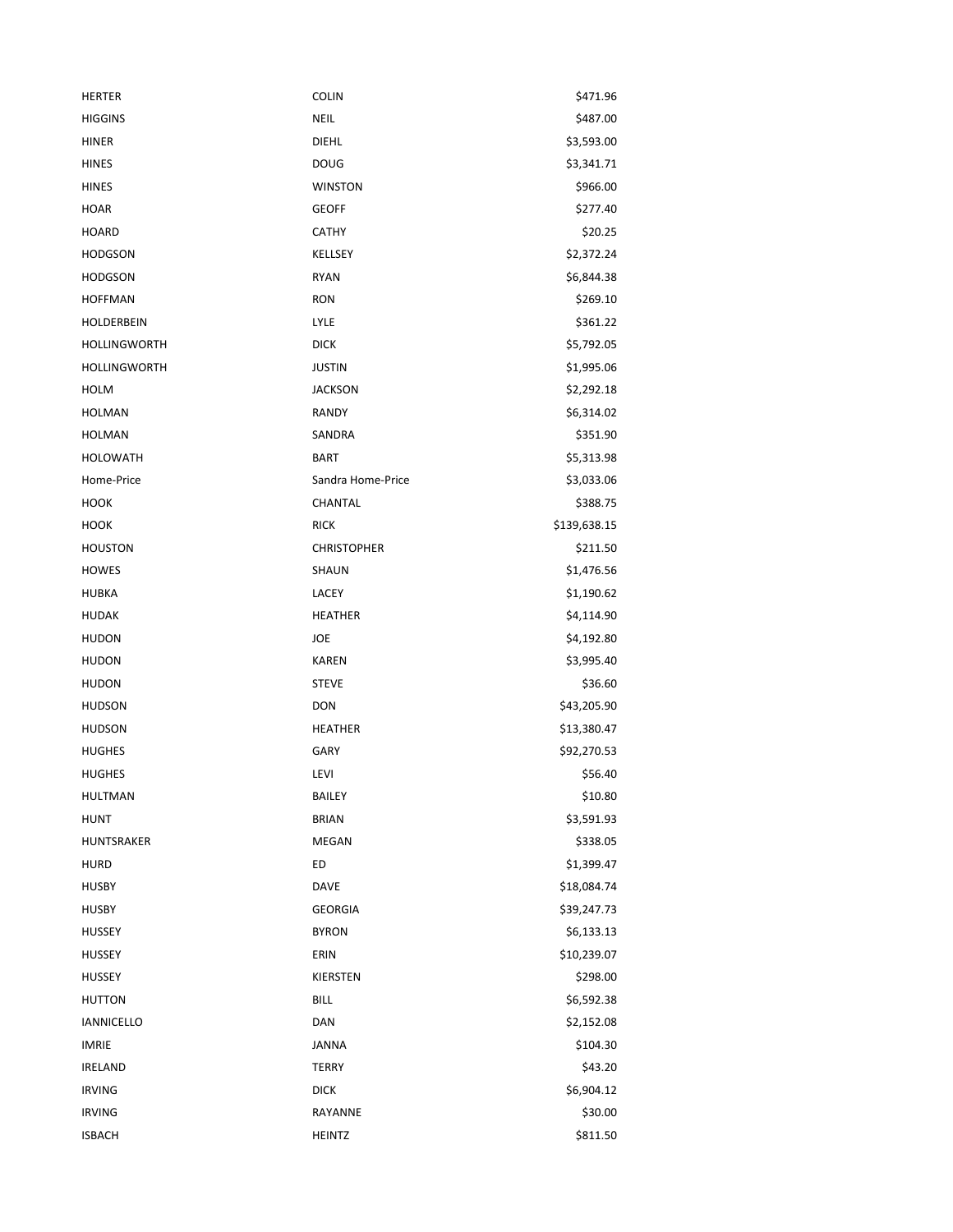| <b>ISBACH</b>  | <b>KAREN</b>     | \$577.75     |
|----------------|------------------|--------------|
| <b>ISLEY</b>   | <b>JOHN</b>      | \$1,249.90   |
| <b>JACK</b>    | <b>HERB</b>      | \$1,271.74   |
| <b>JACK</b>    | LES              | \$159,456.87 |
| <b>JACK</b>    | <b>MONICA</b>    | \$15,146.34  |
| <b>JACKSON</b> | LIONEL           | \$460.13     |
| JAEGGI         | <b>BENJAMIN</b>  | \$625.00     |
| JAEGGI         | CONSTANCE        | \$7,771.43   |
| <b>JAEGGI</b>  | DANIEL           | \$3,656.80   |
| JANI           | <b>BILL</b>      | \$22,611.91  |
| <b>JARVIS</b>  | AYNSLEY          | \$2,233.43   |
| <b>JARVIS</b>  | DALE             | \$517.96     |
| <b>JENKINS</b> | <b>COLBY</b>     | \$313.65     |
| <b>JENKINS</b> | <b>DANA</b>      | \$2,283.83   |
| <b>JENKINS</b> | <b>DENNIS</b>    | \$670.02     |
| <b>JENKINS</b> | <b>MINDY MAY</b> | \$27,543.38  |
| JENSEN         | <b>BRADY</b>     | \$21,891.68  |
| JENSEN         | <b>CYDNEY</b>    | \$1,148.71   |
| JENSEN         | <b>MARK</b>      | \$3,259.85   |
| JENSEN         | MELISSA          | \$260.52     |
| JESSE          | <b>BILL</b>      | \$674.69     |
| <b>JOHNSON</b> | <b>BRAD</b>      | \$663.66     |
| <b>JOHNSON</b> | MARIANNE         | \$82.50      |
| <b>JOHNSON</b> | <b>MINDY</b>     | \$3,938.00   |
| Johnson        | Shelby           | \$505.60     |
| JONES          | AMANDA           | \$350.76     |
| JONES          | <b>BRETT</b>     | \$16,441.14  |
| JONES          | <b>DANNY</b>     | \$234,674.81 |
| JONES          | <b>DON</b>       | \$4,525.63   |
| JONES/NIVEN    | <b>BEV</b>       | \$2,052.74   |
| JONSSON        | <b>TONI</b>      | \$442.14     |
| JORDAN         | <b>TRAVIS</b>    | \$203.50     |
| JUDD           | <b>BRANDI</b>    | \$217.14     |
| KACZMAR        | RAYEL            | \$814.20     |
| <b>KALKE</b>   | CANDICE          | \$234.91     |
| <b>KALKE</b>   | SARA             | \$2,954.42   |
| KANEWISCHER    | <b>JERRY</b>     | \$50,047.96  |
| Karl           | <b>Brad</b>      | \$1,761.71   |
| KARLSEN        | JULIE            | \$202.40     |
| <b>KASTNER</b> | <b>HERMAN</b>    | \$14,776.26  |
| KEEP           | <b>JERRY</b>     | \$496.80     |
| KELLUM         | <b>RON</b>       | \$476.60     |
| KELLUM         | <b>VICKI</b>     | \$646.50     |
| KELLY          | <b>BRIAN</b>     | \$17,778.07  |
| KELLY          | <b>BRITANY</b>   | \$6,324.27   |
| KELLY          | <b>SCHAE</b>     | \$578.90     |
| KELLY          | SHAUNA           | \$33.00      |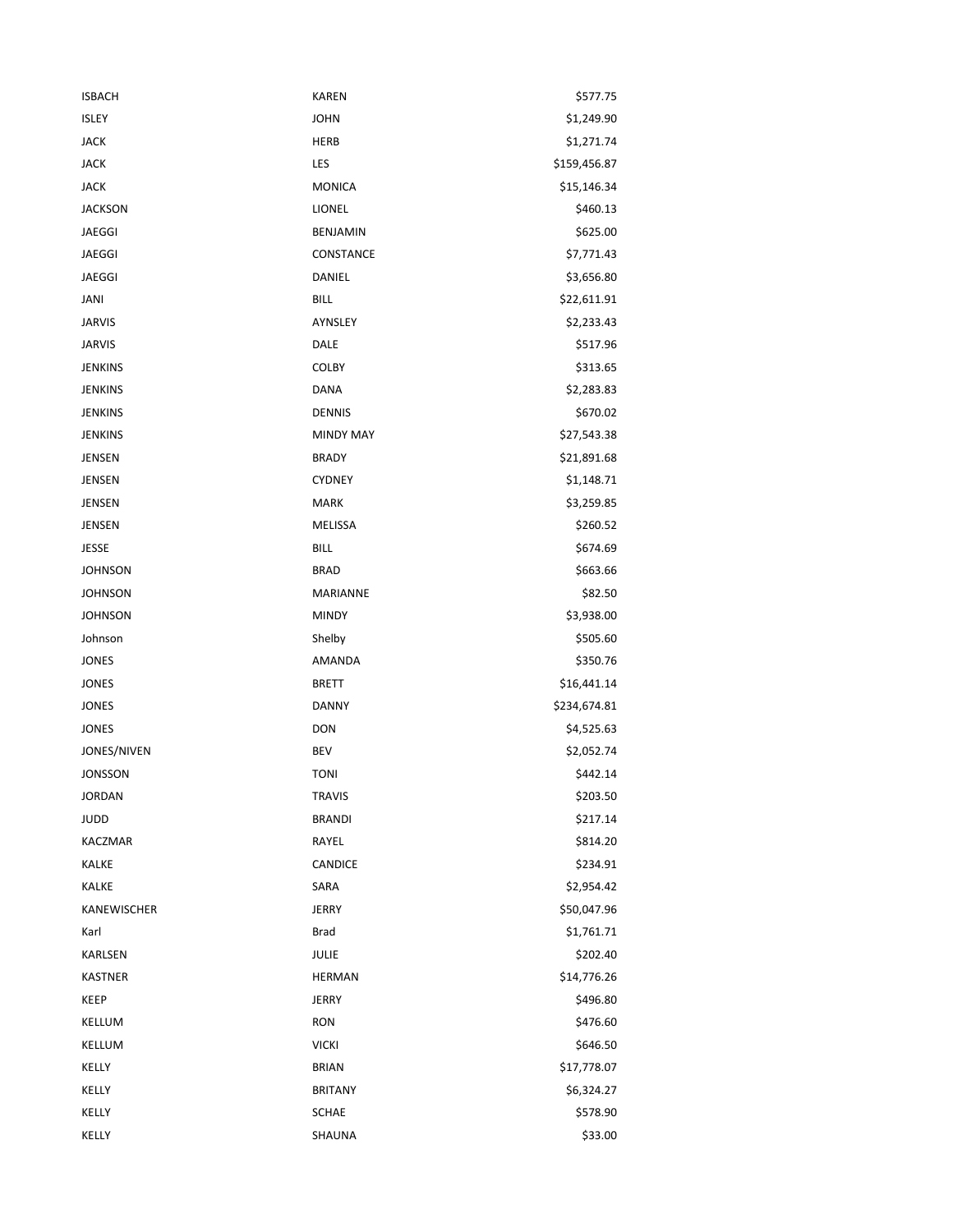| <b>KENDRICK</b> | KELLY            | \$2,560.73   |
|-----------------|------------------|--------------|
| <b>KENTEL</b>   | <b>BARRY</b>     | \$1,749.05   |
| KERR            | RACHEL           | \$1,776.56   |
| KIDD            | <b>BILLY</b>     | \$2,618.30   |
| <b>KINKEAD</b>  | <b>TAMMY</b>     | \$172.80     |
| <b>KITCHEN</b>  | <b>KEITH</b>     | \$5,236.42   |
| <b>KJOS</b>     | <b>JACKIE</b>    | \$4,241.01   |
| KLASSEN         | MELISSA          | \$11,396.81  |
| <b>KLEKTA</b>   | PAM              | \$100.00     |
| <b>KLEMENT</b>  | <b>JOHN</b>      | \$228.00     |
| <b>KNAAP</b>    | KIM              | \$6,249.34   |
| <b>KNAUF</b>    | <b>ARTHUR</b>    | \$191.70     |
| <b>KNAUF</b>    | CARLEEN          | \$45.90      |
| <b>KNAUF</b>    | <b>HEATHER</b>   | \$60.00      |
| Knight          | Joel             | \$744.00     |
| KNOBLAUCH       | <b>DIANE</b>     | \$4,642.85   |
| KNOBLAUCH       | JAKE             | \$17,991.08  |
| <b>KNOTT</b>    | <b>NANCY</b>     | \$107.64     |
| KNOTT           | PETER            | \$7,554.04   |
| <b>KOBSAR</b>   | <b>RHEA</b>      | \$16.20      |
| <b>KOERBER</b>  | <b>REG</b>       | \$5,695.58   |
| KOOP            | <b>JOHN</b>      | \$5,765.50   |
| KOOP            | <b>JOHN</b>      | \$351.10     |
| KOOP            | LOIS             | \$1,847.38   |
| KOPP            | <b>ELVIN</b>     | \$719.20     |
| <b>KORNFELD</b> | <b>FRAN</b>      | \$2,563.95   |
| <b>KOVACS</b>   | DANIELLE         | \$245.44     |
| <b>KOWALIK</b>  | <b>CHRISTINA</b> | \$1,078.47   |
| <b>KOWALIK</b>  | <b>KRISTINA</b>  | \$1,642.48   |
| <b>KRAMER</b>   | JOE              | \$3,512.75   |
| <b>KREBS</b>    | <b>KIM</b>       | \$13,311.11  |
| KREIS           | CAROLA           | \$67.68      |
| <b>KRENTZ</b>   | <b>DENTON</b>    | \$6,074.10   |
| <b>KRENTZ</b>   | <b>JODY</b>      | \$25,709.31  |
| <b>KRENTZ</b>   | <b>ROBERT</b>    | \$119,902.68 |
| <b>KRENTZ</b>   | <b>WINSTON</b>   | \$1,428.55   |
| <b>KUIPER</b>   | <b>ROB</b>       | \$4,842.96   |
| LAMB            | SHANNON          | \$1,078.00   |
| LANDEGA         | <b>NATASHA</b>   | \$1,235.13   |
| LANT            | LEO              | \$20,473.46  |
| LAPOINTE        | CARL             | \$506.28     |
| LAROUCHE        | <b>KATHY</b>     | \$5.60       |
| LARSEN          | KAITLYN          | \$2,774.40   |
| LARSON          | <b>MAREN</b>     | \$114.68     |
| LAVICH          | KAYLEIGH         | \$26.40      |
| LAW             | AMANDA           | \$4,557.10   |
| LAW             | <b>APRIL</b>     | \$30.00      |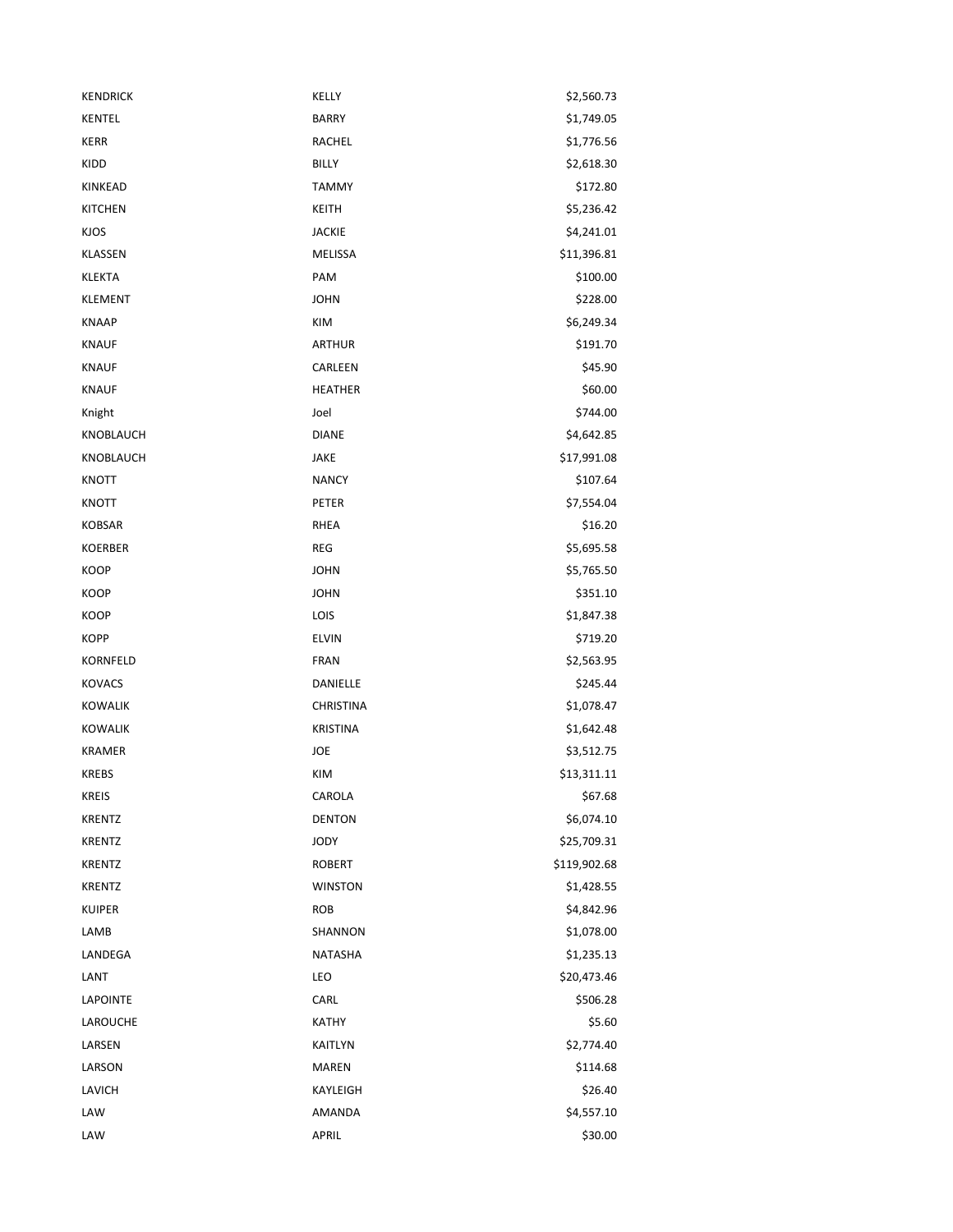| LAW              | <b>BRIAN</b>   | \$19,194.23 |
|------------------|----------------|-------------|
| LAW              | <b>CHERYL</b>  | \$1,420.23  |
| LAW              | <b>MEAGHAN</b> | \$690.90    |
| LAWRENCE         | <b>JOANN</b>   | \$18.80     |
| <b>LECLERCQ</b>  | <b>HOLLY</b>   | \$215.28    |
| LEE              | <b>BOB</b>     | \$215.28    |
| LEE              | <b>ROGER</b>   | \$12,538.26 |
| LEESON           | GORD           | \$10,650.23 |
| LEESON           | JANE           | \$36,035.55 |
| LEESON           | <b>KYLE</b>    | \$1,333.39  |
| LEIGH            | <b>DEANNA</b>  | \$828.75    |
| LEMAN            | <b>DALLAS</b>  | \$977.53    |
| LEMAN            | <b>ROB</b>     | \$40,925.05 |
| LENNOX           | <b>JESSE</b>   | \$3,075.17  |
| LEONARD          | <b>DENISE</b>  | \$21.00     |
| LEPOSA           | <b>AUSTIN</b>  | \$52.20     |
| LERNER           | <b>BARRY</b>   | \$5,756.37  |
| LESTER           | <b>DON</b>     | \$434.76    |
| LESTER           | <b>JOANNE</b>  | \$560.43    |
| LEVY             | CHICO          | \$4,925.51  |
| LEWIS            | <b>KIRBY</b>   | \$45.12     |
| <b>LIGHTFOOT</b> | <b>BILL</b>    | \$13,823.18 |
| <b>LIGHTFOOT</b> | SANDI          | \$15,033.53 |
| <b>LIMMING</b>   | <b>JOHN</b>    | \$1,522.13  |
| LINDSAY          | <b>DIANE</b>   | \$2,794.61  |
| LINKLATER        | <b>NELS</b>    | \$35,099.22 |
| LITTKE           | <b>JUDY</b>    | \$11,131.32 |
| LITTLE           | <b>RYAN</b>    | \$270.83    |
| LITTLEJOHN       | <b>CHLOE</b>   | \$157.32    |
| <b>LOCKE</b>     | LOUISE         | \$10,517.27 |
| LODGE            | <b>FRANCE</b>  | \$33.75     |
| LOEFFELER        | <b>GERHARD</b> | \$203.04    |
| LOEWEN           | <b>DIANNE</b>  | \$1,518.87  |
| LOEWEN           | <b>VIC</b>     | \$6,217.40  |
| LOGAN            | <b>JOHN</b>    | \$685.12    |
| LONG             | <b>AUDREY</b>  | \$278.33    |
| LONG             | GRAEME         | \$6,030.56  |
| LOPEZ            | <b>MATT</b>    | \$682.85    |
| LOREN            | MACKENZIE      | \$298.08    |
| LOUISA           | <b>WHITE</b>   | \$49.68     |
| LOVE-ANDRIES     | CASEY          | \$771.19    |
| LOWE             | <b>BRIAN</b>   | \$5,322.69  |
| LOWE             | PAM            | \$100.00    |
| LOWEN            | <b>TONYA</b>   | \$1,295.24  |
| LUCAS            | LEAH           | \$28,381.36 |
| <b>LUCCHESI</b>  | SUSAN          | \$638.40    |
| LUKACS           | JULIANNA       | \$3,966.15  |
|                  |                |             |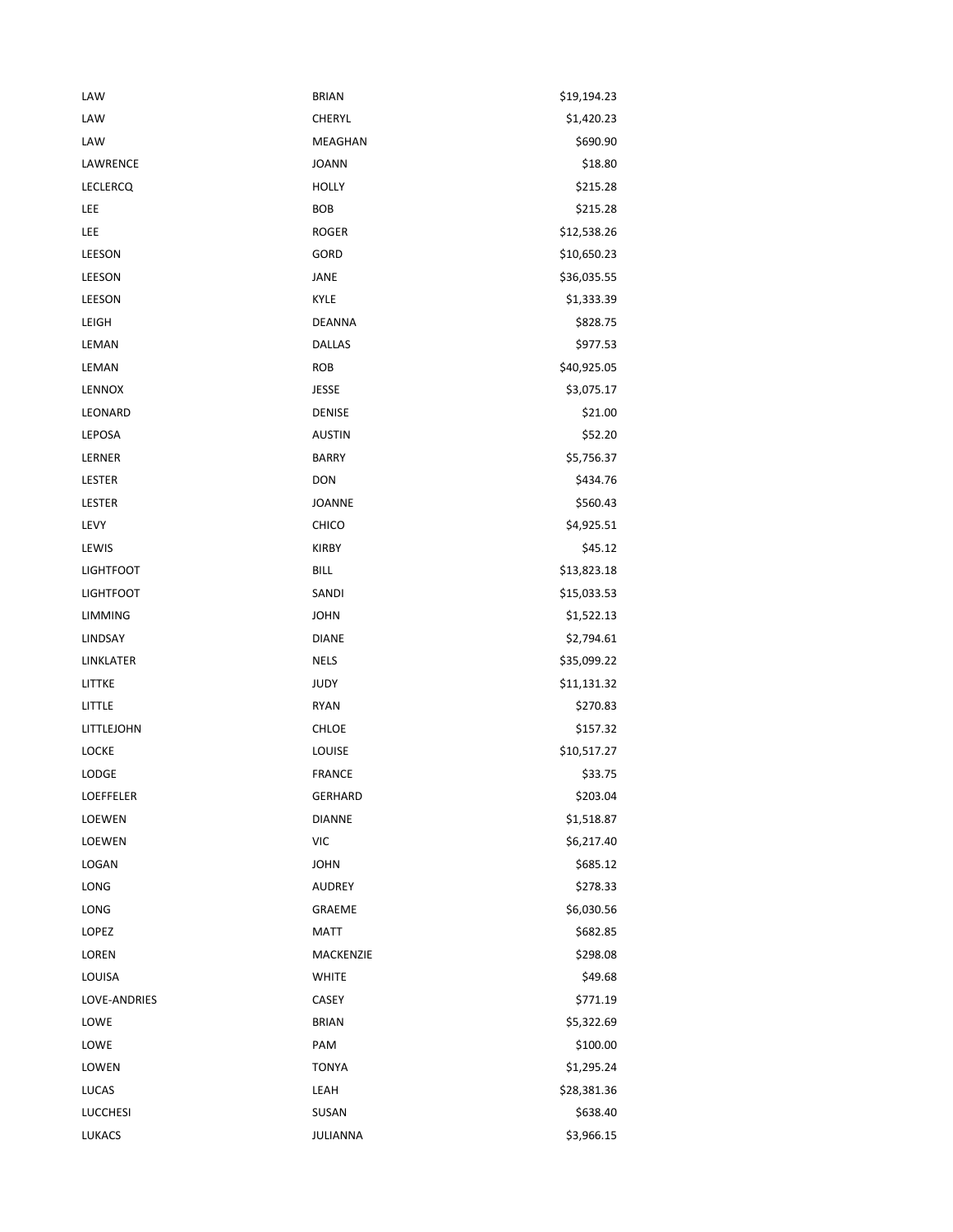| LUKACS           | <b>JOHNNY</b>     | \$8,619.00   |
|------------------|-------------------|--------------|
| <b>LUKACS</b>    | MAGDLENA          | \$156.49     |
| <b>LUKACS</b>    | TERESA            | \$2,445.36   |
| <b>LUKACS</b>    | <b>THOMAS</b>     | \$358.80     |
| LUND             | <b>MICHELLE</b>   | \$32,940.10  |
| LUTZ             | MELISSA           | \$46.75      |
| <b>LYNN</b>      | <b>DOUG</b>       | \$4,593.54   |
| <b>LYONS</b>     | <b>TOM</b>        | \$10,072.40  |
| <b>MACARTHUR</b> | <b>DEVON</b>      | \$562.48     |
| MACARTHUR        | <b>HEATHER</b>    | \$1,923.53   |
| MACCULLUM        | <b>STACEY</b>     | \$720.50     |
| MACDONALD        | MARILYN           | \$1,237.32   |
| MACDONALD        | <b>ROD</b>        | \$16,130.59  |
| <b>MACKAY</b>    | JIM               | \$113,239.75 |
| <b>MACKENZIE</b> | <b>KEN</b>        | \$3,040.99   |
| MACLEOD          | SHARON            | \$69.00      |
| <b>MAGENO</b>    | <b>KATHY</b>      | \$3,259.77   |
| <b>MAGRATH</b>   | BOB               | \$15,455.86  |
| MAGRATH          | PATTI             | \$32,965.48  |
| MAJEAU           | <b>NORM</b>       | \$2,985.02   |
| MAJEAU           | <b>SUE</b>        | \$5,137.54   |
| MANDEL           | WALTER            | \$762.30     |
| <b>MANN</b>      | JAMES             | \$12,254.25  |
| MANUEL           | <b>BETTY</b>      | \$16,463.09  |
| <b>MARCHANT</b>  | <b>BLAIR</b>      | \$1,455.33   |
| <b>MARCHANT</b>  | <b>SYDNEY LEE</b> | \$15.69      |
| <b>MARCINEK</b>  | <b>TREVOR</b>     | \$347.76     |
| <b>MARCUS</b>    | <b>STEVE</b>      | \$2,321.92   |
| <b>MARLIN</b>    | <b>JORDIE</b>     | \$11.25      |
| <b>MARLIN</b>    | <b>ROD</b>        | \$290.00     |
| MARSHALL         | <b>BRIAN</b>      | \$884.30     |
| <b>MARTIN</b>    | BEV               | \$1,387.48   |
| <b>MARTIN</b>    | <b>CHRISTINE</b>  | \$22.50      |
| <b>MARTIN</b>    | RICHARD           | \$65.00      |
| <b>MARTIN</b>    | VALERIE           | \$11,935.54  |
| Martin           | John              | \$10,735.53  |
| <b>MARTUS</b>    | NATALIE           | \$182.60     |
| MARVEL           | <b>DAVID</b>      | \$1,067.48   |
| MARVEL           | <b>JACK</b>       | \$1,188.78   |
| MASSE            | <b>YVES</b>       | \$2,681.60   |
| <b>MASSON</b>    | ED                | \$14.87      |
| MATHER           | ROB               | \$455.30     |
| MATHESON         | <b>GUY</b>        | \$4,393.58   |
| <b>MATHISON</b>  | MEAGAN            | \$184.00     |
| <b>MATHISON</b>  | <b>RON</b>        | \$4,799.82   |
| <b>MCARTHUR</b>  | CODY              | \$10,384.07  |
| <b>MCAVANY</b>   | LOM               | \$1,635.38   |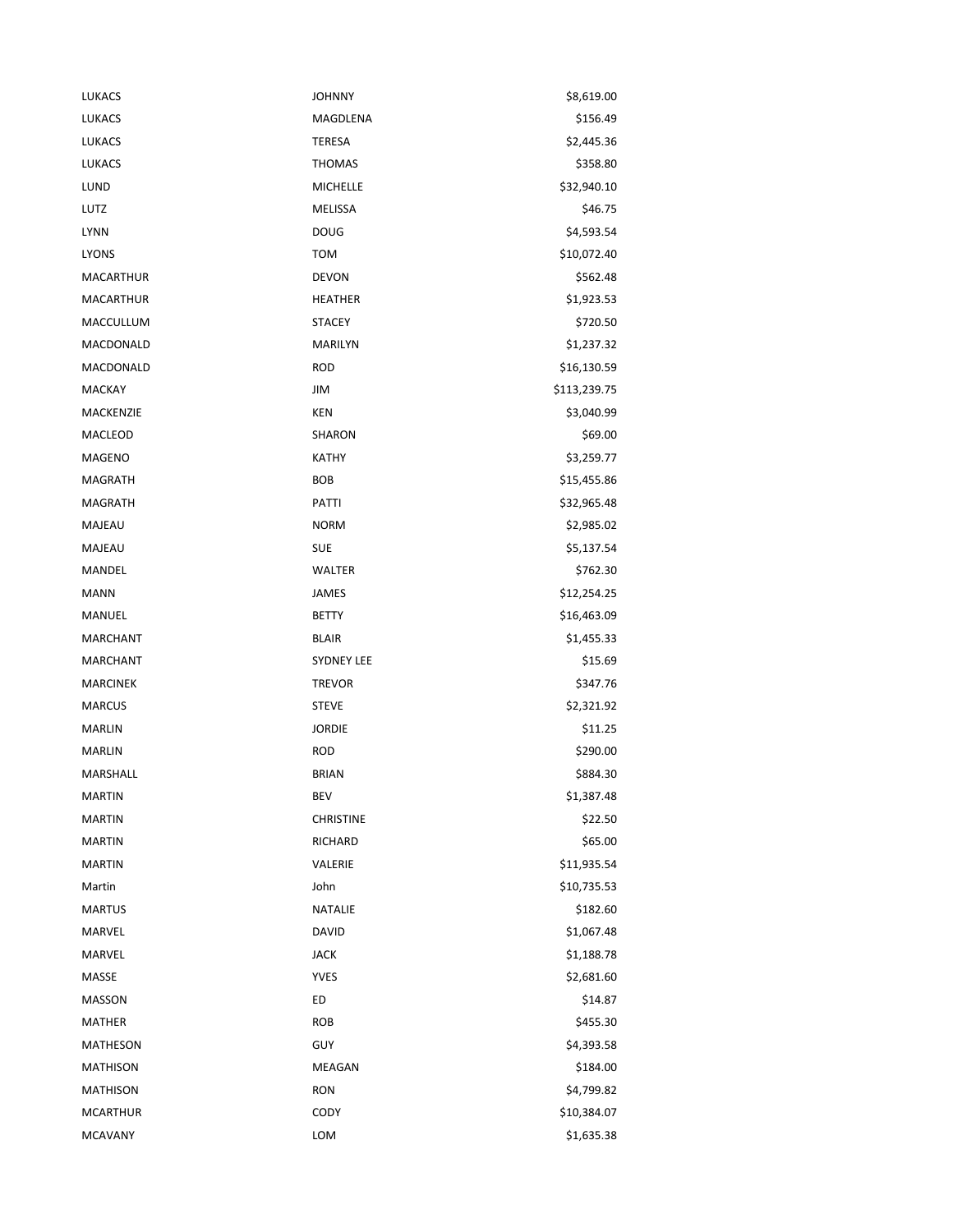| <b>MCCARTHY</b>   | MAUREEN          | \$317.40    |
|-------------------|------------------|-------------|
| <b>MCCLINTOCK</b> | <b>TRACY</b>     | \$19,862.75 |
| MCCULLOCH         | LOGAN            | \$2,381.85  |
| <b>MCCUTCHEON</b> | <b>MARY PAT</b>  | \$169.45    |
| <b>MCCUTCHEON</b> | <b>MURRAY</b>    | \$18,987.98 |
| <b>MCCUTCHEON</b> | SHELBY           | \$275.30    |
| <b>MCDONALD</b>   | <b>JOANNE</b>    | \$652.15    |
| MCDONALD-ANDERS   | KELLY            | \$53.19     |
| MCDONNELL         | <b>BARB</b>      | \$556.84    |
| MCDONNELL         | JIM              | \$1,384.79  |
| <b>MCDOWELL</b>   | <b>DARREN</b>    | \$194.58    |
| MCDOWELL          | <b>MARIA</b>     | \$1,726.68  |
| <b>MCELROY</b>    | GARY             | \$3,565.55  |
| <b>MCEVOY</b>     | KAYLEIGH         | \$376.51    |
| <b>MCEWEN</b>     | <b>BUCK</b>      | \$30,977.50 |
| <b>MCFETRIDGE</b> | GREG             | \$8,722.71  |
| <b>MCGREGOR</b>   | ELLY             | \$3,697.03  |
| <b>MCGREGOR</b>   | <b>JOHN</b>      | \$1,772.55  |
| <b>MCGREGOR</b>   | <b>SUE</b>       | \$38,052.97 |
| <b>MCGREGOR</b>   | SUZANNE          | \$198.00    |
| <b>MCINTOSH</b>   | DAN              | \$63.45     |
| <b>MCINTYRE</b>   | <b>ANTONETTE</b> | \$6,655.86  |
| <b>MCKAY</b>      | BETH             | \$1,730.55  |
| <b>MCKAY</b>      | <b>MIKE</b>      | \$27.00     |
| <b>MCKAY</b>      | <b>ROBBIE</b>    | \$156.49    |
| <b>MCKAY</b>      | <b>TARA</b>      | \$1,441.02  |
| MCKAY-SCHWIEGER   | ERIN             | \$613.92    |
| MCKEE             | <b>BETTY</b>     | \$2,186.60  |
| MCLEOD            | GAIL             | \$475.64    |
| MCLEOD            | <b>CRAIG</b>     | \$1,585.55  |
| MCLEOD            | IAN              | \$3,704.50  |
| MCLEOD            | <b>NEIL</b>      | \$223.80    |
| MCLEOD            | SUSAN            | \$1,218.20  |
| <b>MCMEEKIN</b>   | <b>BRUCE</b>     | \$35,220.69 |
| <b>MCMEEKIN</b>   | <b>GWEN</b>      | \$15,853.59 |
| <b>MCNALLEY</b>   | DAVE             | \$10,971.02 |
| <b>MCNALLY</b>    | <b>BARBARA</b>   | \$2,303.50  |
| <b>MCNUTT</b>     | <b>COLIN</b>     | \$5,126.77  |
| <b>MCQUEEN</b>    | Brenda McQueen   | \$1,067.00  |
| <b>MCVEIGH</b>    | <b>JIMMY</b>     | \$54.20     |
| MEAGHER           | MARGARET         | \$29,866.91 |
| MEAKIN            | LINDA            | \$10,565.68 |
| MEAKIN            | WAYNE            | \$18,439.90 |
| <b>MEDEIROS</b>   | <b>VICKI</b>     | \$3,412.30  |
| MEIKLEJOHN        | <b>MICHELLE</b>  | \$5,419.64  |
| <b>MEINTS</b>     | <b>BONNIE</b>    | \$351.20    |
| <b>MICHIE</b>     | <b>MARK</b>      | \$37.50     |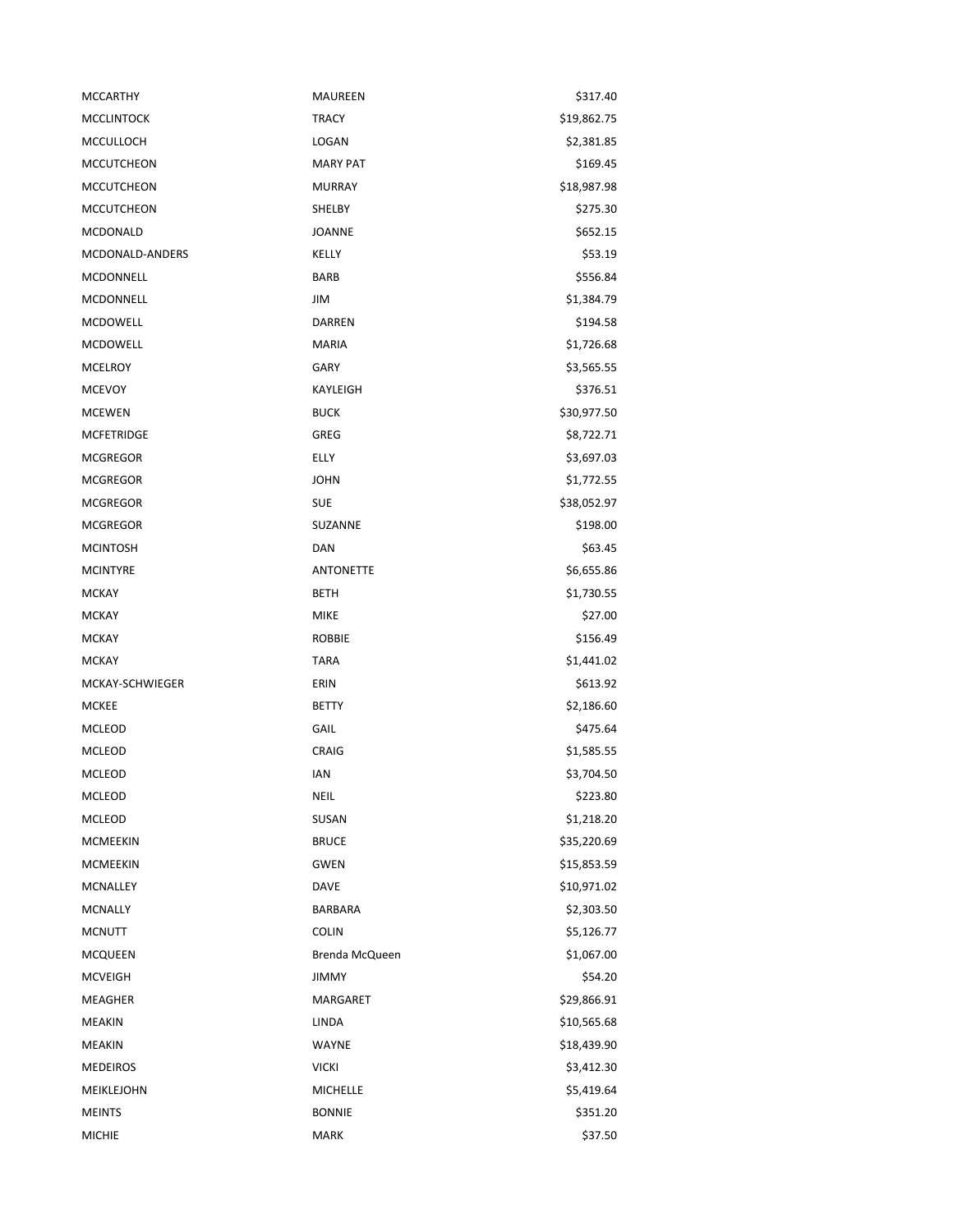| MILLAR          | <b>FRED</b>     | \$29,071.10  |
|-----------------|-----------------|--------------|
| <b>MILLER</b>   | <b>ALLEN</b>    | \$3,631.46   |
| MILLER          | <b>BROCK</b>    | \$1,099.50   |
| <b>MILLER</b>   | LYDIA           | \$325.63     |
| <b>MILLER</b>   | <b>MARIE</b>    | \$2,072.31   |
| MILLER          | <b>RYAN</b>     | \$33.75      |
| <b>MILLER</b>   | SHAWN           | \$429.20     |
| <b>MILLER</b>   | SHELLEY         | \$507.60     |
| <b>MILLS</b>    | <b>BARBARA</b>  | \$12,127.90  |
| <b>MILLS</b>    | KYLE            | \$16.50      |
| Mills           | Ainsley         | \$624.80     |
| <b>MILNER</b>   | JIM             | \$2,173.60   |
| <b>MILNER</b>   | <b>JOEY</b>     | \$504.00     |
| <b>MILNER</b>   | MARY JO         | \$27,323.66  |
| <b>MINK</b>     | JOANIE          | \$10,445.49  |
| <b>MINNI</b>    | SHERMAN         | \$5,053.09   |
| <b>MINNICK</b>  | SHAYNA          | \$580.65     |
| <b>MINSHALL</b> | <b>BARB</b>     | \$111.00     |
| MINSHALL        | LAUREN          | \$136.53     |
| MINSHALL        | <b>LISA</b>     | \$2,960.05   |
| MINSHALL        | PAT             | \$32,563.69  |
| MINSHALL        | SHAWN           | \$19,456.33  |
| MIREAULT        | <b>DENIS</b>    | \$272.00     |
| <b>MIX</b>      | <b>KEN</b>      | \$24,086.53  |
| <b>MOFFAT</b>   | <b>BINKY</b>    | \$86,704.96  |
| <b>MOFFAT</b>   | <b>DENTON</b>   | \$454,006.85 |
| <b>MOFFAT</b>   | <b>KYLE</b>     | \$2,356.60   |
| <b>MOHL</b>     | SHARI           | \$28.37      |
| <b>MOLNAR</b>   | PETE            | \$169.20     |
| <b>MONETTE</b>  | <b>DENIS</b>    | \$378.00     |
| <b>MONICAL</b>  | <b>BARB</b>     | \$620.00     |
| MONICAL         | JOAN            | \$5,651.98   |
| <b>MONICAL</b>  | LEN             | \$18,354.19  |
| <b>MONICAL</b>  | <b>TERRY</b>    | \$1,445.81   |
| MONTAGUE        | KATIE           | \$288.00     |
| <b>MOORE</b>    | CHELSEA         | \$805.56     |
| <b>MOORE</b>    | <b>DANNY</b>    | \$888.57     |
| <b>MOORE</b>    | GARY            | \$5,254.24   |
| <b>MOORE</b>    | <b>JULI ANN</b> | \$15,241.41  |
| <b>MOORE</b>    | KIM             | \$17,785.46  |
| <b>MOORE</b>    | TERRY           | \$10.05      |
| <b>MOORE</b>    | TIM             | \$570.20     |
| <b>MORRISON</b> | PAM             | \$770.20     |
| MOULE           | <b>AVERY</b>    | \$14.72      |
| <b>MOULE</b>    | SARAH           | \$1,375.68   |
| <b>MOYNIHAN</b> | ERIN            | \$2,830.35   |
| <b>MULLINS</b>  | MACKENZIE       | \$464.09     |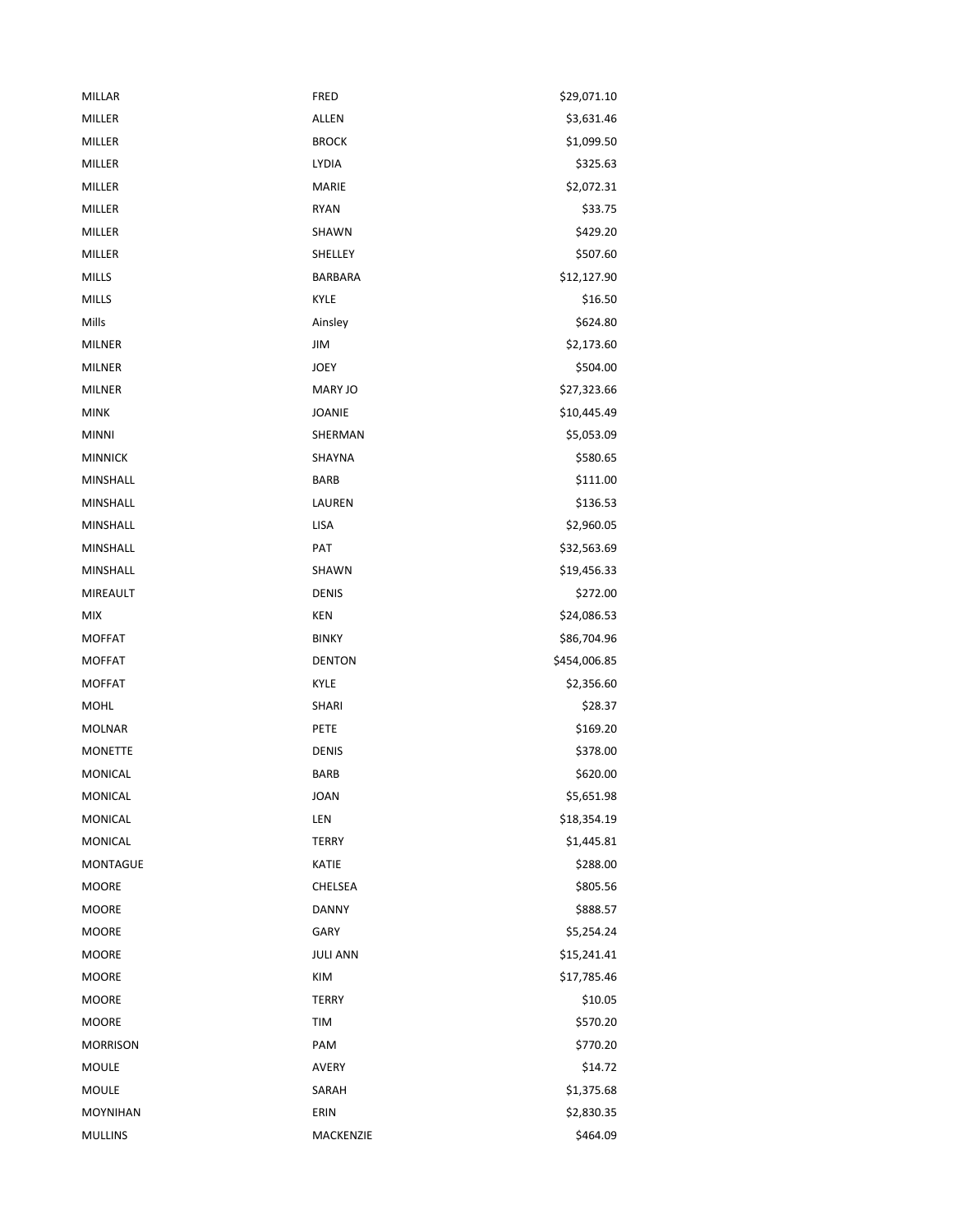| <b>MULLINS</b>    | MCKENZIE        | \$2,174.59  |
|-------------------|-----------------|-------------|
| <b>MUNCH</b>      | <b>ROSALEE</b>  | \$53.83     |
| <b>MUNRO</b>      | JIM             | \$3,087.85  |
| <b>MUNRO</b>      | <b>RICHELLE</b> | \$586.56    |
| <b>MUNROE</b>     | <b>TOM</b>      | \$562.95    |
| <b>MUNSEY</b>     | AMADA           | \$20.00     |
| MURCH WHITE       | LOUISA          | \$6,366.45  |
| <b>MURI</b>       | WELLAND         | \$71,870.40 |
| Murphy            | John            | \$1,094.31  |
| <b>MURRAY</b>     | DEBBIE          | \$342.22    |
| <b>MURRAY</b>     | <b>DWIGHT</b>   | \$276.00    |
| <b>NADON</b>      | <b>FRANCINE</b> | \$4,429.40  |
| <b>NELSON</b>     | COLE            | \$1,742.82  |
| <b>NELSON</b>     | VAL             | \$5,953.04  |
| Nelson            | Tanya           | \$1,272.63  |
| <b>NESS</b>       | <b>DEAN</b>     | \$15,956.21 |
| NEUFELD           | <b>BRADEN</b>   | \$408.50    |
| NEUFELD           | <b>GEORGE</b>   | \$7,669.10  |
| <b>NEVILLE</b>    | <b>STEVEN</b>   | \$4,811.90  |
| NIEWIADOMY        | <b>CHELSEY</b>  | \$2,654.06  |
| <b>NITSCHKI</b>   | <b>DAWN</b>     | \$57.00     |
| <b>NIVEN</b>      | <b>ERIC</b>     | \$9,706.93  |
| <b>NIVEN</b>      | <b>GERRY</b>    | \$8,190.71  |
| <b>NOBLE</b>      | <b>DON</b>      | \$1,648.62  |
| <b>NOBLE</b>      | LIAM            | \$82.80     |
| <b>NOLIN</b>      | <b>DENNIS</b>   | \$36,747.30 |
| NORDSTROM         | ONNOLEE         | \$1,231.84  |
| <b>NORMAN</b>     | <b>TERRY</b>    | \$89.60     |
| <b>NORRIS</b>     | <b>BOBBY</b>    | \$1,320.30  |
| <b>NORRIS</b>     | <b>STEVE</b>    | \$623.76    |
| <b>NOSTADT</b>    | <b>BRENT</b>    | \$150.40    |
| <b>NOVOTNY</b>    | DAN             | \$3,616.30  |
| <b>NOVOTNY</b>    | MARIANNE        | \$82.50     |
| <b>NUFELD</b>     | <b>BRAYDEN</b>  | \$212.75    |
| NUTTALL           | <b>FALLON</b>   | \$8,991.04  |
| NUTTALL           | WILL            | \$9,876.52  |
| <b>OBRIAN</b>     | <b>KARIN</b>    | \$761.40    |
| O'BRIEN           | <b>KEVIN</b>    | \$14,214.68 |
| OGDEN             | JIM             | \$1,004.52  |
| OLSEN             | <b>DIANE</b>    | \$6,842.59  |
| OLSEN-STILES      | <b>BIANCA</b>   | \$492.65    |
| OLSON             | HAILEY          | \$130.26    |
| OLSON             | <b>TRACY</b>    | \$661.50    |
| <b>OMIECINSKI</b> | LAYDEN          | \$1,187.52  |
| <b>OMIECINSKI</b> | <b>MCKENNA</b>  | \$6,266.87  |
| ONEIL             | <b>EMILY</b>    | \$386.40    |
| OREILLY           | JESSE           | \$56.40     |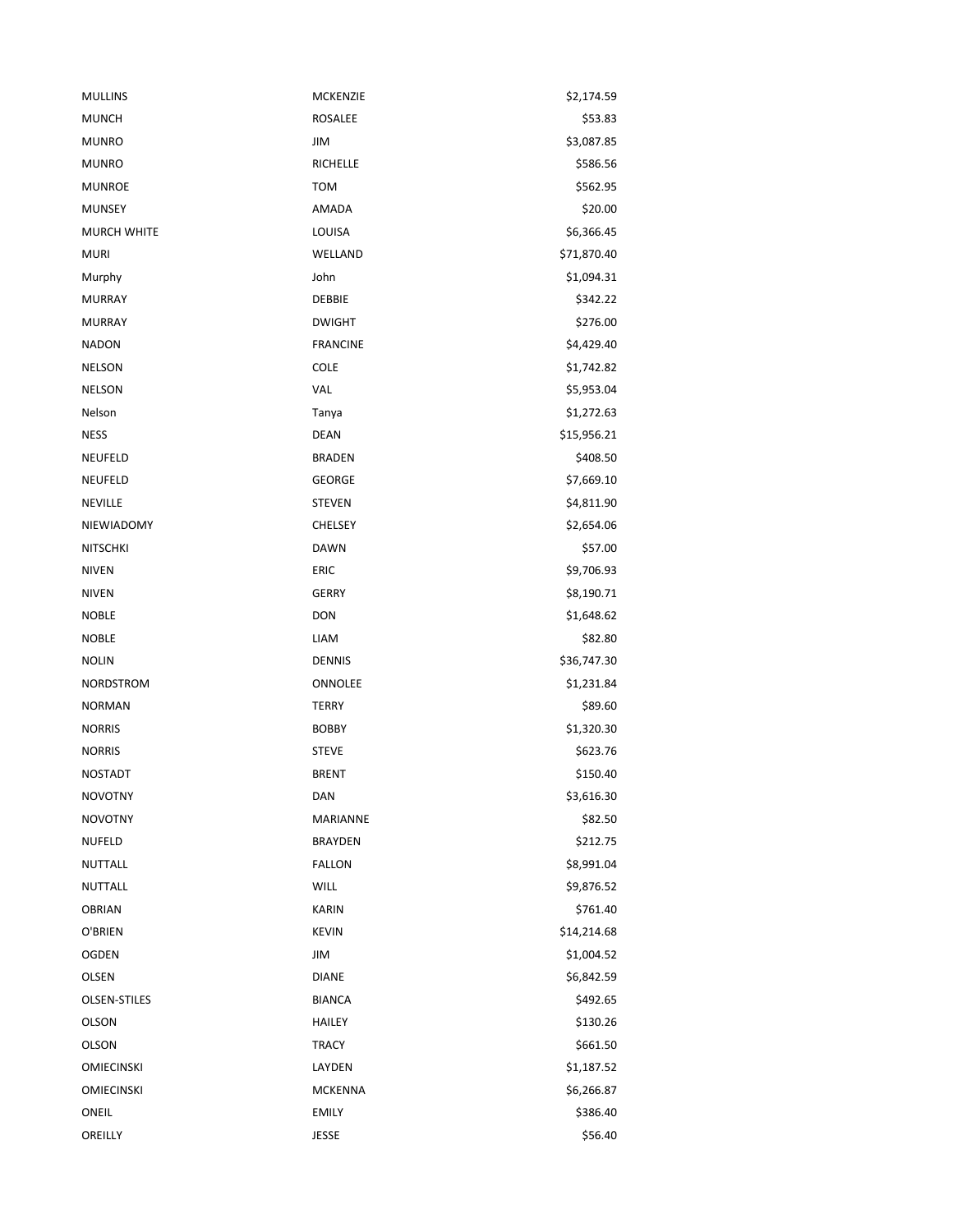| <b>OSBURN</b>  | <b>DALLAS</b>    | \$175.50     |
|----------------|------------------|--------------|
| OSLUND         | DANIELLE         | \$20,965.53  |
| <b>OSWALD</b>  | <b>DYLAN</b>     | \$953.36     |
| OSWALD         | LORNE            | \$370.10     |
| <b>OVERTON</b> | <b>CHERRY</b>    | \$781.66     |
| <b>OXTOBY</b>  | <b>DOROTHY</b>   | \$3,191.85   |
| PAGE           | RAE              | \$529.92     |
| PAGE           | <b>RAY</b>       | \$1,017.00   |
| <b>PALIN</b>   | <b>JOCELYNNE</b> | \$1,324.04   |
| Pallesen       | Chase            | \$1,098.48   |
| PAMBRUN        | LYLE             | \$1,669.48   |
| PAQUETTE       | <b>SYLVIE</b>    | \$39.60      |
| <b>PARADIS</b> | JIM              | \$43,080.27  |
| <b>PARADIS</b> | RAYLENE          | \$873.08     |
| <b>PARADIS</b> | TERI             | \$76,457.35  |
| <b>PARK</b>    | KELLY            | \$2,326.50   |
| <b>PARKER</b>  | <b>DAVID</b>     | \$1,785.04   |
| <b>PARKER</b>  | JANN             | \$1,790.65   |
| <b>PARSONS</b> | SHAWN            | \$22.50      |
| PASCONE        | <b>HENRY</b>     | \$5,644.40   |
| PASSMORE       | <b>MICHELLE</b>  | \$3,723.47   |
| PASSMORE       | <b>ROY</b>       | \$17,350.72  |
| PATENAUDE      | <b>CHEYLIN</b>   | \$4,737.54   |
| PATERSON       | LOIS             | \$818.80     |
| <b>PATON</b>   | <b>DAVID</b>     | \$3,442.32   |
| PATTERSON      | KEN              | \$33,974.70  |
| <b>PATTON</b>  | <b>BILL</b>      | \$3,879.05   |
| <b>PATTON</b>  | <b>RONALD</b>    | \$718.65     |
| <b>PAVLIS</b>  | <b>JENICA</b>    | \$919.08     |
| PAWLEY         | JIM              | \$56.10      |
| <b>PAYETTE</b> | <b>RICHARD</b>   | \$607.77     |
| PAYMENT        | MARK             | \$45.00      |
| PEARCE         | <b>JOSIE</b>     | \$43.20      |
| Pearse         | <b>Brian</b>     | \$564.00     |
| Pearse         | Colleen          | \$1,356.72   |
| PEARSON        | <b>BONNIE</b>    | \$8,627.87   |
| PEARSON        | <b>CHRIS</b>     | \$1,443.00   |
| PEARSON        | PHIL             | \$9,506.77   |
| PEARSON        | RAYMOND          | \$387.65     |
| PEDERSEN       | <b>BRAD</b>      | \$106,824.99 |
| PEDERSEN       | <b>HEATHER</b>   | \$61,465.34  |
| <b>PENNER</b>  | <b>HARVEY</b>    | \$1,290.25   |
| <b>PENNER</b>  | <b>MARVIN</b>    | \$1,245.05   |
| <b>PENNER</b>  | <b>MATHEW</b>    | \$10.00      |
| PERCIVAL       | <b>TRINA</b>     | \$3,067.70   |
| PERINI         | MARILYN          | \$3,397.10   |
| PERINI         | <b>ROBERT</b>    | \$2,791.37   |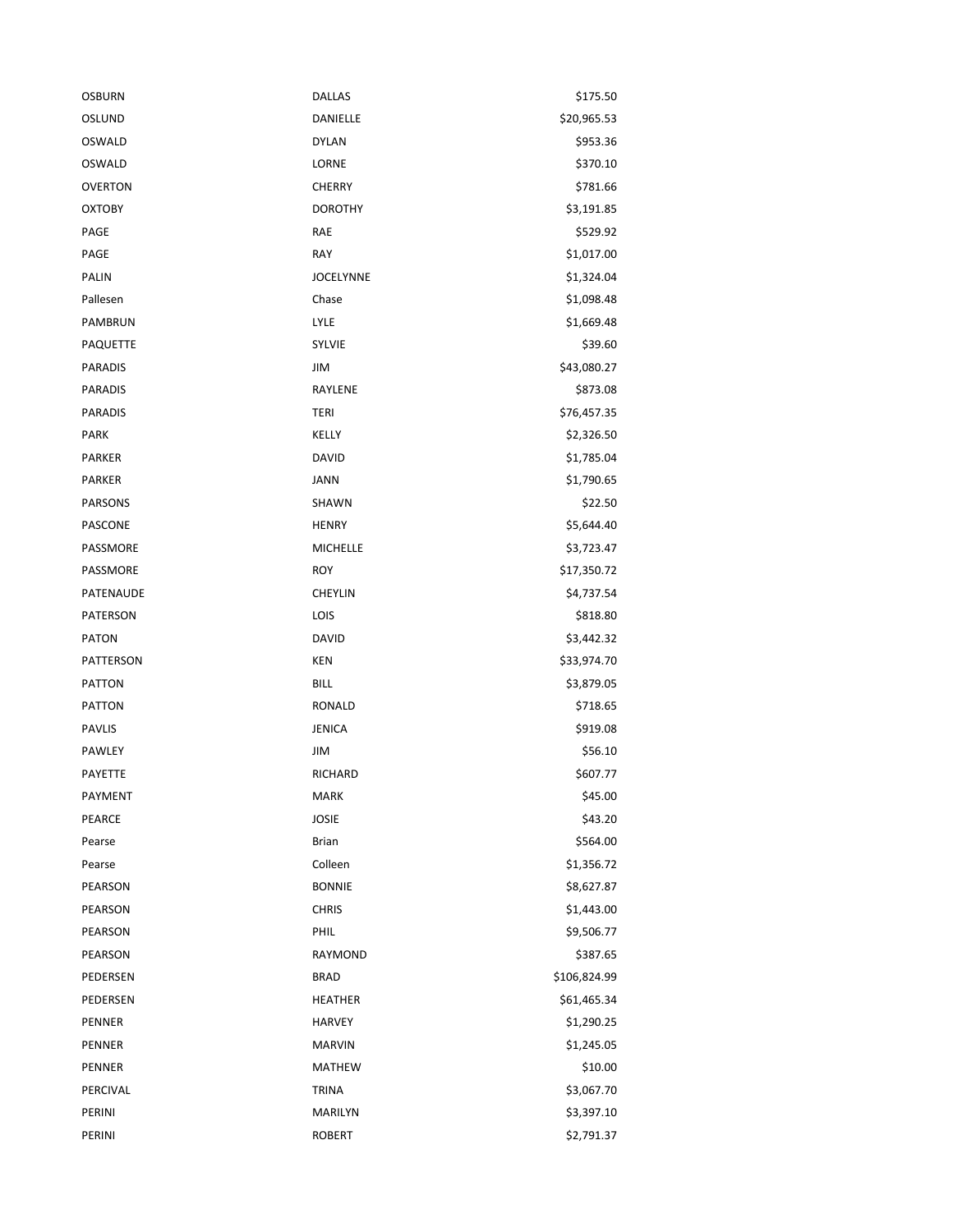| <b>PERKINS</b>  | <b>CHELSEY</b>  | \$2,688.74  |
|-----------------|-----------------|-------------|
| PERSON          | <b>MIKE</b>     | \$9,979.86  |
| PETROVA         | ANNA            | \$3,367.51  |
| PIATTELLI       | <b>TONY</b>     | \$3,780.68  |
| Piazza          | Sharron         | \$698.74    |
| PICKARD         | <b>BLAINE</b>   | \$6,306.09  |
| PLUMMER         | CRYSTAL         | \$80.00     |
| PLUMMER         | <b>INGRID</b>   | \$6,256.42  |
| <b>POCHE</b>    | CAROL           | \$22,716.27 |
| PODESKY         | <b>NORM</b>     | \$27,764.09 |
| <b>POLLOCK</b>  | <b>BONNIE</b>   | \$60.00     |
| <b>POMEROY</b>  | <b>KEITH</b>    | \$1,773.68  |
| <b>PONCELET</b> | LEE             | \$5,099.75  |
| <b>POOLEY</b>   | <b>DON</b>      | \$1,141.14  |
| <b>PORTER</b>   | <b>IRIS-ANN</b> | \$439.30    |
| PORTERFIELD     | <b>BRENNAN</b>  | \$3,322.12  |
| <b>POSEIN</b>   | LESLIE          | \$5,987.96  |
| Posein          | Dale            | \$930.58    |
| <b>POSTILL</b>  | <b>BRIAN</b>    | \$69,792.89 |
| <b>POSTILL</b>  | LAURIE          | \$5,305.68  |
| POUPART         | <b>ROBERT</b>   | \$715.51    |
| POWELL          | <b>COLTEN</b>   | \$6,646.63  |
| POWELL          | <b>ROBIN</b>    | \$12,470.47 |
| PREACHUK        | <b>STEVE</b>    | \$225.60    |
| PREW            | <b>MIKE</b>     | \$6,023.16  |
| <b>PRICE</b>    | LARISSA         | \$14,442.96 |
| PRIEB           | JANAYE          | \$694.12    |
| PRIEB           | RAELENE         | \$3,197.46  |
| PRIGMORE        | PAMELA          | \$20.00     |
| <b>PROVOST</b>  | SHANE           | \$139.50    |
| <b>PUGLIESE</b> | <b>JOHN</b>     | \$3.15      |
| <b>PYE</b>      | <b>STEVEN</b>   | \$10.80     |
| QUAM            | CAIN            | \$20,252.36 |
| QUAM            | CHEYENE         | \$9.40      |
| QUAM            | JAELYNN         | \$608.00    |
| QUAM            | <b>MANDI</b>    | \$3,241.30  |
| RADKE           | <b>HAROLD</b>   | \$207.00    |
| RADLEY          | VAL             | \$933.57    |
| RADOMSKE        | HARLAND         | \$1,160.35  |
| RADOMSKE        | <b>JODY</b>     | \$6,205.48  |
| RAMSAY          | <b>DOUG</b>     | \$1,037.93  |
| RAMSAY          | LARA            | \$2,952.70  |
| <b>RANCH</b>    | RIVERBEND       | \$66.60     |
| <b>RANKIN</b>   | <b>MARK</b>     | \$826.00    |
| <b>RATH</b>     | JEFF            | \$218.60    |
| <b>RATH</b>     | <b>JERRY</b>    | \$1,434.05  |
| RAY             | CONNIE          | \$202.50    |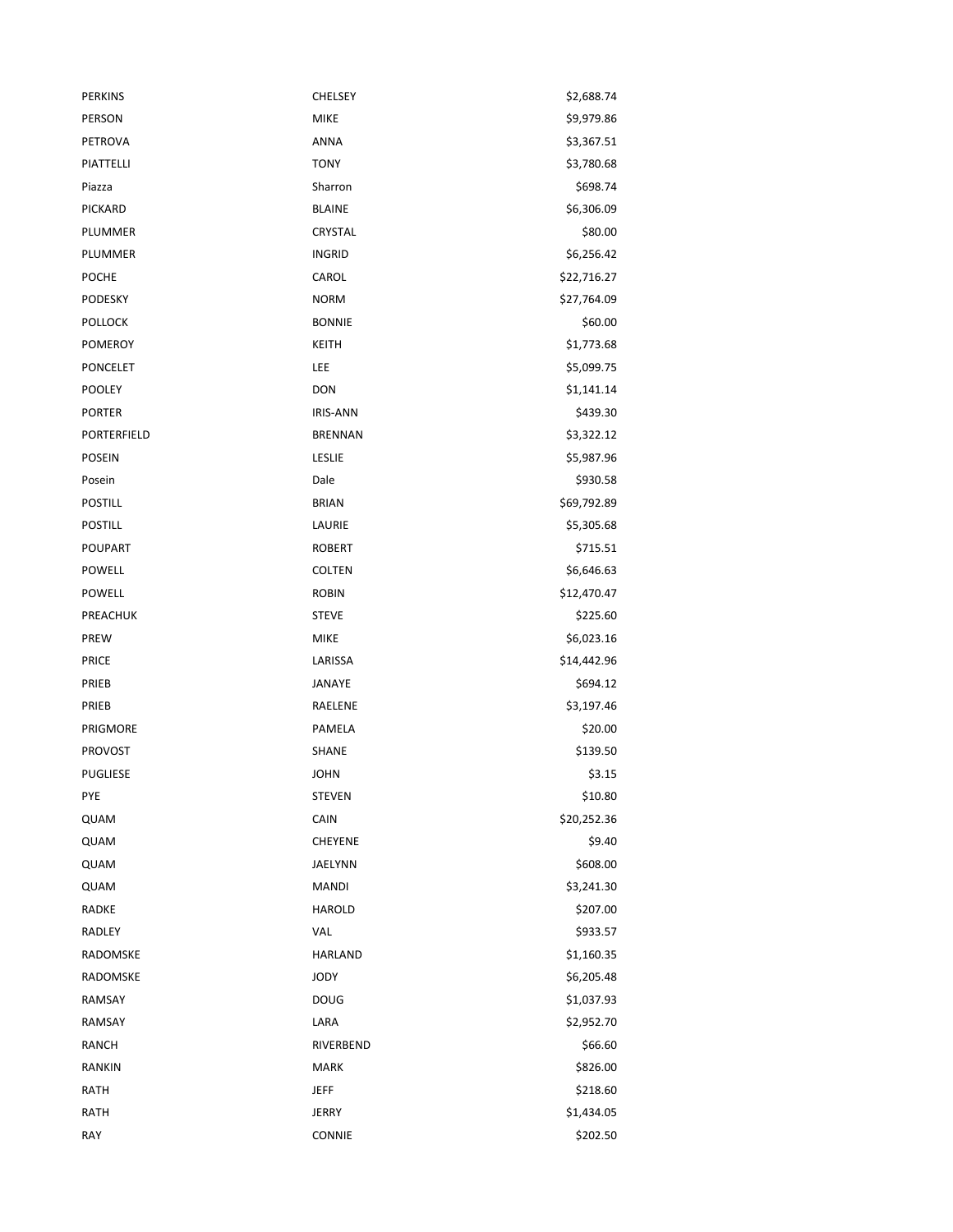| RAY               | <b>GARY</b>     | \$360.75     |
|-------------------|-----------------|--------------|
| RAYMOND           | <b>MARK</b>     | \$8,401.23   |
| <b>REAVIE</b>     | <b>JAMES</b>    | \$5,676.05   |
| <b>REAVIE</b>     | <b>MIKE</b>     | \$1,933.12   |
| REBERGER          | <b>MISTY</b>    | \$6,174.52   |
| REBERGER          | <b>MISTY</b>    | \$5,963.02   |
| REECE             | <b>GINA</b>     | \$358.90     |
| <b>REECE</b>      | <b>NELSON</b>   | \$3,702.50   |
| REED              | <b>MICHELLE</b> | \$2,655.57   |
| REED              | SCOTT           | \$9,318.86   |
| REED              | <b>KRISTIN</b>  | \$197.25     |
| <b>REES</b>       | SALLY           | \$1,915.53   |
| REHALUK           | RACHAEL         | \$927.36     |
| REICHERT          | ASHLEY          | \$542.55     |
| <b>REICHERT</b>   | <b>HENRY</b>    | \$46,579.42  |
| <b>REID</b>       | DEEJAY          | \$27,938.26  |
| REID              | SANDY           | \$83,374.71  |
| REIMER            | <b>BRENDA</b>   | \$269.75     |
| REIMER            | DEREK           | \$3,584.71   |
| <b>REIMER</b>     | <b>DONNA</b>    | \$33,792.01  |
| REINHARDT         | AL              | \$237.66     |
| REINHARDT         | <b>DOUG</b>     | \$18,986.85  |
| REINHARDT         | <b>EMMA</b>     | \$34,069.39  |
| RELITZ            | PERNELL         | \$5,664.53   |
| <b>REMINGTON</b>  | <b>CINDY</b>    | \$2,375.95   |
| REMPEL            | <b>TRAVIS</b>   | \$132,596.95 |
| REMPEL            | <b>TYLER</b>    | \$423.20     |
| REMPLE            | <b>BILL</b>     | \$587.88     |
| Rennie            | Jill            | \$242.88     |
| REYKDAL           | <b>KERI</b>     | \$479.60     |
| <b>RHODES</b>     | JIM             | \$670.06     |
| RICHARDSON        | SPARKY          | \$141.60     |
| <b>RICHARDSON</b> | WILLY           | \$246.37     |
| <b>RICHELS</b>    | <b>RYAN</b>     | \$2,875.37   |
| RIEGLING          | REBECCA         | \$69.00      |
| Rintoul           | Heather         | \$990.64     |
| RITTER            | JAN             | \$7,009.70   |
| <b>RIZZOLI</b>    | LINDA           | \$110.40     |
| <b>ROACH</b>      | SHARON          | \$327.00     |
| <b>ROBERT</b>     | CHARLIE         | \$3,083.52   |
| <b>ROBERT</b>     | LAYNEE          | \$903.97     |
| <b>ROBERTS</b>    | <b>DUSTIN</b>   | \$5,423.33   |
| <b>ROBERTS</b>    | <b>FARRAH</b>   | \$372.24     |
| <b>ROBERTS</b>    | <b>STACEY</b>   | \$6,806.16   |
| <b>ROBERTSON</b>  | <b>BECKY</b>    | \$48.20      |
| <b>ROBERTSON</b>  | IAN             | \$1,347.82   |
| ROBERTSON         | JIM             | \$30.80      |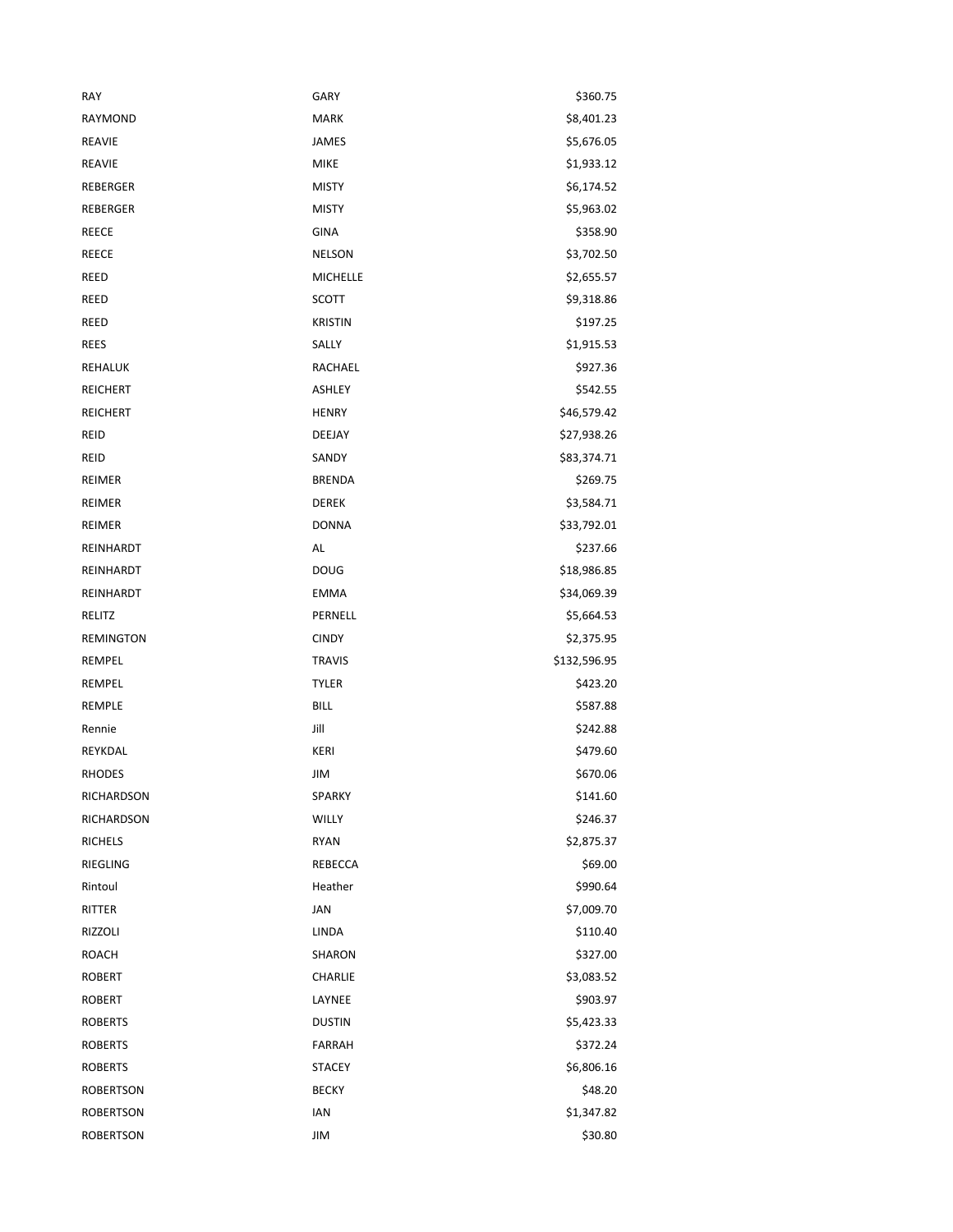| <b>ROBERTSON</b>    | <b>TED</b>      | \$3,775.40  |
|---------------------|-----------------|-------------|
| <b>ROBINSON</b>     | JIM             | \$11,253.85 |
| <b>ROBINSON</b>     | SANDI           | \$34,110.82 |
| <b>ROBSON</b>       | <b>DAVE</b>     | \$27,575.48 |
| <b>RONALD</b>       | KELLY           | \$216.54    |
| <b>ROPER</b>        | GORD            | \$10,551.82 |
| <b>RORISON</b>      | <b>ANNA</b>     | \$1,130.22  |
| <b>RORISON</b>      | PAT             | \$21,740.08 |
| <b>ROSS</b>         | <b>MARTY</b>    | \$57.60     |
| <b>ROSS</b>         | RAY             | \$1,491.41  |
| <b>ROSS</b>         | <b>TAYLOR</b>   | \$28.20     |
| ROTH                | <b>KRISTINE</b> | \$1,942.07  |
| <b>ROTHENBURGER</b> | <b>TERI</b>     | \$18.80     |
| <b>ROTHWELL</b>     | <b>RON</b>      | \$2,923.84  |
| <b>ROVEN</b>        | <b>CHARLES</b>  | \$746.88    |
| <b>ROWNTREE</b>     | ARLENE          | \$16,341.00 |
| <b>ROWNTREE</b>     | <b>TOM</b>      | \$14,842.70 |
| <b>RUDKIN</b>       | ANDREA          | \$6,578.44  |
| <b>RUGGLES</b>      | <b>DOREEN</b>   | \$15,141.87 |
| <b>RUSNAK</b>       | <b>KATE</b>     | \$8,382.76  |
| <b>RUSSELL</b>      | WARREN          | \$344.96    |
| <b>RUST</b>         | <b>CONNIE</b>   | \$630.00    |
| <b>RUST</b>         | <b>ROBERT</b>   | \$9,937.28  |
| <b>RUST</b>         | SHANNON         | \$1,273.80  |
| <b>RUST</b>         | <b>WADE</b>     | \$9,073.28  |
| RUTHERFORD          | <b>MIKE</b>     | \$597.44    |
| <b>RUTHERFORD</b>   | <b>TERI</b>     | \$362.88    |
| <b>RUTTEN</b>       | <b>BONNIE</b>   | \$35.00     |
| <b>RYNNE</b>        | <b>MATT</b>     | \$2,043.09  |
| <b>RYNNE</b>        | SEAN            | \$2,324.46  |
| SAGE                | SHARRA          | \$41.25     |
| SAGMOEN             | ERIK            | \$2,457.44  |
| SAGMOEN             | JON             | \$5,484.89  |
| SALMON              | <b>MORLEY</b>   | \$3,622.60  |
| SALTEL              | KELLY           | \$185.38    |
| SANDS               | LARRY           | \$71,662.16 |
| SANTANGELO          | <b>CHRISSY</b>  | \$1,094.65  |
| SANTANGELO          | <b>MIKE</b>     | \$19,462.53 |
| SANTANGELO          | <b>TINA</b>     | \$179.40    |
| SAPERGIA            | <b>DAINYA</b>   | \$8,486.87  |
| SAPERGIA            | DAINYA          | \$5,951.97  |
| SAPERGIA            | DAINYA          | \$5,080.05  |
| SAPERGIA            | <b>MARION</b>   | \$9,117.28  |
| SARIC               | <b>JOHN</b>     | \$9,725.50  |
| SAUNDERS            | ASHLEY          | \$1,415.59  |
| SAUNDRY             | KEN             | \$112.40    |
| SAVAGE              | ROD             | \$115.25    |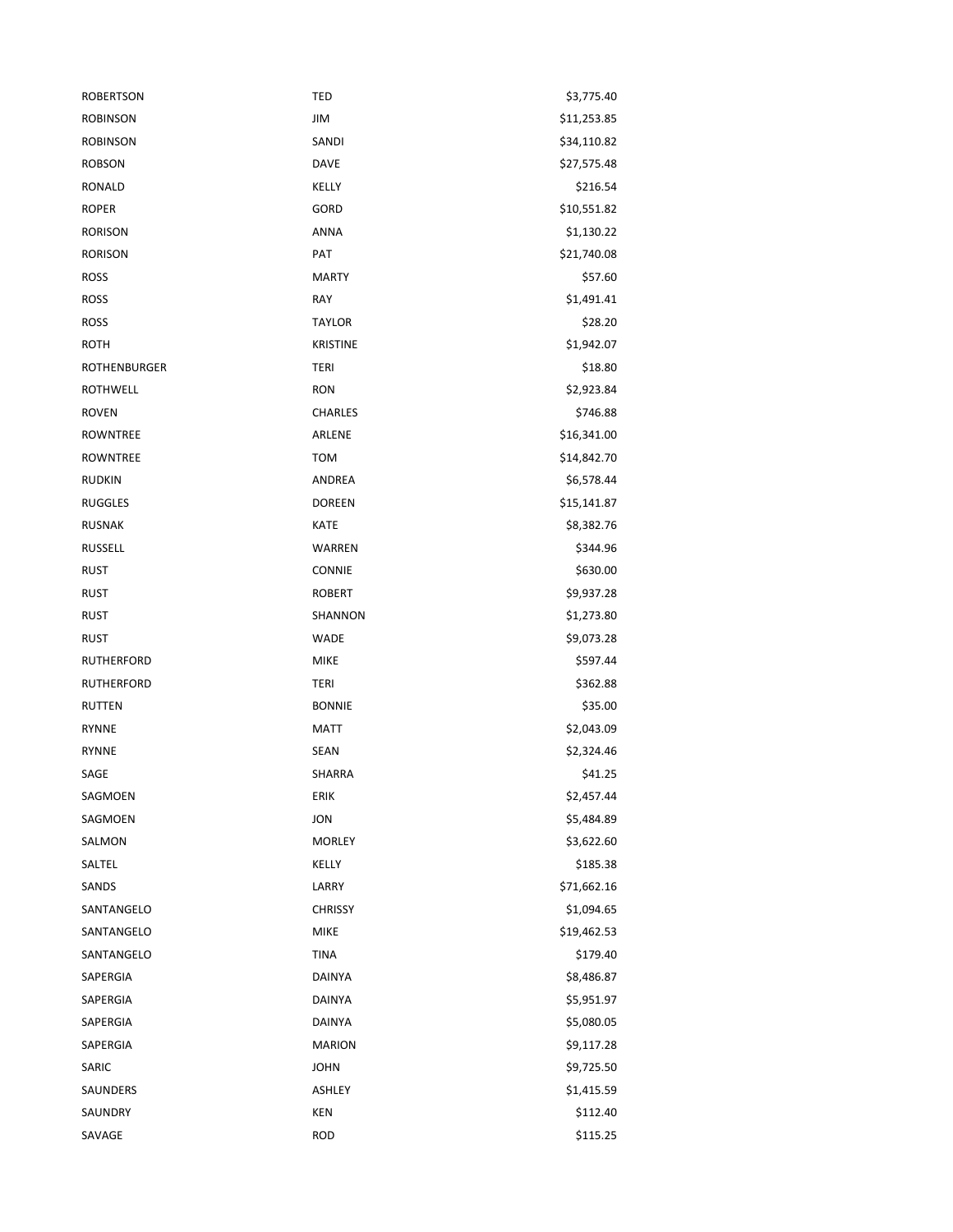| SAWCHUK          | <b>DIANE</b>    | \$1,000.05  |
|------------------|-----------------|-------------|
| <b>SAWCHUK</b>   | <b>HAYDEN</b>   | \$65.80     |
| SAWCHUK          | <b>MADISON</b>  | \$5,561.87  |
| <b>SAWCHUK</b>   | SYDNEY          | \$7,848.24  |
| SAWLEY           | ERIN            | \$7,327.75  |
| SAWLEY           | <b>JERRY</b>    | \$12,500.13 |
| SAWLEY           | <b>SHANE</b>    | \$1,052.31  |
| Sawley           | Tori            | \$70.00     |
| SAZWAN           | <b>GEORGINA</b> | \$9,240.92  |
| SAZWAN           | <b>GEORGINA</b> | \$370.00    |
| SAZWAN           | LACEY           | \$225.60    |
| <b>SCHABLE</b>   | CODY            | \$14.00     |
| <b>SCHABLE</b>   | CORENNE         | \$50,160.39 |
| <b>SCHABLE</b>   | <b>HALEY</b>    | \$291.90    |
| <b>SCHABLE</b>   | LARRY           | \$465.65    |
| Schade           | Trent           | \$5,508.22  |
| <b>SCHAMBER</b>  | <b>MERVIN</b>   | \$918.40    |
| Schapansky       | Austyn          | \$232.44    |
| <b>SCHELL</b>    | DALE            | \$304.24    |
| SCHELLENBERG     | COY             | \$1,837.85  |
| SCHELLENBERG     | COY             | \$0.60      |
| SCHELLENBERG     | <b>JESSICA</b>  | \$2,312.55  |
| SCHELLENBERG     | <b>REG</b>      | \$1,076.80  |
| SCHELLENBERG     | SHANNON         | \$112.95    |
| SCHELLENBERG     | <b>STACEY</b>   | \$69.31     |
| <b>SCHNEIDER</b> | <b>TAYLOR</b>   | \$33.12     |
| <b>SCHOOLEY</b>  | <b>ART</b>      | \$2,921.94  |
| <b>SCHULTZ</b>   | <b>BRYAN</b>    | \$8,308.39  |
| <b>SCHULTZ</b>   | PEGGY           | \$22.50     |
| <b>SCHULZ</b>    | <b>INGRID</b>   | \$8,042.85  |
| SCHULZE          | LEVI            | \$2,549.32  |
| SCHWABE          | <b>BILL</b>     | \$3,546.45  |
| <b>SCHWITZER</b> | <b>JEFF</b>     | \$65,587.67 |
| <b>SCOTT</b>     | <b>BRANDY</b>   | \$1,658.62  |
| SCOTT            | <b>TODD</b>     | \$2,106.84  |
| SCOTT            | <b>KRISTEN</b>  | \$62.10     |
| SCOZZAFAVA       | <b>FRANCINE</b> | \$471.96    |
| <b>SCREEN</b>    | <b>WARWICK</b>  | \$477.83    |
| <b>SEARS</b>     | LINDSAY         | \$76.50     |
| SENOS            | BEV             | \$2,622.95  |
| SENOS            | JIM             | \$19,935.26 |
| SEYMOUR          | <b>JOHN</b>     | \$28.37     |
| SHANE            | <b>BARRY</b>    | \$8,497.80  |
| SHANE            | <b>JACK</b>     | \$6.60      |
| <b>SHANKS</b>    | <b>NEIL</b>     | \$25,811.76 |
| SHANNON          | <b>VICTORIA</b> | \$102.40    |
| SHARPE           | KATHIE          | \$4,120.11  |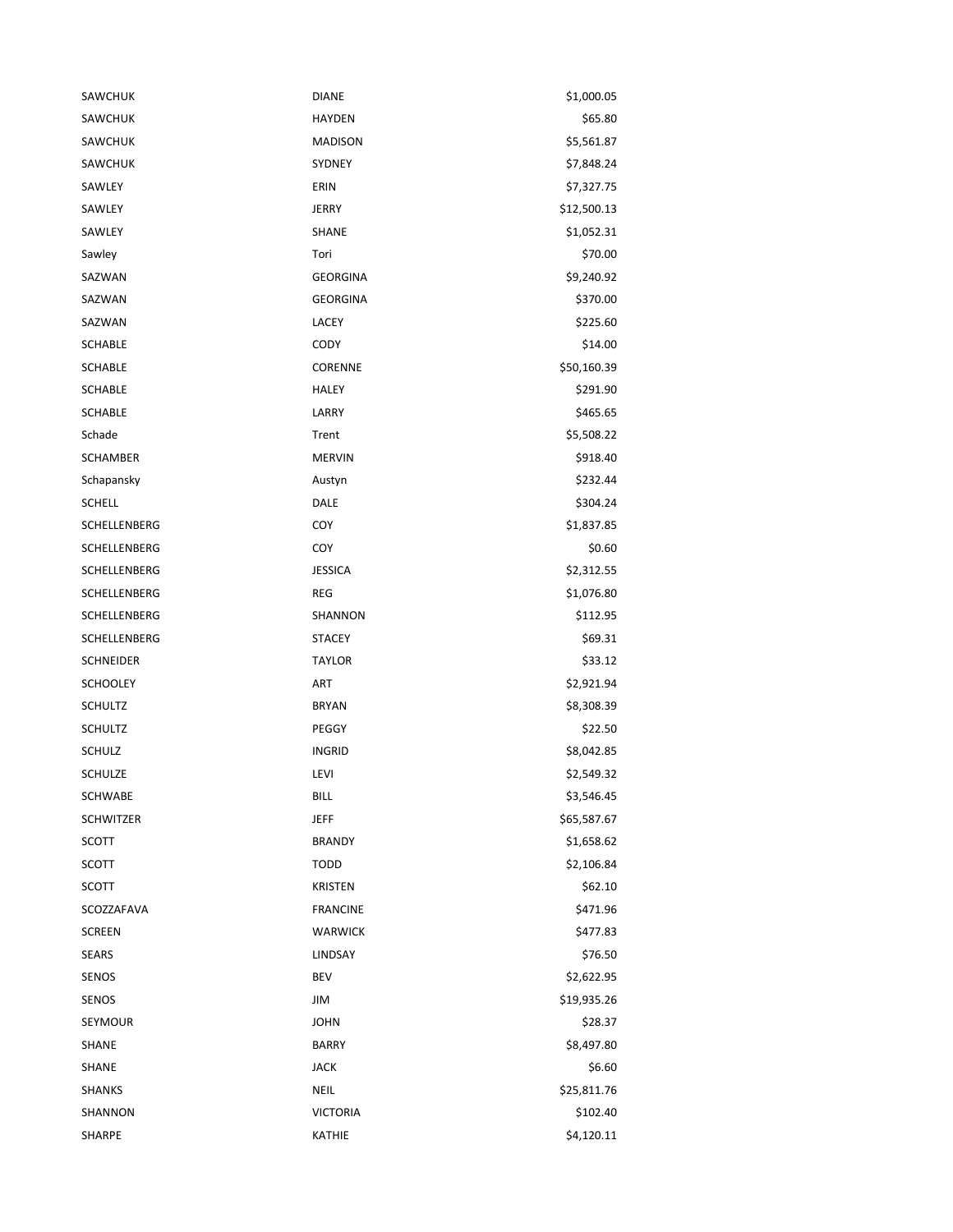| SHARPE           | <b>MERCEDES</b>  | \$20.00      |
|------------------|------------------|--------------|
| SHARPE           | <b>WAYNE</b>     | \$5,187.83   |
| SHARPLES         | <b>GERRY</b>     | \$392.75     |
| <b>SHAW</b>      | <b>BRAD</b>      | \$507.00     |
| SHERMAN          | <b>JUDD</b>      | \$211.50     |
| SHERMAN          | SARAH            | \$3,462.18   |
| <b>SHIPCLARK</b> | <b>MARNEE</b>    | \$369.60     |
| SIEBEN           | <b>DAWN</b>      | \$1,076.40   |
| <b>SIEBEN</b>    | KENDAYL          | \$292.56     |
| <b>SIEMENS</b>   | RANDY            | \$1,082.17   |
| <b>SIGURDUR</b>  | LEANNE           | \$326.30     |
| <b>SIMISTER</b>  | MEREDITH         | \$3,657.92   |
| <b>SIMMONS</b>   | <b>GARY</b>      | \$6,304.55   |
| <b>SIMON</b>     | AMBER            | \$1,502.36   |
| <b>SIMPSON</b>   | JIM              | \$43,184.09  |
| SIMPSON          | <b>TAGEN</b>     | \$598.48     |
| <b>SITTON</b>    | KEN              | \$700.00     |
| <b>SJOBERG</b>   | <b>HANS</b>      | \$422.97     |
| Slade            | Jeffery          | \$1,729.69   |
| <b>SLAWINSKI</b> | MALGORZATA       | \$15,886.46  |
| SLEEMAN          | HAYLEE           | \$1,831.20   |
| SLEEMAN          | JOSH             | \$14,833.68  |
| SMALL            | CAROL            | \$6,229.08   |
| SMALL            | JESSICA          | \$925.09     |
| SMALL            | <b>STEVE</b>     | \$1,540.58   |
| SMEETON          | <b>ROGER</b>     | \$18,269.50  |
| <b>SMITH</b>     | AMANDA           | \$81,244.02  |
| <b>SMITH</b>     | <b>CHANCE</b>    | \$1,123.32   |
| <b>SMITH</b>     | <b>CHRISTINE</b> | \$6.40       |
| <b>SMITH</b>     | <b>CODY</b>      | \$140,094.61 |
| <b>SMITH</b>     | <b>DON</b>       | \$5,004.90   |
| SMITH            | DOUG             | \$378.00     |
| <b>SMITH</b>     | <b>GERALD</b>    | \$4,755.03   |
| <b>SMITH</b>     | GREG             | \$1,167.12   |
| <b>SMITH</b>     | PAULI            | \$64,341.70  |
| <b>SMITH</b>     | SANDRA           | \$332.00     |
| SNOBELEN         | <b>JOHN</b>      | \$1,731.63   |
| SORRELL          | GARY             | \$887.49     |
| SPAULDING        | <b>ROBERT</b>    | \$3.15       |
| SPEIGHT          | <b>ALLAN</b>     | \$39,550.28  |
| SPEIGHT          | <b>BILL</b>      | \$265,422.72 |
| SPEIGHT          | <b>ELAINE</b>    | \$192,028.01 |
| <b>SPEIGHT</b>   | WIL              | \$23,536.59  |
| SPROULE          | <b>BONNIE</b>    | \$227.70     |
| SPROULE          | <b>JACKIE</b>    | \$486.45     |
| SPROULE          | LANA             | \$313.78     |
| SPROULE          | VANESSA          | \$1,065.99   |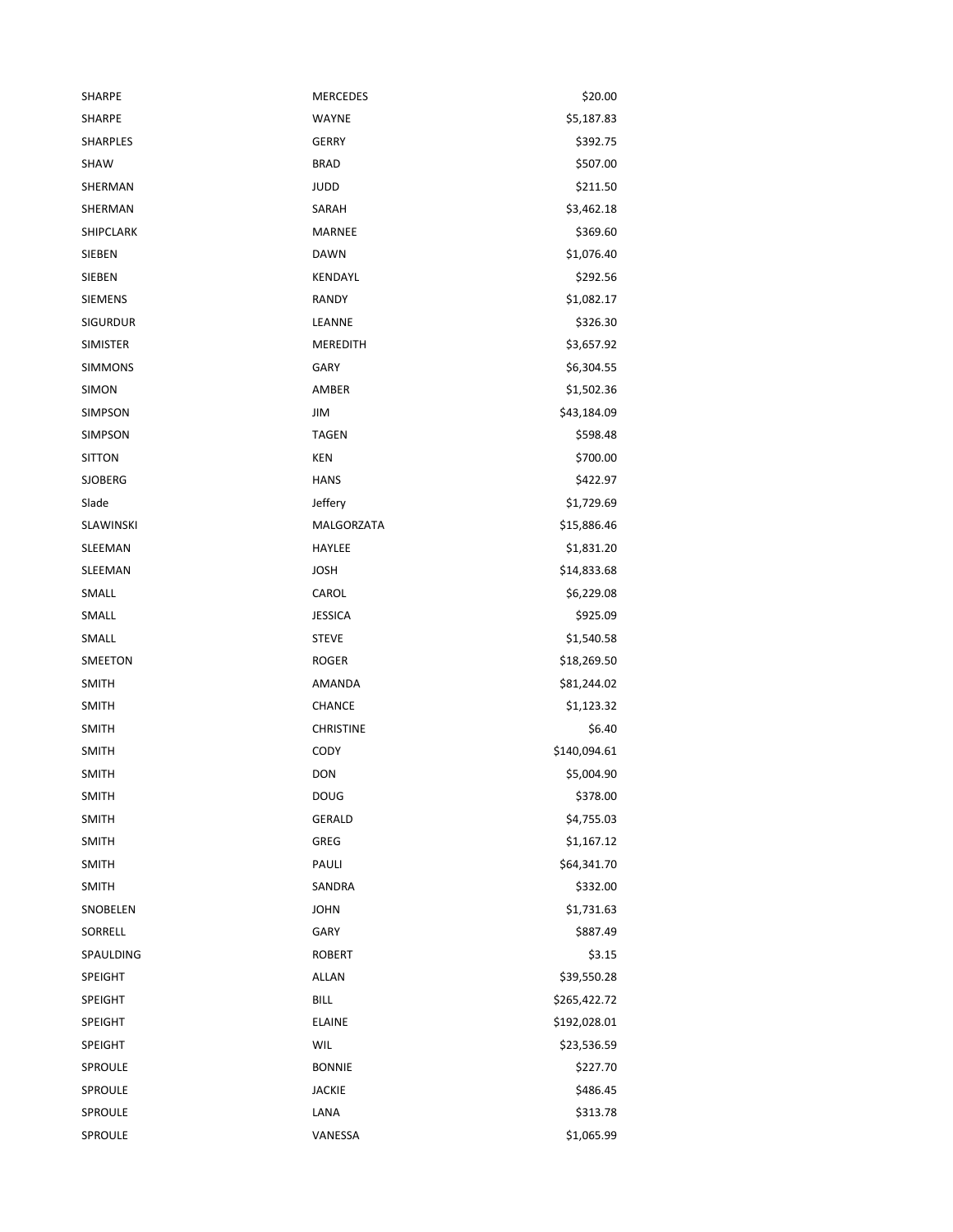| <b>SPURGER</b>      | LYLE              | \$204.75    |
|---------------------|-------------------|-------------|
| <b>SQUIRES</b>      | <b>AUSTIN</b>     | \$70.00     |
| ST CYR              | <b>CHARLIE</b>    | \$297.60    |
| Stafford            | Emma              | \$125.00    |
| <b>STAPLES</b>      | <b>FRANK</b>      | \$499.95    |
| Stawnichy           | Trinity           | \$36.80     |
| STEENBERGE          | <b>JODY</b>       | \$380.70    |
| <b>STEER</b>        | JAMIE             | \$15,147.04 |
| <b>STEEVES</b>      | JAKE              | \$1,916.91  |
| STEINMAN            | <b>BOB</b>        | \$7,007.98  |
| STEINMAN            | SUSAN             | \$298.12    |
| <b>STENBERG</b>     | <b>BRAD</b>       | \$1,659.64  |
| <b>STEPHENSON</b>   | <b>BARB</b>       | \$11,806.72 |
| <b>STEPHENSON</b>   | <b>TIFFANY</b>    | \$238.10    |
| <b>STEVENS</b>      | PHIL              | \$413.08    |
| <b>STEVENSON</b>    | <b>NEIL</b>       | \$511.70    |
| <b>STEWART</b>      | BARBARA           | \$363.86    |
| <b>STEWART</b>      | <b>ALEX</b>       | \$7,106.73  |
| <b>STEWART</b>      | <b>ALICE</b>      | \$10,486.56 |
| <b>STEWART</b>      | <b>BRENT</b>      | \$8,685.96  |
| <b>STEWART</b>      | DALE              | \$1,238.95  |
| <b>STEWART</b>      | <b>DWAYNE</b>     | \$386.23    |
| <b>STEWART</b>      | <b>HAILEY RAE</b> | \$834.64    |
| <b>STEWART</b>      | KAILA             | \$66,764.33 |
| <b>STEWART</b>      | KATHI             | \$6,392.76  |
| <b>STEWART</b>      | KEITH             | \$33,223.07 |
| <b>STEWART</b>      | <b>MAUREEN</b>    | \$34,690.07 |
| <b>STEWART</b>      | SHELBY            | \$198.72    |
| <b>STEWART</b>      | VALERIE           | \$2,380.80  |
| <b>STEWART</b>      | LEAH              | \$1,242.00  |
| Stewart             | Leah              | \$1,462.80  |
| <b>STOLTZFUS</b>    | LEANNE            | \$2,536.92  |
| <b>STOLTZFUS</b>    | <b>MADISON</b>    | \$1,217.54  |
| <b>STOLTZFUS</b>    | RESA              | \$49.20     |
| <b>STOLTZFUS</b>    | WENDELL           | \$3,707.37  |
| <b>STONE</b>        | ADAM              | \$28.80     |
| <b>STRADLING</b>    | DEE DEE           | \$7,806.65  |
| <b>STRADLING</b>    | <b>HALEY</b>      | \$61,892.88 |
| <b>STRADLING</b>    | <b>MIKE</b>       | \$5,861.16  |
| <b>STREETER</b>     | <b>LUCY</b>       | \$17,852.30 |
| <b>STRETCH</b>      | SHELDON           | \$11,323.33 |
| <b>STROEVE</b>      | ED                | \$6,656.54  |
| <b>STROEVE</b>      | LOUISE            | \$320.90    |
| <b>STURBY</b>       | <b>CHRISTINE</b>  | \$89.25     |
| <b>STUUMANS</b>     | <b>CECIL</b>      | \$738.48    |
| <b>SUSHELNITSKI</b> | LARRY             | \$660.34    |
| SVANDA              | SHARON            | \$7,225.45  |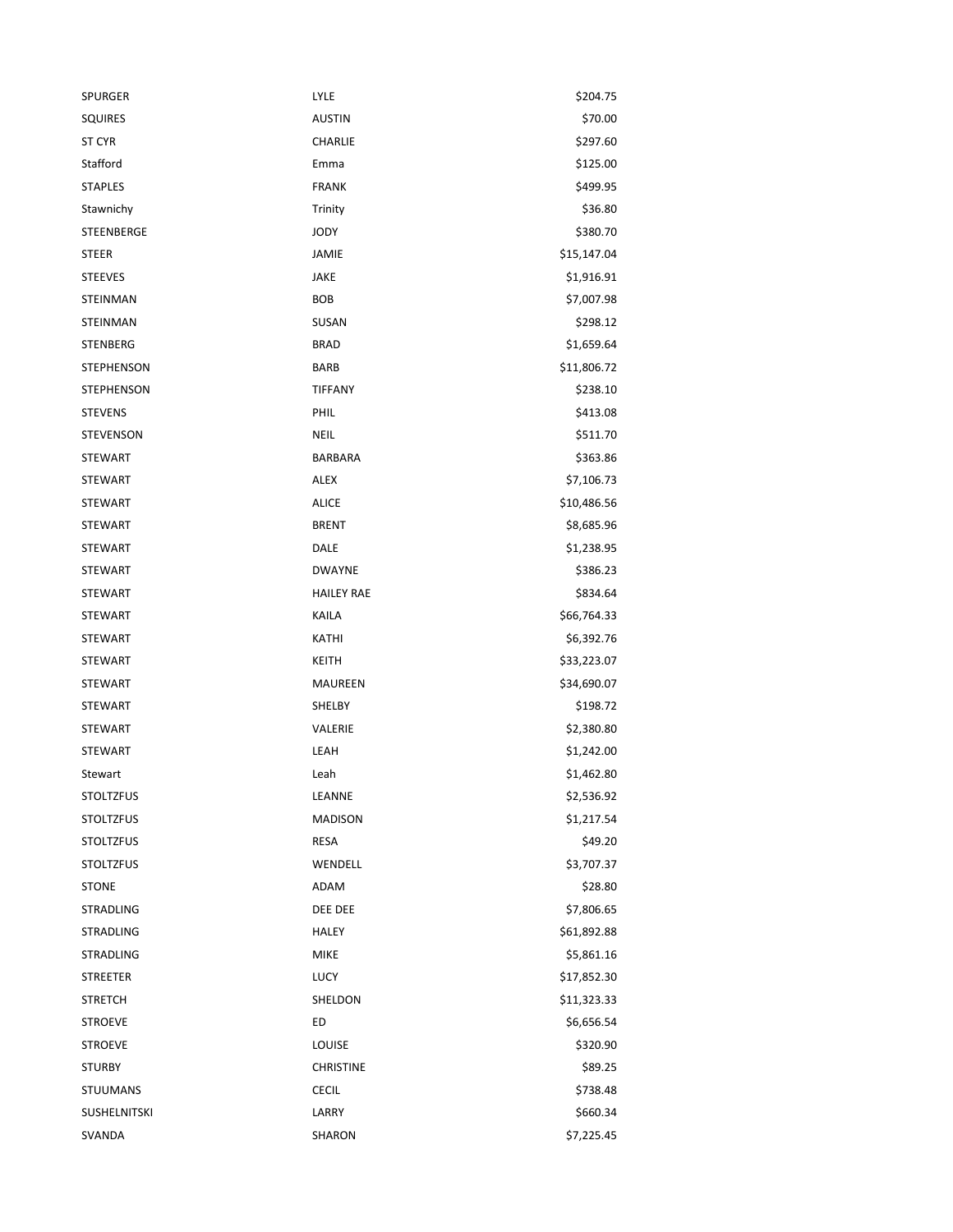| Svhellenberg    | Bernie           | \$826.00    |
|-----------------|------------------|-------------|
| SWAFFIELD       | <b>BRITNEY</b>   | \$248.40    |
| SWALES          | <b>CLINT</b>     | \$1,194.35  |
| SWALES          | <b>JOHN</b>      | \$19,754.95 |
| SWALES          | <b>JUDY</b>      | \$6,924.40  |
| SWALES          | PETER            | \$1,015.40  |
| SWALES          | VERONICA         | \$1,371.95  |
| SWAN            | JASON            | \$2,110.40  |
| SWANSON         | <b>DAVE</b>      | \$254.46    |
| SWARTZ          | <b>GENE</b>      | \$605.25    |
| SWAYNE          | JASON            | \$480.73    |
| SWITZER         | PAT              | \$1,892.88  |
| SWITZER         | PAT              | \$1,061.76  |
| SZUSZKIEL       | JIM              | \$10,247.13 |
| <b>TAGGART</b>  | <b>CATHERINE</b> | \$11,856.21 |
| <b>TATESON</b>  | <b>CORRINE</b>   | \$58.31     |
| <b>TATLOCK</b>  | <b>TAMARA</b>    | \$262.20    |
| <b>TAYLOR</b>   | <b>BECKY</b>     | \$2,236.04  |
| <b>TAYLOR</b>   | JACK             | \$7,435.37  |
| <b>TAYLOR</b>   | JASON            | \$23,134.79 |
| TEIT            | <b>DEBBIE</b>    | \$10,426.63 |
| TEIT            | <b>ROB</b>       | \$21,571.82 |
| <b>TELFORD</b>  | SHIRLEY          | \$15,491.01 |
| <b>TERNOVOY</b> | <b>DIANNE</b>    | \$3,910.14  |
| <b>THACKER</b>  | <b>CLIFF</b>     | \$23,932.93 |
| <b>THACKER</b>  | LINDA            | \$96.60     |
| <b>THACKER</b>  | SHERRY           | \$153.00    |
| THERRIEN        | CORNEIL          | \$1,913.79  |
| THIESSEN        | <b>NATASHA</b>   | \$1,476.62  |
| THIESSEN        | <b>ROD</b>       | \$46,370.96 |
| THOMAS          | <b>GEOFF</b>     | \$32,115.97 |
| THOMAS          | JILL             | \$196.35    |
| THOMAS          | <b>JOHN</b>      | \$42,596.21 |
| <b>THOMPSON</b> | <b>BILL</b>      | \$2,269.77  |
| <b>THOMPSON</b> | <b>DONALD</b>    | \$1,747.62  |
| <b>THOMPSON</b> | ELLEN            | \$786.78    |
| <b>THOMPSON</b> | <b>OLGA</b>      | \$1,574.87  |
| <b>THOMPSON</b> | <b>TOM</b>       | \$12,063.00 |
| THOMPSON        | <b>VICI</b>      | \$16,925.19 |
| <b>THOMPSON</b> | WILLIAM          | \$2,269.00  |
| <b>THOMSON</b>  | CRAIG            | \$219.96    |
| THOMSON         | MERRILL          | \$6,287.74  |
| <b>THOMSON</b>  | <b>STUART</b>    | \$377.26    |
| Thorlakson      | Thomas           | \$9,089.95  |
| Thorlakson      | Micaela          | \$928.19    |
| THRELFALL       | <b>BOB</b>       | \$42,144.73 |
| TIENKAMP        | GAIL             | \$565.82    |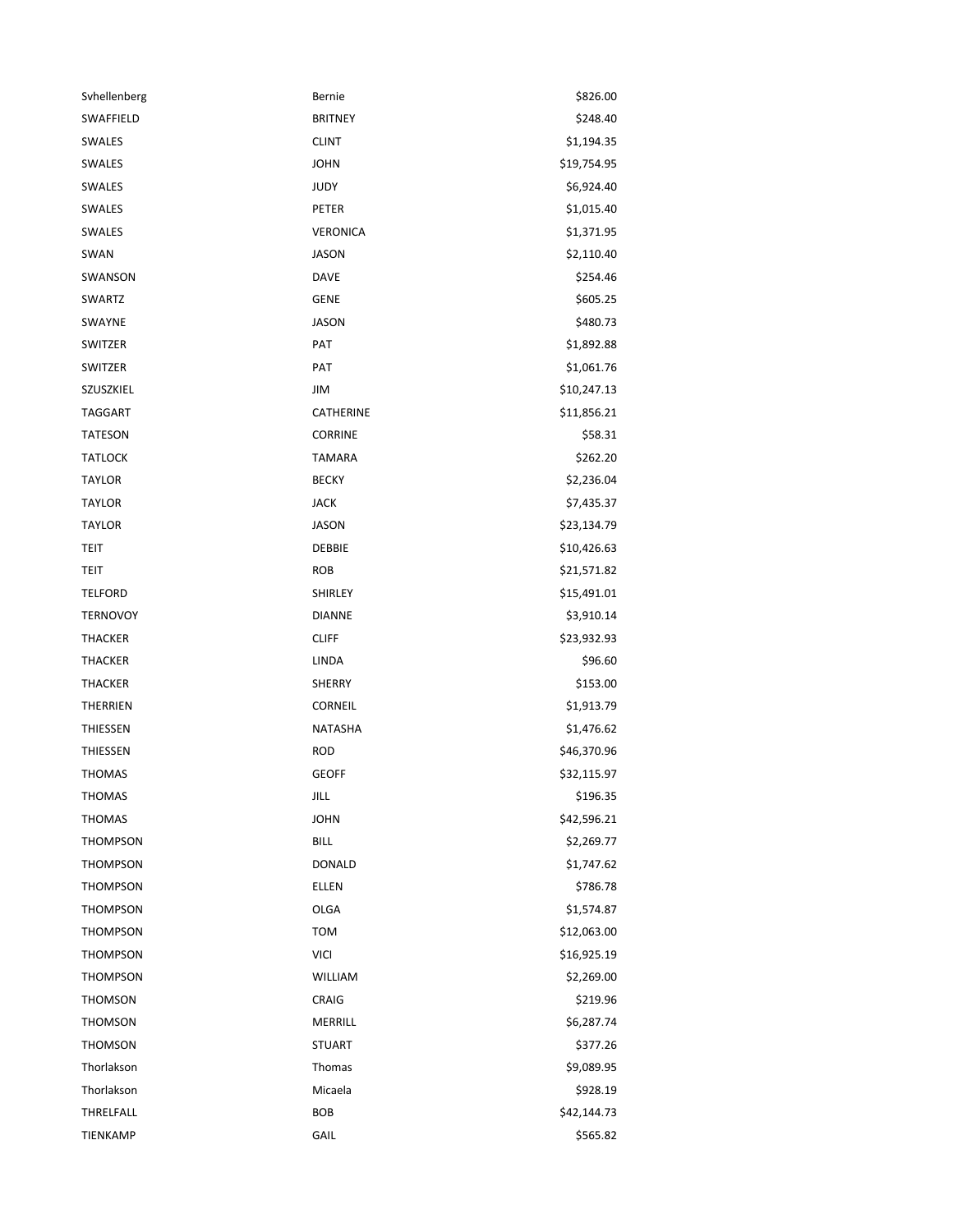| TIENKAMP          | <b>KEVIN</b>     | \$52,416.48  |
|-------------------|------------------|--------------|
| <b>TIMMONS</b>    | LES              | \$358,752.85 |
| <b>TIMMONS</b>    | <b>SHAUN</b>     | \$443.87     |
| <b>TISDALE</b>    | <b>BILL</b>      | \$646.82     |
| <b>TISDALE</b>    | <b>DAVID</b>     | \$498.60     |
| TITTERINGTON      | GORD             | \$1,957.51   |
| <b>TKACIK</b>     | <b>BRAD</b>      | \$12,458.29  |
| <b>TOMPKINS</b>   | <b>BRUCE</b>     | \$42.50      |
| <b>TONNESON</b>   | <b>JOANNE</b>    | \$3,394.24   |
| <b>TOTTENHAM</b>  | <b>STEPHANIE</b> | \$28.20      |
| <b>TOWNLEY</b>    | BEV              | \$1,564.42   |
| <b>TRACY</b>      | <b>TARA</b>      | \$415.48     |
| <b>TRAVIS</b>     | SHELLEY          | \$3,100.83   |
| <b>TREMBLAY</b>   | RAILEY           | \$930.80     |
| <b>TRESIDDER</b>  | <b>GARY</b>      | \$5,321.03   |
| TRIBE             | WAYNE            | \$1,611.38   |
| <b>TRUSCOTT</b>   | JIL              | \$350.24     |
| <b>TULLY</b>      | <b>NANETTE</b>   | \$2,512.12   |
| <b>TURMAINE</b>   | <b>KATHY</b>     | \$2.92       |
| <b>TURNELL</b>    | <b>HALEY</b>     | \$36.00      |
| <b>TURNER</b>     | <b>CHELSEY</b>   | \$3.60       |
| <b>TURNER</b>     | <b>CHUBBY</b>    | \$48,246.89  |
| <b>TURNER</b>     | GINGER           | \$5,290.17   |
| <b>TURNER</b>     | JAN              | \$198.72     |
| <b>TURNER</b>     | <b>JANICE</b>    | \$285.60     |
| <b>TURNER</b>     | <b>KEVIN</b>     | \$30.00      |
| <b>TURNER</b>     | LLOYD            | \$1,796.49   |
| <b>TYSON</b>      | IAN              | \$21,898.73  |
| <b>UNDERWOOD</b>  | LANCE            | \$2,070.92   |
| URFER             | SANDY            | \$32.40      |
| VAN AAR           | AMY              | \$4,323.54   |
| <b>VAN BOEKEL</b> | ERIC             | \$3,828.00   |
| Van Haastert      | Erin             | \$1,163.24   |
| Van Haastret      | Avalene          | \$376.40     |
| VANBOEKEL         | MACENNA          | \$25.20      |
| VANCE             | ALEXANDRA        | \$16.92      |
| VANCE             | SCOTT            | \$15,813.18  |
| VANDEBBRINK       | <b>MICHELLE</b>  | \$13,710.44  |
| VANDEKERKHOVE     | AMANDA           | \$3,399.07   |
| VANDENBRINK       | <b>COLIN</b>     | \$11,685.70  |
| VANDERKERKHOVE    | <b>DOUG</b>      | \$5,647.80   |
| VANDERSLOOT       | <b>FRANK</b>     | \$560.50     |
| VANEE             | <b>DOUG</b>      | \$23,963.22  |
| Vanee             | Randy            | \$5,579.04   |
| VANHAASTERT       | AVALENE          | \$87.40      |
| VANHAASTERT       | ERIN             | \$8,827.93   |
| VANHOUTEN         | TES              | \$1,476.98   |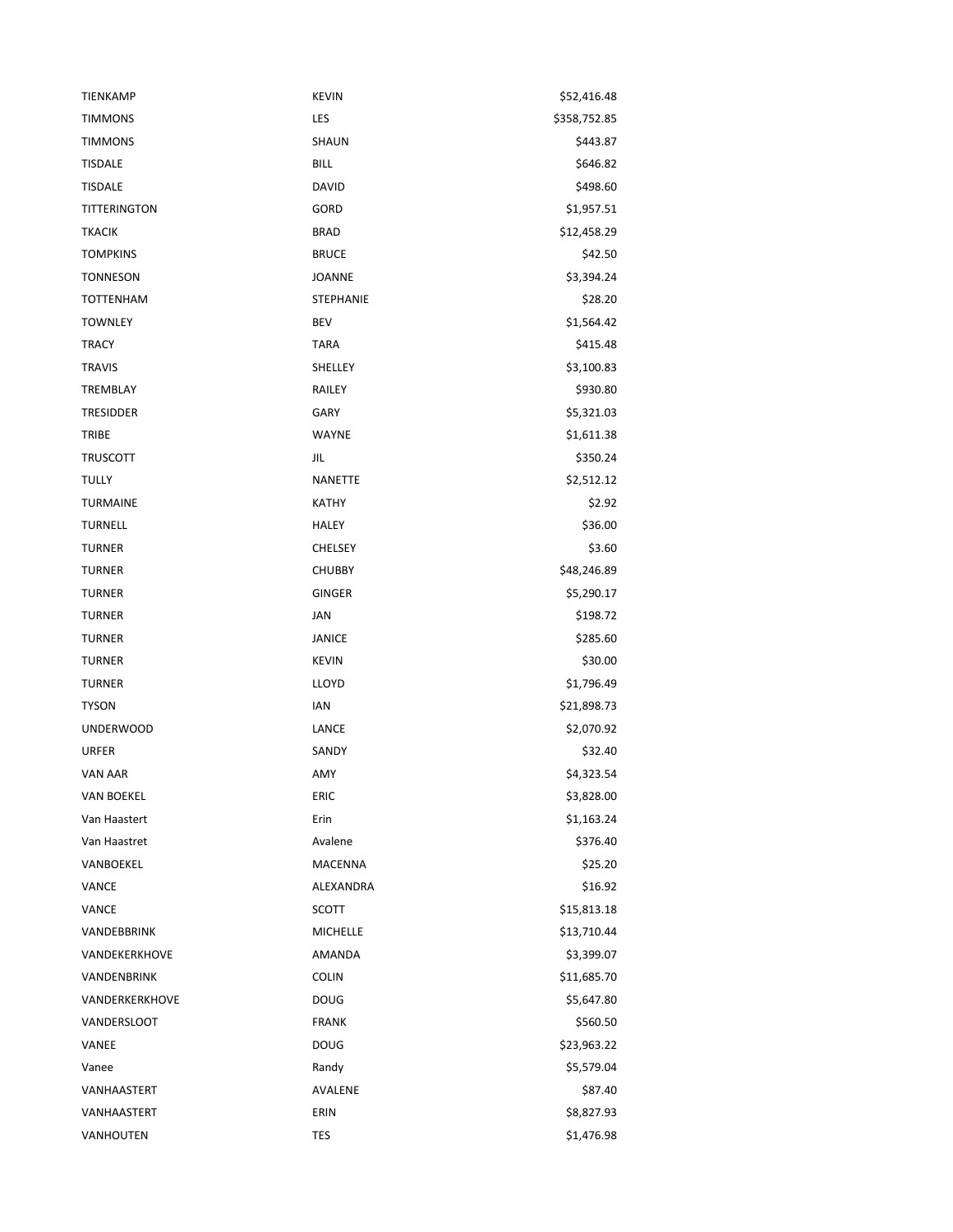| VANSICKLE        | <b>JACKI</b>    | \$816.52    |
|------------------|-----------------|-------------|
| VANSICKLE        | <b>JACOB</b>    | \$105.00    |
| VANTIEGM         | <b>MYRNA</b>    | \$607.20    |
| <b>VELDHUIS</b>  | <b>BARB</b>     | \$3,942.29  |
| <b>VICKERS</b>   | STU             | \$1,577.39  |
| <b>VIOLA</b>     | ANDREW          | \$9,599.81  |
| <b>VIRAG</b>     | ASHLEY          | \$1,155.40  |
| <b>VIRAG</b>     | <b>STEFANIE</b> | \$610.75    |
| <b>VOLTS</b>     | JEWEL           | \$138.00    |
| <b>VOS</b>       | <b>ALICIA</b>   | \$809.60    |
| WACHNIAK         | ВO              | \$579.43    |
| WAGENER          | <b>AUDRA</b>    | \$1,434.15  |
| WALBURGER        | JEREMY          | \$4,144.69  |
| <b>WALDNER</b>   | JAKE            | \$7,222.28  |
| WALKDEN          | LOUISE          | \$133.00    |
| WALKER           | <b>EMMA</b>     | \$819.13    |
| WALLACE          | <b>BOBBIE</b>   | \$2,371.78  |
| WALLACE          | <b>BROOKES</b>  | \$1,204.16  |
| <b>WALLACE</b>   | <b>COLEEN</b>   | \$19,253.77 |
| WALLACE          | LESLIE          | \$612.00    |
| WALLACE          | SHERRY          | \$48,533.16 |
| WALTER           | ALBERT          | \$867.08    |
| <b>WALTER</b>    | RANA            | \$45.00     |
| WARD             | CAROL           | \$35,487.11 |
| WARDLEY          | DARLENE         | \$19,666.32 |
| WARDLEY          | <b>SCOTT</b>    | \$79,282.84 |
| WARKENTIN        | DENAE           | \$36.00     |
| WARNE            | <b>DICK</b>     | \$8,581.32  |
| WARREN           | LOGAN           | \$10,691.01 |
| <b>WATERSTON</b> | <b>KIRBY</b>    | \$62.40     |
| <b>WATKINS</b>   | <b>TANYA</b>    | \$171.20    |
| <b>WATKINSON</b> | BEV             | \$2,843.43  |
| <b>WATSON</b>    | <b>EMMA</b>     | \$140.00    |
| <b>WATT</b>      | CASSIDY         | \$2,200.23  |
| <b>WATT</b>      | <b>DANA</b>     | \$460.32    |
| <b>WATT</b>      | ERIN            | \$3,059.94  |
| <b>WATTS</b>     | <b>FRANK</b>    | \$71.22     |
| WEBB             | ARCHER          | \$1,042.08  |
| WEBER            | GAYLE           | \$308.43    |
| WEBER            | AMANDA          | \$3,130.71  |
| WEIR             | <b>ROSE</b>     | \$37.40     |
| WELLS            | GAYLON          | \$1,151.76  |
| WELLS            | <b>NANCY</b>    | \$2,207.26  |
| WEST             | COLLEEN         | \$1,892.20  |
| West             | Billy           | \$531.00    |
| WESTENBROEK      | <b>MONICA</b>   | \$364.69    |
| WESTFALL         | <b>RUSS</b>     | \$15,253.00 |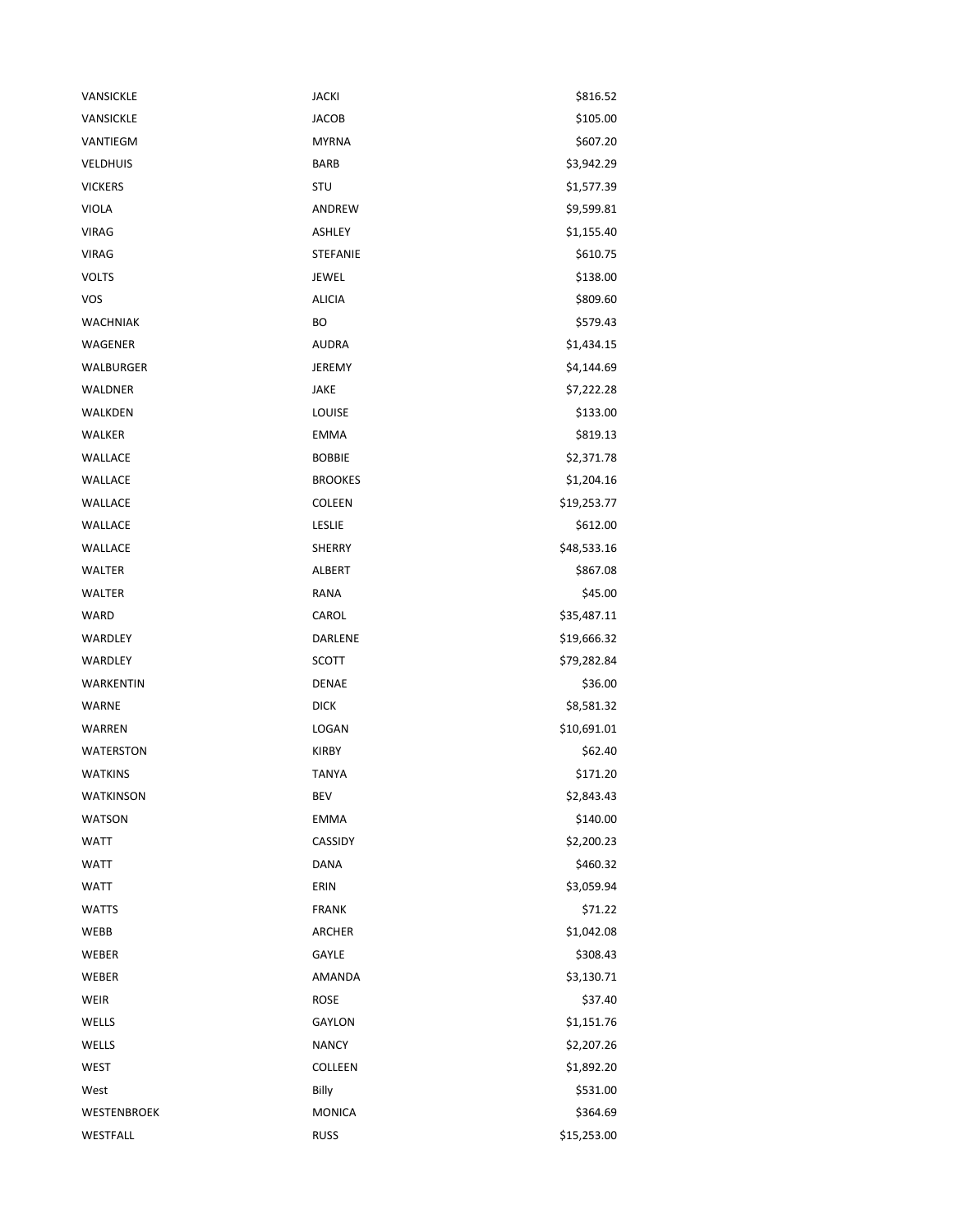| WHEELER           | SCOTT             | \$81.90     |
|-------------------|-------------------|-------------|
| <b>WHITE</b>      | <b>CLIFF</b>      | \$48,257.31 |
| <b>WHITE</b>      | <b>GRAHAM</b>     | \$1,781.12  |
| <b>WHITE</b>      | SHANNON           | \$62.04     |
| WHITEHEAD         | DAVID             | \$137.50    |
| <b>WHITMAN</b>    | <b>EMMA</b>       | \$193.56    |
| <b>WHITMAN</b>    | <b>LISA</b>       | \$2,085.51  |
| WHITTALL          | CAROL             | \$25,488.52 |
| WHITTALL          | <b>DAVE</b>       | \$30,537.94 |
| <b>WHYTE</b>      | <b>NOREEN</b>     | \$281.62    |
| WIEBE             | <b>RUDY</b>       | \$9.00      |
| WIEBE             | <b>RICK</b>       | \$775.56    |
| <b>WIENS</b>      | <b>DOUG</b>       | \$43,741.62 |
| <b>WILDE</b>      | <b>GREG</b>       | \$3,112.39  |
| <b>WILLIAMS</b>   | <b>DONNA</b>      | \$20,801.47 |
| WILLIAMSON        | <b>APRIL</b>      | \$4,072.13  |
| WILLIAMSON        | <b>BOB</b>        | \$5,612.76  |
| WILLIAMSON        | DENVER JO         | \$2,137.56  |
| <b>WILLIAMSON</b> | <b>JOE HOWARD</b> | \$8,650.14  |
| WILLIAMSON        | <b>KASSIDY</b>    | \$3,314.83  |
| WILLIAMSON        | LUREE             | \$3,322.76  |
| WILLIAMSON-LOWEN  | <b>TONYA</b>      | \$10,184.54 |
| <b>WILSON</b>     | AMBER             | \$40,636.29 |
| <b>WILSON</b>     | ANGIE             | \$242.60    |
| <b>WILSON</b>     | CAYLEY            | \$23,344.21 |
| <b>WILSON</b>     | CHAD              | \$756.00    |
| <b>WILSON</b>     | ERNIE S.          | \$53,255.46 |
| <b>WILSON</b>     | <b>FRANKIE</b>    | \$24.75     |
| <b>WILSON</b>     | JEANIE            | \$2,423.14  |
| <b>WILSON</b>     | JIM               | \$3,191.82  |
| <b>WILSON</b>     | JULIA             | \$3,812.33  |
| <b>WILSON</b>     | KIEL              | \$394.78    |
| WILSON            | LINDA             | \$1,320.50  |
| <b>WILSON</b>     | <b>RYLEY RAY</b>  | \$2,873.01  |
| WILSON            | SAM               | \$1,545.95  |
| <b>WINTERS</b>    | <b>STORMY</b>     | \$894.16    |
| <b>WINTERTON</b>  | <b>BRIAN</b>      | \$687.00    |
| <b>WIRTHLIN</b>   | <b>TODD</b>       | \$165.00    |
| <b>WOOD</b>       | <b>DYLAN</b>      | \$101.00    |
| <b>WOOD</b>       | LAUREL            | \$626.39    |
| <b>WOODCOCK</b>   | <b>CHRIS</b>      | \$226.75    |
| WRIGHT            | <b>CUB</b>        | \$42,808.07 |
| WURTZ             | GRETA             | \$12,712.70 |
| WURTZ             | SHERYL            | \$1,916.81  |
| <b>WURTZ</b>      | CHARLI            | \$503.42    |
| Wurtz             | Charli            | \$406.27    |
| WUTZKE            | LANA              | \$3,018.49  |